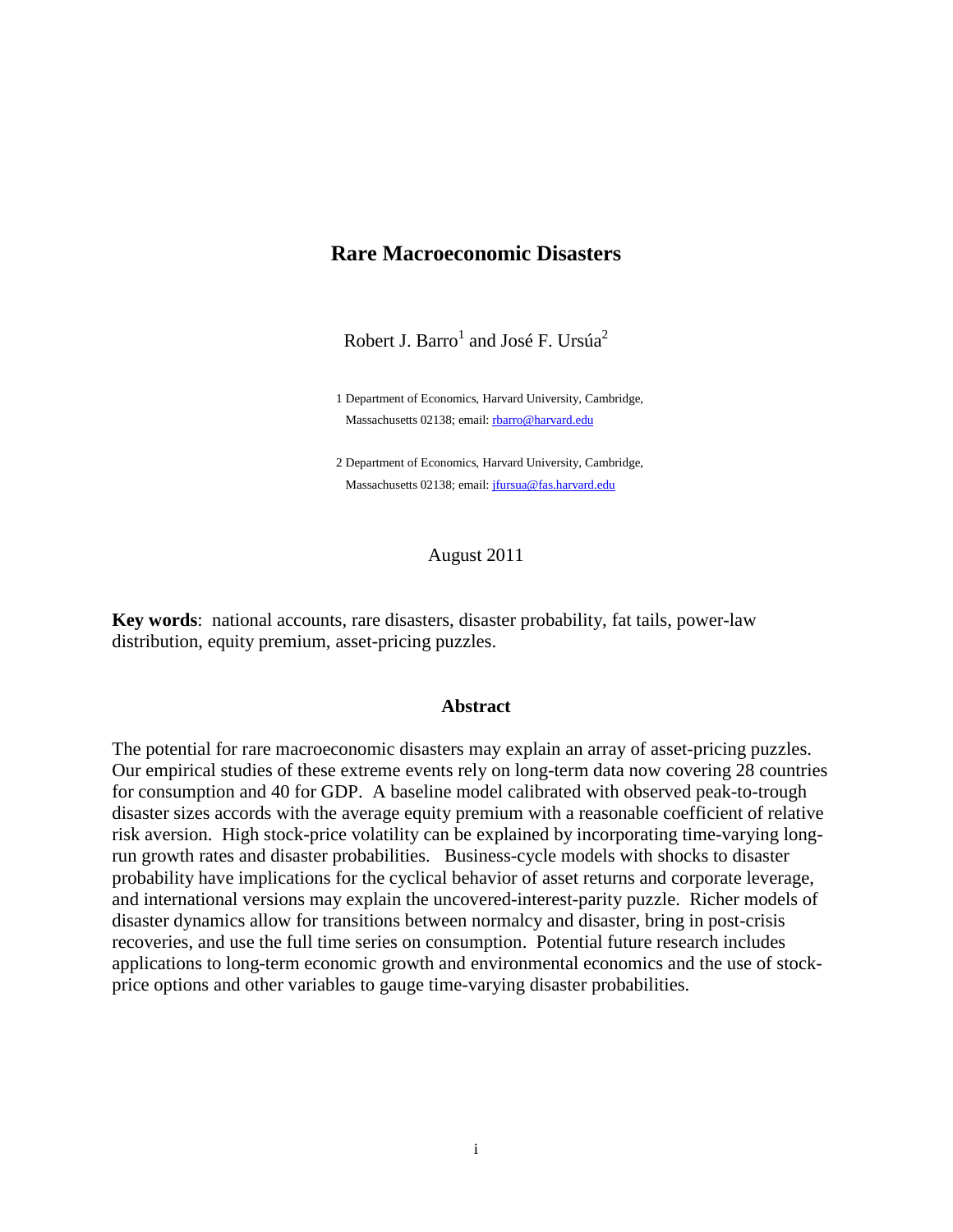## **Contents**

# **1. INTRODUCTION**

# **2. MEASURING EXTREME MACRO-FINANCIAL EVENTS**

- **2.1** Recent Improvements in Data on National-Accounts Variables and Asset Returns
- **2.2** Statistical Properties of Macroeconomic Growth Rates and Asset Returns
- **2.3** Macroeconomic Disaster Events
- **3. RARE DISASTERS AND MACRO-FINANCE MODELS**
- **4. BASELINE MODEL OF ASSET PRICING WITH RARE DISASTERS**
- **5. USING HISTOGRAMS FOR PEAK-TO-TROUGH DISASTERS**
- **6. USING POWER LAWS FOR DISASTER SIZES**
- **7. STOCK-PRICE VOLATILITY**
- **8. SHIFTING LONG-RUN GROWTH RATES**
- **9. SHIFTING DISASTER PROBABILITIES**
- **10. GAUGING TIME-VARYING DISASTER PROBABILITIES**
- **11. DISASTER RISK IN OPEN-ECONOMY MODELS**
- **12. THE DYNAMICS OF DISASTERS**
- **13. INCORPORATING THE FULL TIME SERIES OF RATES OF RETURN**
- **14. CONCLUDING THOUGHTS AND FUTURE RESEARCH**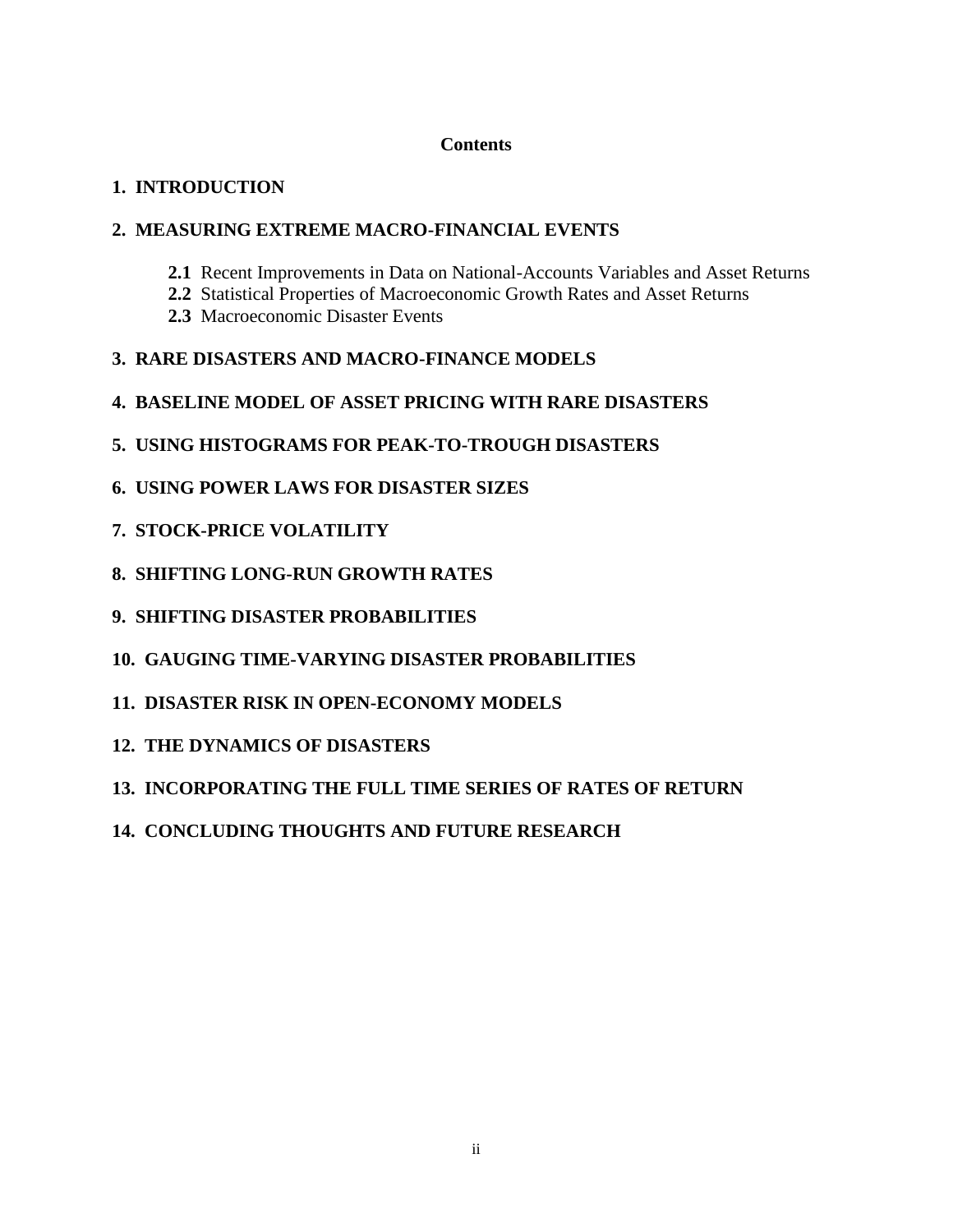### **1. INTRODUCTION**

One side effect of the macroeconomic, financial, and sovereign-debt crises of 2008-2011 is that economists became more receptive to models of asset pricing and macroeconomic dynamics that emphasize macroeconomic disasters. Theoretical and empirical research suggests that rare-disaster models have explanatory power for an array of asset-pricing puzzles. Moreover, time-varying disaster probabilities may be an important component of closed- and open-economy models of business cycles.

The probability and size distribution of macroeconomic disasters are difficult to quantify empirically because the relevant events are rare and possibly absent in short samples. Thus, the isolation of a substantial number of disasters requires long time series for numerous countries, and the data cannot be missing during many key events, such as wars and major financial crises. Fortunately, the status of long-term national-accounts data for 40 countries has been upgraded by the data effort summarized in Ursúa (2011). The combination of this panel of national-accounts data with expanded long-term information on asset returns facilitates research on rare macroeconomic disasters. We begin with an overview of these data and then review theoretical and empirical advances that use these and other data to study the macro-finance of rare disasters.

Section 2, on measurement issues, emphasizes recent improvements in the long-term national-accounts data, including annual series on real per capita consumer expenditure, C (the main available proxy for consumption), and GDP. The long-term data on returns on stocks, bills, and bonds are also discussed. The macroeconomic and financial data can be used to quantify the frequency and size distribution of rare macroeconomic disasters and to study the interplay of macroeconomic events with asset returns and prices.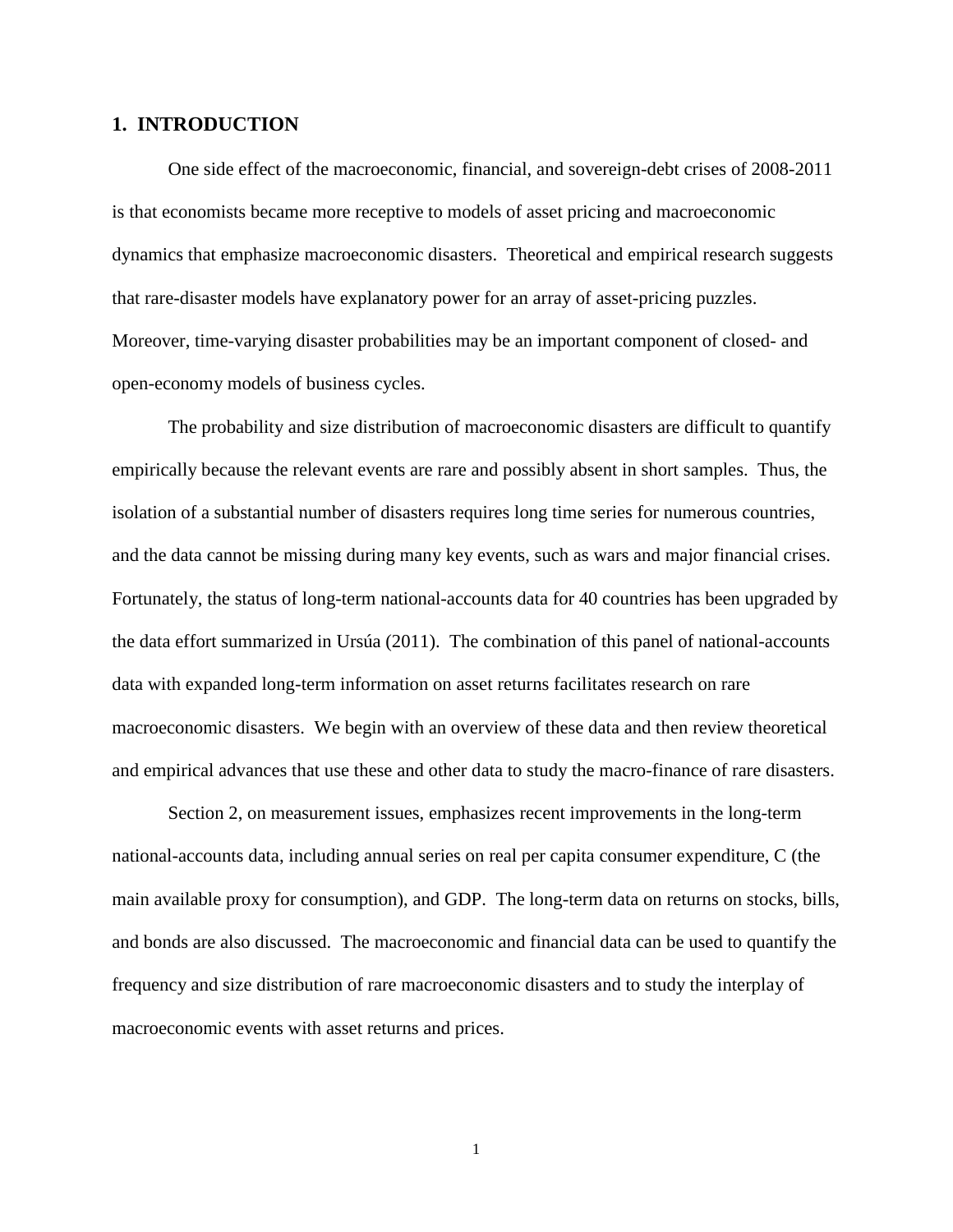Statistical analysis of the time series shows that volatilities of annual growth rates of C and GDP are similar. The data on rates of return exhibit a high equity premium (7%), a substantial term premium between bonds and bills  $(1-1/2%)$ , and high volatility of stock returns (standard deviation of 32% per year). We stress the fat tails apparent in annual data on growth rates of C and GDP and in the various rates of return.

Section 3 introduces macro-finance models that incorporate rare disasters as a way to explain asset-pricing puzzles. Section 4 presents a baseline model in which disasters have instantaneous and permanent effects on levels of macroeconomic variables. This model yields tractable, closed-form solutions for asset pricing under preference specifications that include the Epstein-Zin-Weil recursive form, which separates risk aversion from the intertemporal elasticity of substitution (IES) for consumption. We assess the baseline model empirically when disaster frequencies and sizes are gauged from peak-to-trough methods using observed histograms (Section 5) or estimated power-law distributions (Section 6). A key issue is whether the coefficient of relative risk aversion required to match the observed average equity premium is "reasonable."

Section 7 shows that the baseline model does not match the observed volatility of stock prices. This deficiency can be remedied by incorporating shifting long-run growth rates, as in the long-run-risks model considered in Section 8.

An alternative explanation for stock-price volatility, studied in Section 9, allows for shifts in disaster probability. This approach may explain an array of asset-pricing puzzles that extend beyond the high equity premium, low risk-free rate, and high stock-price volatility. A number of recent applications allow for time-varying disaster probability in business-cycle models. In an international context, discussed in Section 10, the framework with time-varying disaster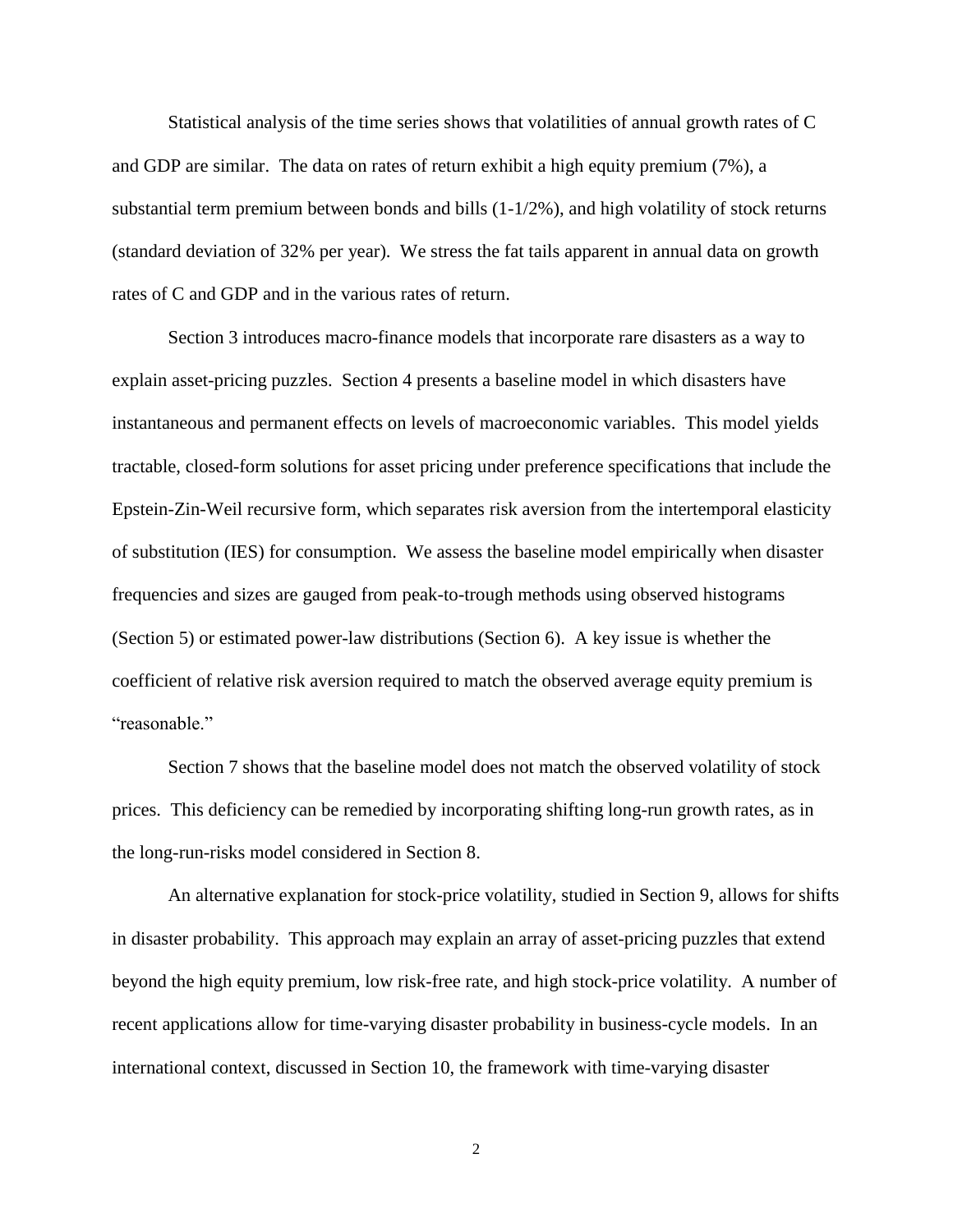probability has been applied to the uncovered-interest-parity (UIP) puzzle, which relates to the surprisingly high returns delivered over some periods by carry-trade strategies.

Section 11 considers richer models of the dynamics of disasters, allowing for stochastic transitions between states of normalcy and disaster. In this setting, disasters arise of varying lengths and intensities, and the subsequent recoveries feature abnormally high growth. The allowance for recoveries means that disasters are less permanent than in the baseline model and, hence, have smaller effects on the equity premium. Section 12 discusses the implications of these richer models for the full time series of macroeconomic variables and rates of return. Section 13 concludes by suggesting promising avenues for future research.

### **2. MEASURING EXTREME MACRO-FINANCIAL EVENTS**

From an empirical perspective, the lack of sufficient data on extreme macroeconomic events has been an obstacle. Because these events occur infrequently, assessments of the impact of actual and potential disasters require the pooling of information from many economies and years. Moreover, the estimation of key statistical properties, such as frequency and size distribution, requires the sample to be representative of a broader universe of economies.

Rietz (1988) introduced rare disasters into an asset-pricing model and argued that his extension helped to explain the now famous equity-premium puzzle of Mehra and Prescott (1985). The Rietz idea met skepticism concerning the lack of evidence on the low-probability depressions required by his theory. As Mehra and Prescott (1988, p. 135) argued: "Additional historical evidence in support of Rietz's hypothesis is needed for it to be taken seriously. … The point is that to determine how useful this theory is, we must identify the possible smallprobability events and try to measure the magnitudes of their probability over time."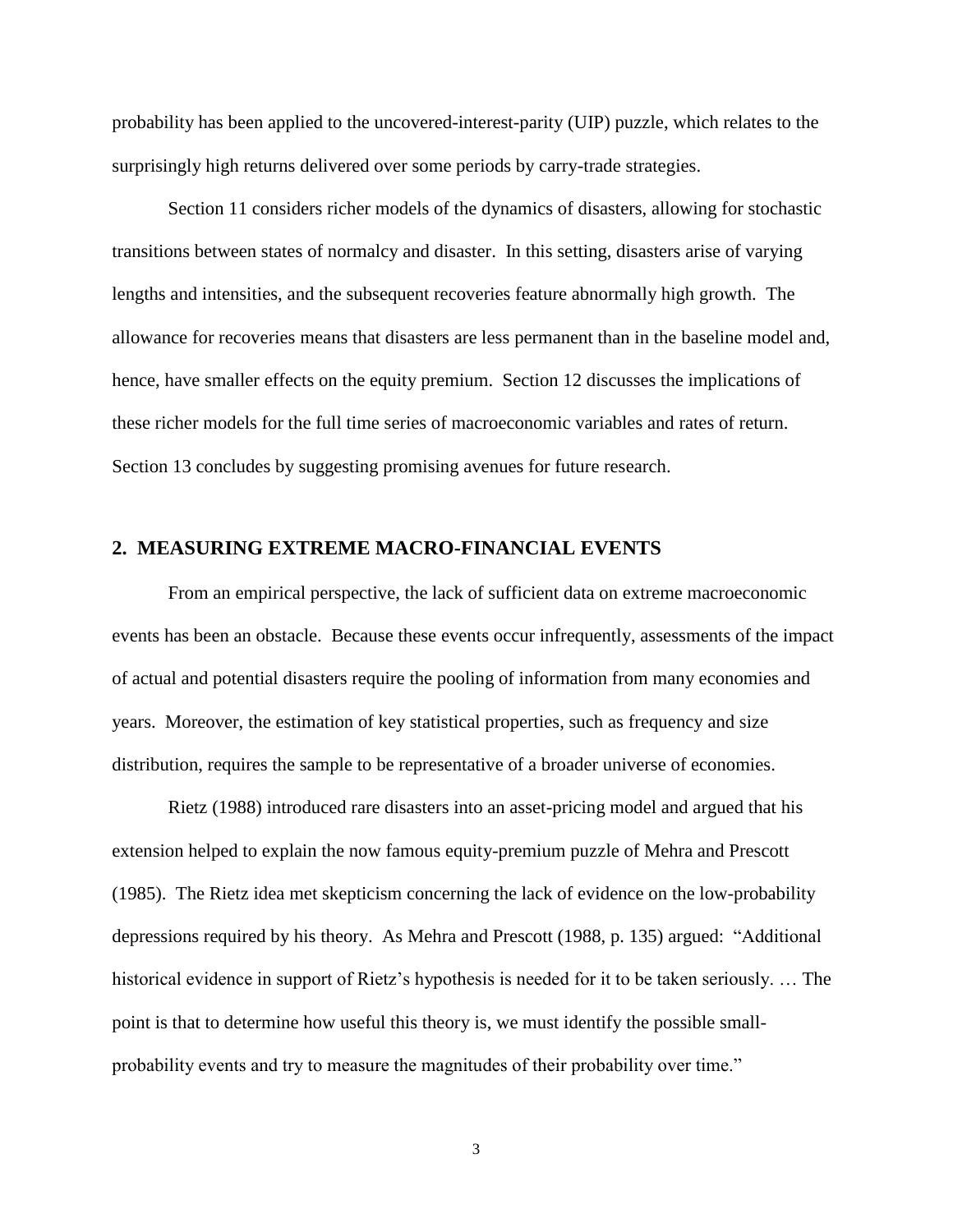Barro (2006) renewed interest in Rietz's insight by examining long-term data for many countries; thereby including numerous realizations of disaster events. The initial application relied on Maddison's (2003) data on real per capita GDP. Unfortunately, these data are problematic; partly because of flaws in construction, especially at times of disasters such as wars,<sup>1</sup> and partly because asset-pricing models typically apply to consumption, not GDP. Barro and Ursúa (2008) extended the data set to include estimates of per capita consumption, C (based primarily on personal consumer expenditure) and to improve the measurement of GDP for many countries. The annual data apply over periods extending back before World War I. These data, now available for 40 countries and described in Ursúa (2011), are discussed next, together with a review of historical information on asset returns.

### **2.1. Recent Improvements in Data on National-Accounts Variables and Asset Returns**

The typical variables of interest in the macro-finance literature are growth rates of the main macroeconomic aggregates, real per capita consumption, C, and GDP, and real rates of return on financial assets, notably stocks and government bills. Gaps in the data hinder analyses of rare disasters because of a sample-selection problem, whereby data are most likely missing during the worst crises. Therefore, in a time-series context for a single country, it is important to have estimates for the most difficult periods, often wars. Similarly, in a cross section, it is important not to omit countries with the most difficult macroeconomic histories. Recent extensions of the long-term data to include several challenging cases—China, Russia, and Turkey—represent major improvements in this regard. The basic spirit of our empirical approach to rare macroeconomic disasters is to pool information from the largest possible number of countries and years. Particularly unsatisfactory in this regard is the tendency of

l

<sup>&</sup>lt;sup>1</sup>Barro and Ursúa (2008, Table A1) provide a detailed analysis of these measurement problems.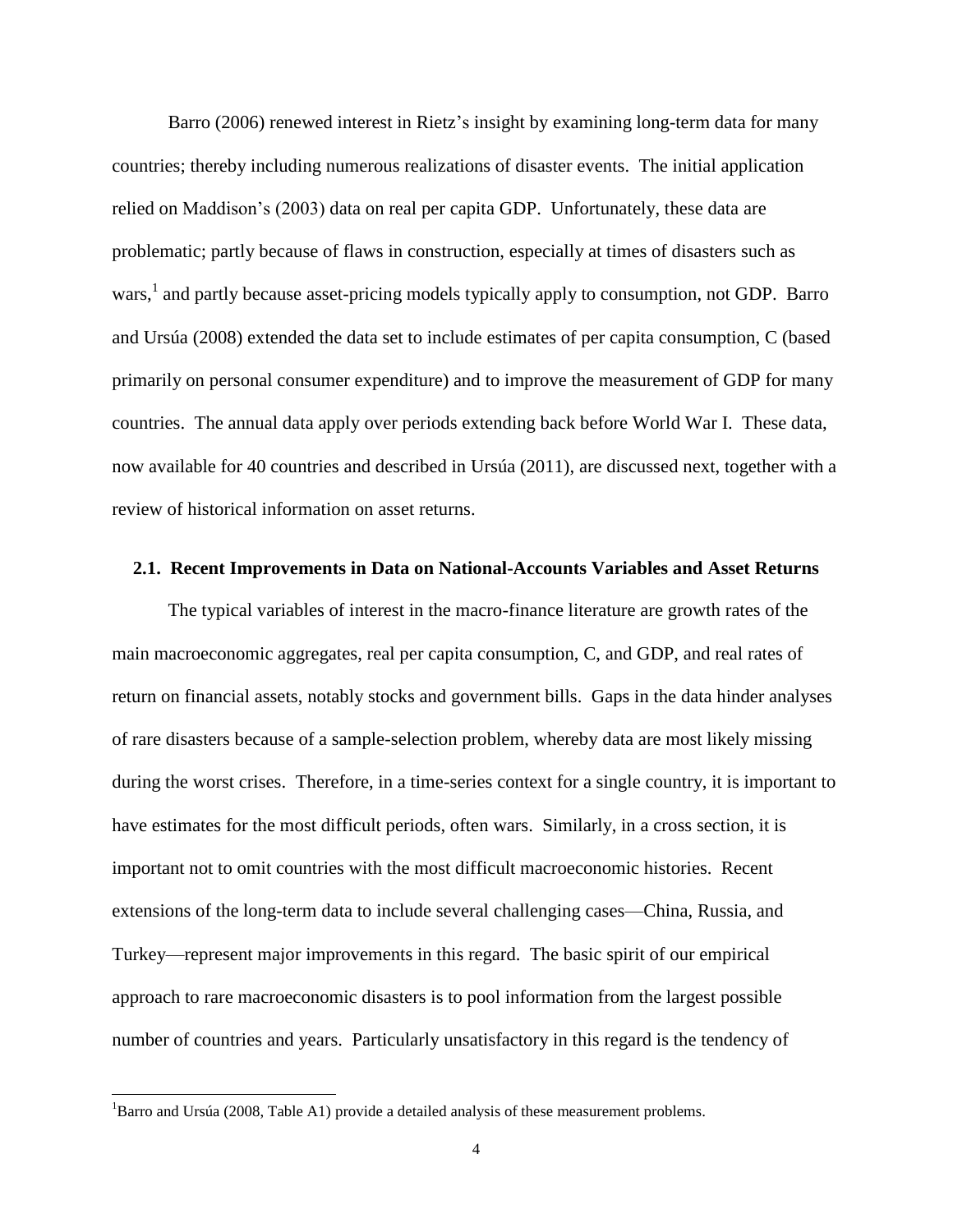researchers to rely on data for the United States, a practice that, even with the inclusion of the recent Great Recession, puts far too much emphasis on a mostly tranquil macroeconomic history aside from the Great Depression of the early 1930s.

Until recently, the best macroeconomic panel data were the per capita GDP series assembled by Angus Maddison. These series constitute a monumental contribution that has been widely used, notably in works on historical macroeconomic and financial crises, such as Bordo, Eichengreen, Klingebiel and Martinez-Peria (2001) and Reinhart and Rogoff (2009). Shortcomings of Maddison's data include his tendency to fill in missing observations during crisis periods by interpolating between benchmarks or using information from other countries. Additional problems include lack of data on consumption and omission of major countries. These considerations motivated Barro and Ursúa (2008) to construct the new data set described in Ursúa (2011). The construction of these data was challenging, akin to macroeconomic archaeology. The goal was to improve as much as possible on Maddison's GDP series and to build a comprehensive new panel for C. The sample-selection criterion was to assemble continuous time series since at least before World War I, while retaining high quality standards. Various methods were implemented to cover periods originally missing or inadequately covered in standard sources.

The macroeconomic data are publicly available<sup>2</sup> and are summarized in [Table 1.](#page-40-0) The information covers 42 countries, falling into five regional groups: Southeast Asia, Latin America, Western Europe, Western Offshoots, and Others. Country starting dates vary, ranging from the early 19th century to 1913. An asterisk indicates that the series has missing data points. The present analysis applies to 40 countries for GDP (21 OECD, 19 non-OECD) and 28 for C

l

 $^{2}$ At www.rbarro.com/data-sets. See Ursúa (2010, 2011) for discussions.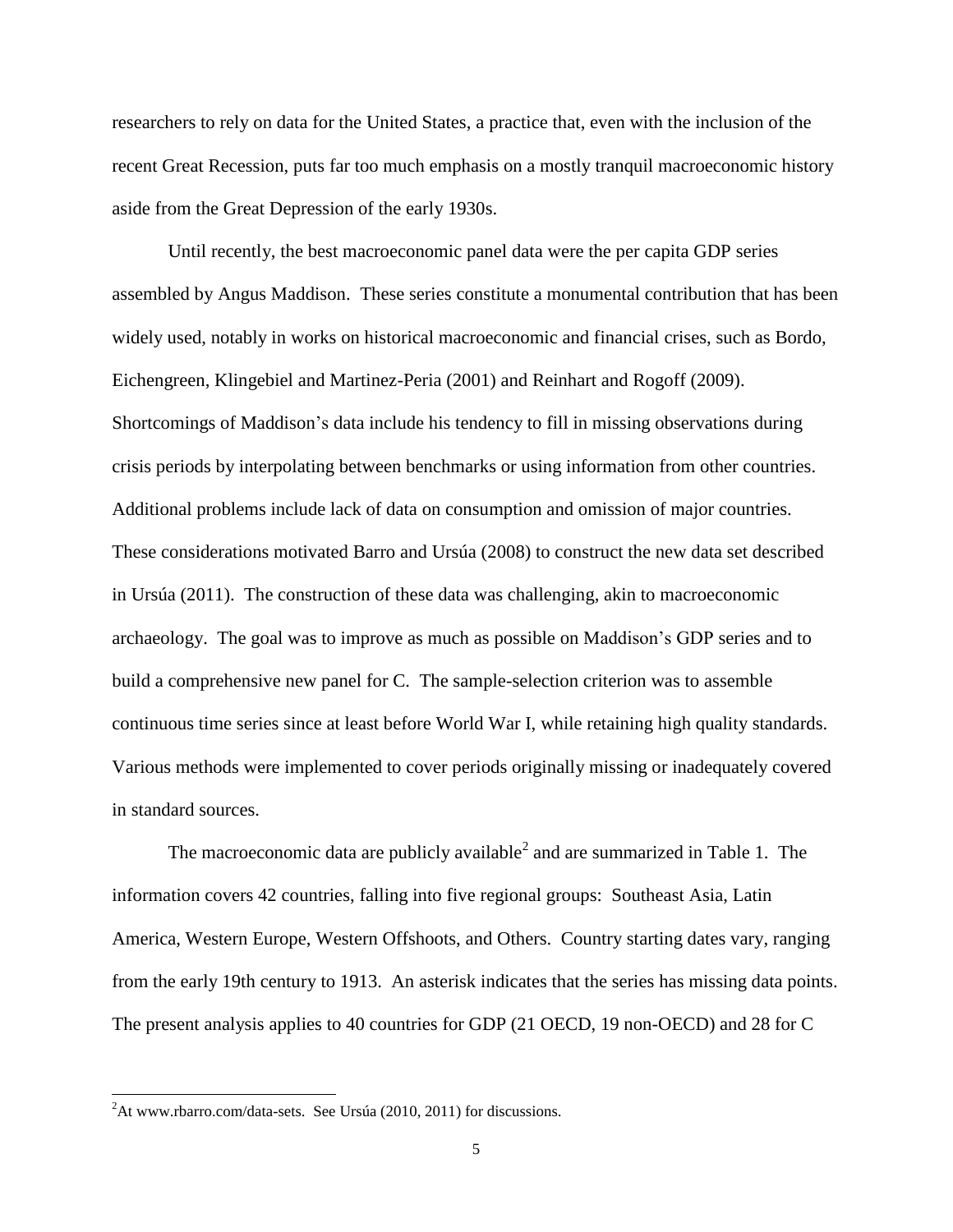(18 OECD, 10 non-OECD).<sup>3</sup> The corresponding number of annual data points for growth rates from 1870 to 2009 is 5242 for GDP and 3527 for C. Figure 1a shows level series for four major countries (Germany, Japan, United Kingdom, and United States), and Figure 1b show series for four countries with newly available information (China, Egypt, Russia, and Turkey).

Many applications require corresponding information on asset returns. For example, Barro and Ursúa (2009) and Ursúa (2010) used data on real returns on stocks, bills, and bonds. The major source of these data is Global Financial Data (Taylor, 2005), but the coverage was expanded with additional sources, including Morningstar and other sources for Argentina, Brazil, Japan, and Mexico. Table 1 describes the long-term data on these asset returns.

#### **2.2. Statistical Properties of Macroeconomic Growth Rates and Asset Returns**

Yearly growth rates and rates of returns are the basic units of measurement for studying extreme macro-financial events over the long run for up to 40 countries. Table 2 shows statistics for growth rates of real per capita GDP and personal consumer expenditure, C, and real rates of return on stocks, bills, and bonds. The real rates of return are computed arithmetically based on total returns and deflation by consumer price indexes. The table shows the mean, standard deviation, and excess kurtosis for each variable for the full sample (starting as early as 1870 and ending in 2009) and the post-WWII period (1948-2009). The statistics apply to countries with data, broken down into the "world" (full set of countries), OECD, and non-OECD.

Average growth rates of per capita C and GDP are around 2% per year for full samples and somewhat higher—between 2.5% and 2.8%—in the post-WWII period. For OECD

<sup>&</sup>lt;sup>3</sup>Our term "OECD" excludes Turkey and recent members. GDP data for Malaysia and Singapore are included in the basic data set but excluded from our analysis because of missing data around WWII. Some of the analysis also omits the Philippines for GDP because of a gap in data around WWII. Greece is included for our GDP analysis despite a missing data point for 1944. We think that 42 countries (21 OECD) come close to those with potentially useable long-term national-accounts data. Possibilities for extension include closing the gaps in GDP data around WWII for Greece, Malaysia, Philippines, and Singapore. A possible 43<sup>rd</sup> country is Ireland, but we have not yet been successful. Maddison (2003) provides data since 1921, but figures for 1938-1946 come from interpolation.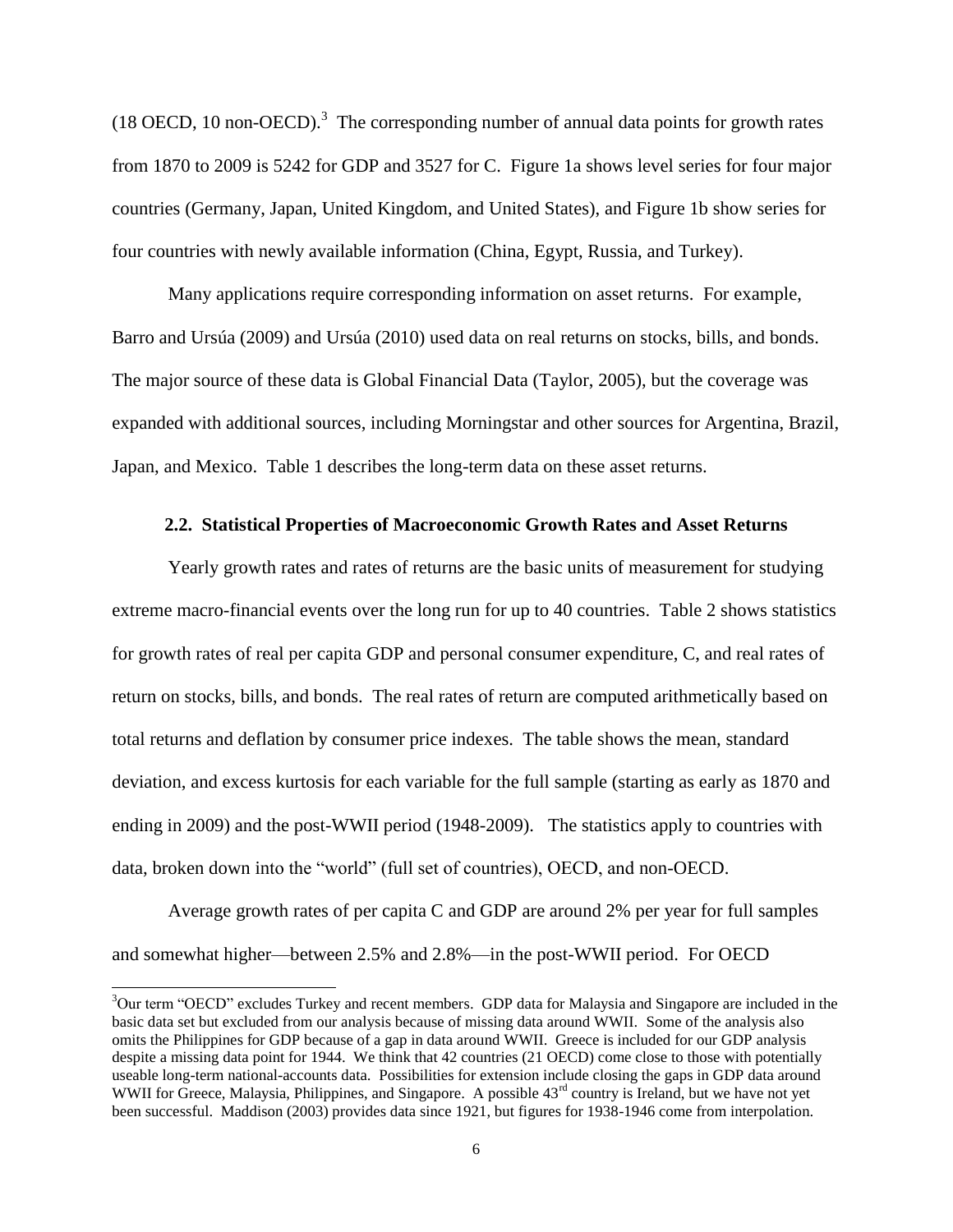countries, the standard deviations are around 3% in the post-WWII period but higher, nearly 6%, in full samples. The main reason for this difference is that the full samples contain many realizations of disasters between 1914 and 1946, a period featuring the two world wars, the Great Depression, and the Great Influenza Pandemic. In contrast to observations for the post-WWII United States (such as Campbell and Deaton [1989]), C growth in OECD countries is not smoother than GDP growth—the standard deviations for these two variables are similar.

For non-OECD countries, standard deviations are again higher in the full sample than in the post-WWII period. These standard deviations are also higher in both samples than in the OECD. In the non-OECD, the standard deviation for C growth exceeds that for GDP in both samples. Part of this pattern can reflect poorer measurement for C than for GDP. However, C tends also to decline more than GDP during wartime disasters, in which military spending rises substantially.

Excess kurtosis is positive in both samples for C and GDP growth. These results indicate fat tails; that is, fatter than the normal density. The pattern of high excess kurtosis applies especially to the full sample for OECD countries, likely reflecting the numerous disaster realizations between 1914 and 1946.<sup>4</sup>

For asset returns, the means for the "world" over the full sample are 8.4% for stocks, 1.3% for bills, and 3.0% for bonds. Thus, these data reveal an average equity premium (stocks versus bills) of 7.1%. However, this value reflects leverage in corporate financial structure; an adjustment assuming a constant debt-equity ratio of 0.5 implies an average unlevered equity premium around 5%. The average term premium (roughly 10-year bonds versus 3-month bills) was 1.7%. The well-known volatility of stock returns shows up as a high standard deviation,

 $4$ Ursúa (2011) shows from bootstrap methods that excess kurtosis is significantly positive for growth rates of C and GDP over full samples. Skewness differs insignificantly from zero.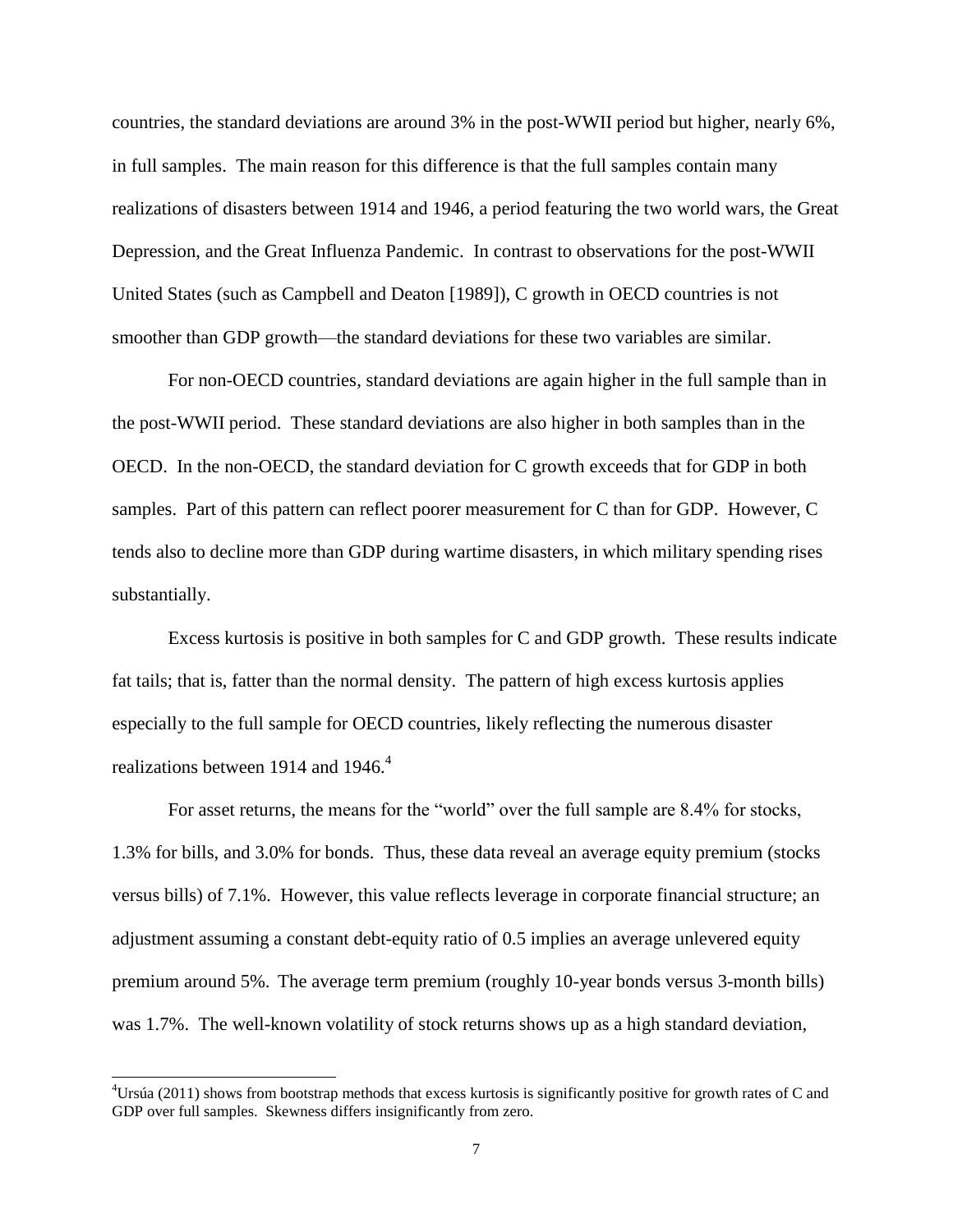32%, for the world over full samples (25% for OECD, 44% for non-OECD). There is also substantial volatility of bill returns (11% for the world over full samples) and bond returns (13%). The high values of excess kurtosis signal fat tails for all of the rates of return.<sup>5</sup>

The new macroeconomic data allowed Ursúa (2011) to use power-law distributions to gauge the fatness of the tails for C and GDP growth. Fat tails were important for negative and positive outcomes, with the former representing disasters and the latter ("bonanzas") reflecting mainly recoveries from disasters. Tail fatness was stronger for OECD countries than for non-OECD, consistent with the findings on excess kurtosis in Table 2. This pattern likely arises because the biggest disasters associate particularly with WWII in OECD countries.

### **2.3 Macroeconomic Disaster Events**

Barro and Ursúa (2008) followed Barro (2006) by using an NBER (National Bureau of Economic Research)-style peak-to-trough measurement of the sizes of macroeconomic contractions. Starting from the annual time series, proportionate decreases in C and GDP were computed peak to trough over one or more years, and declines by 10% or greater were considered. For the four countries in Figure 1a, the events isolated from this method were: Germany 4 disasters each for C and GDP, Japan 2 disasters each for C and GDP, United Kingdom 2 disasters each for C and GDP, and United States 2 C disasters and 5 GDP disasters. The largest contractions in this group were the decline in Germany's GDP by 74% with a trough in 1946 and in its C by 41% with a trough in 1945, the fall in Japan's C by 64% with a trough in 1945 and in its GDP by 50% with a trough in 1944. The worst U.S. contractions were for GDP by 29% with a trough in 1933, for C by 21% with a trough in 1933, and for C by 16% with a

l

 $5$ Ursúa (2011) finds from bootstrap methods that excess kurtosis is significantly positive for the three rates of return over full samples. Skewness is significantly positive for stock returns, significantly negative for bill returns, and insignificantly different from zero for bond returns.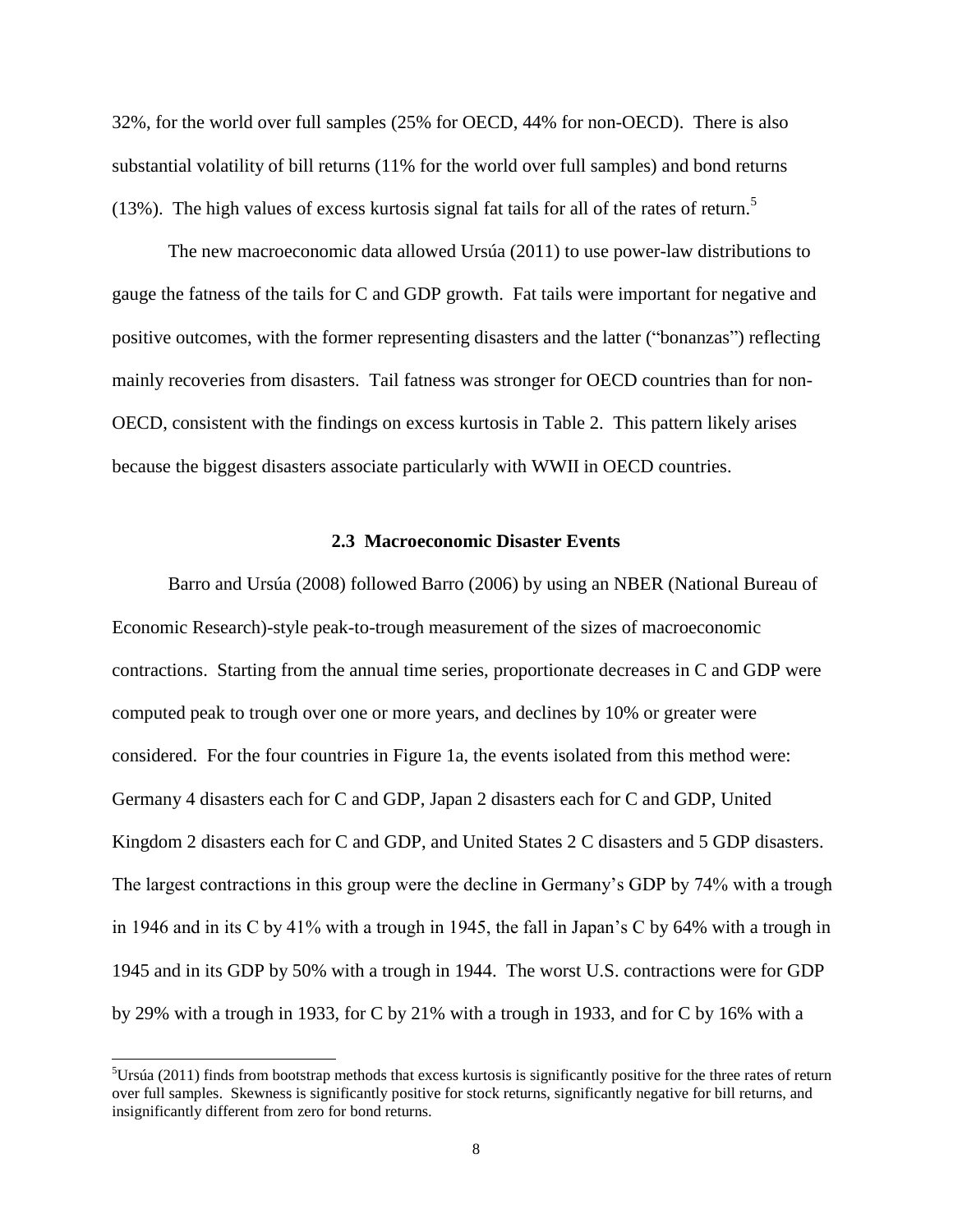trough in 1921. The United Kingdom illustrates a pattern where C falls proportionately more than GDP during wartime. The declines in C are 17% with a trough in 1918 and 17% with a trough in 1943, but GDP disasters do not apply to U.K. GDP during the world wars.

Table 3 shows results from the peak-to-trough technique applied to the four countries with newly assembled macroeconomic data: China (long-term data for GDP only), Egypt, Russia (including Soviet Union), and Turkey (including Ottoman Empire).<sup>6</sup> The disasters isolated number 5 for China's GDP, 5 for Egypt's GDP and 6 for its C, 7 for Russia's GDP and 6 for its C, and 8 for Turkey's GDP and 6 for its C. Some of these events are among the largest depressions ever witnessed: the declines for Russia's C and GDP by 71% and 62%, respectively, in WWI and the Russian Revolution/Civil War; the fall by 58% in Russian C during WWII; the decline in China's GDP by 50% from 1936 to 1946 (including WWII); the falls by 49% and 45% in Turkey's C and GDP, respectively, during WWI; and the decrease in Russia's GDP by 48% in the transition period 1989-1998.

Figure 2 uses histograms to provide an overview of disaster events applying to 28 countries for C and 40 for GDP. (These samples end in 2006 and include countries with data from before WWI.) The peak-to-trough method isolates 125 disasters for C and 183 for GDP. The average disaster sizes, subject to the threshold of 10%, were similar for the two measures: 0.216 for C and 0.208 for GDP. The mean durations were also similar: 3.7 years for C and 3.6 for GDP.

Table 4 relates the macroeconomic crises to major historical events. World War II is prominent, featuring 21 crises for C (average size of 0.33) and 25 for GDP (average of 0.37). World War I and the Great Depression also stand out. The period 1920-22 may reflect the Great

l

 ${}^{6}$ Border changes were important for Russia and Turkey and also apply to other countries. See Ursúa (2011) on the treatment of border changes—basically, the level series come from smooth pasting of the growth rates from before and after each change.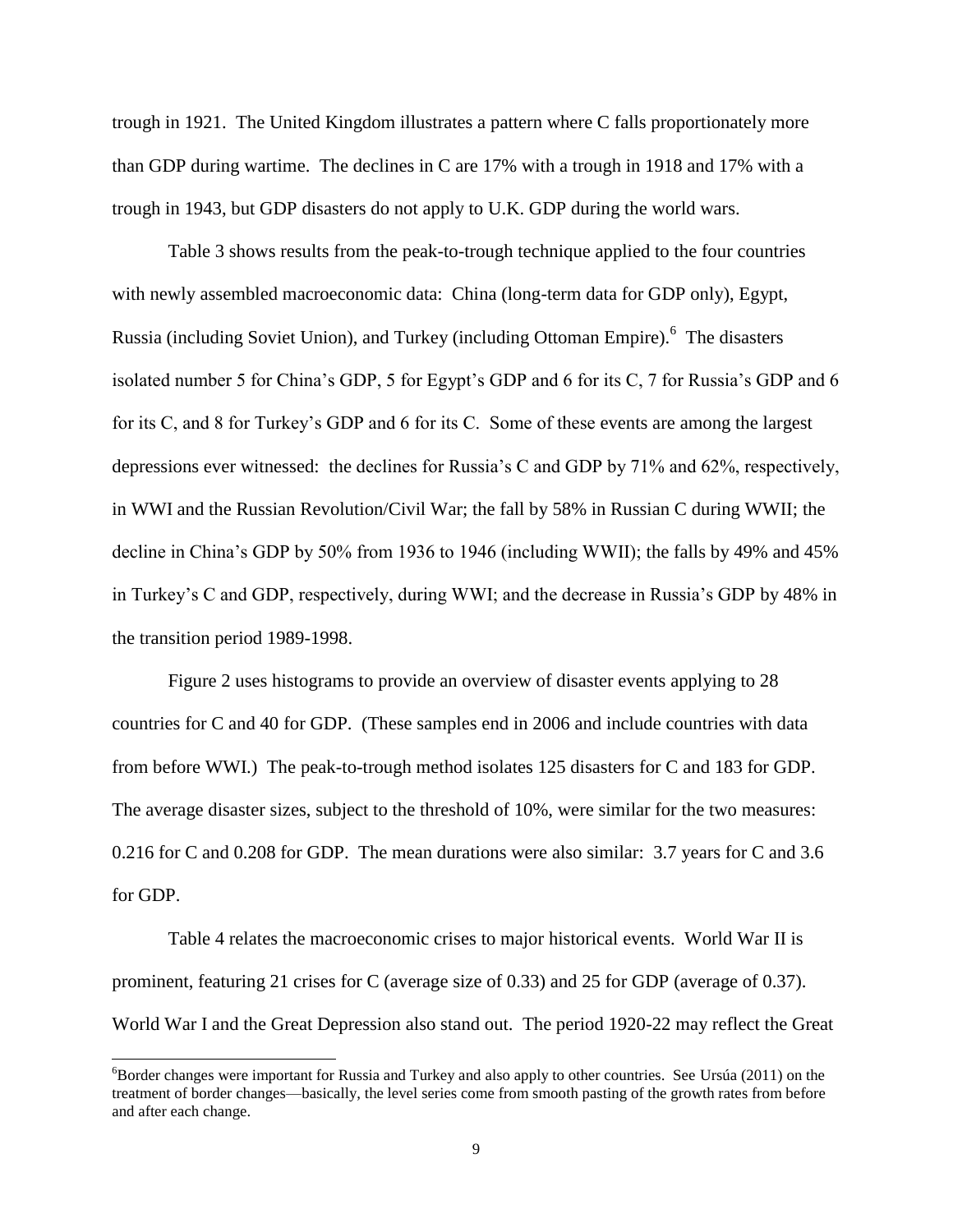Influenza Pandemic. The post-WWII period is comparatively tranquil, especially for the OECD, and still appears this way if we extend the end of the sample from 2006 to 2009.<sup>7</sup>

A listing of disaster events—by country, timing, and size—is in Barro and Ursúa (2008, Tables C1 and C2) and can be extended to incorporate Table 3. Barro and Ursúa (2008, Table 9) show that there is no clear pattern on whether C or GDP reaches its trough first during crises; 59% of the events have the same trough year for C and GDP.

Barro and Jin (2011) show that the frequency distribution for C and GDP disaster sizes (Figure 2) can be characterized by power laws, thereby fitting with Gabaix's (2009) discussion of the many applications of power-law distributions in finance and other areas. If b is the proportionate disaster size, the power law applies to the transformed variable,  $z = 1/(1-b)$ , which is the ratio of normal to disaster C or GDP. The power law holds for b above some threshold, taken to be 0.095, which translates into a threshold for z of 1.105. The single power-law density is then

$$
f(z) = Az^{(\alpha+1)},\tag{1}
$$

for  $z \ge 1.105$ , where  $A > 0$ ,  $\alpha > 0$ . The lower the exponent,  $\alpha$ , the fatter the tail of large disasters. Barro and Jin (2011, Table I) show that extending to a double power law substantially improves the fit and that the upper-tail exponent is the key parameter for asset-pricing results. The estimated exponent is 4.2 (s.e.=0.9) for C and 3.5 (s.e.=1.0) for GDP. We use these results later when discussing the link between tail behavior and the coefficient of relative risk aversion, *γ*.

<sup>&</sup>lt;sup>7</sup>If we extend to 2009 to include the recent Great Recession, we find many contractions but none in our samples that reach the 10% threshold. For GDP, Iceland and Japan have declines by 9%, and Finland and Russia have declines by 8%. For C, Spain has a decline by 9% and Mexico by 8%. Iceland has a decline in C by 25%, but it is not in our 28-country sample.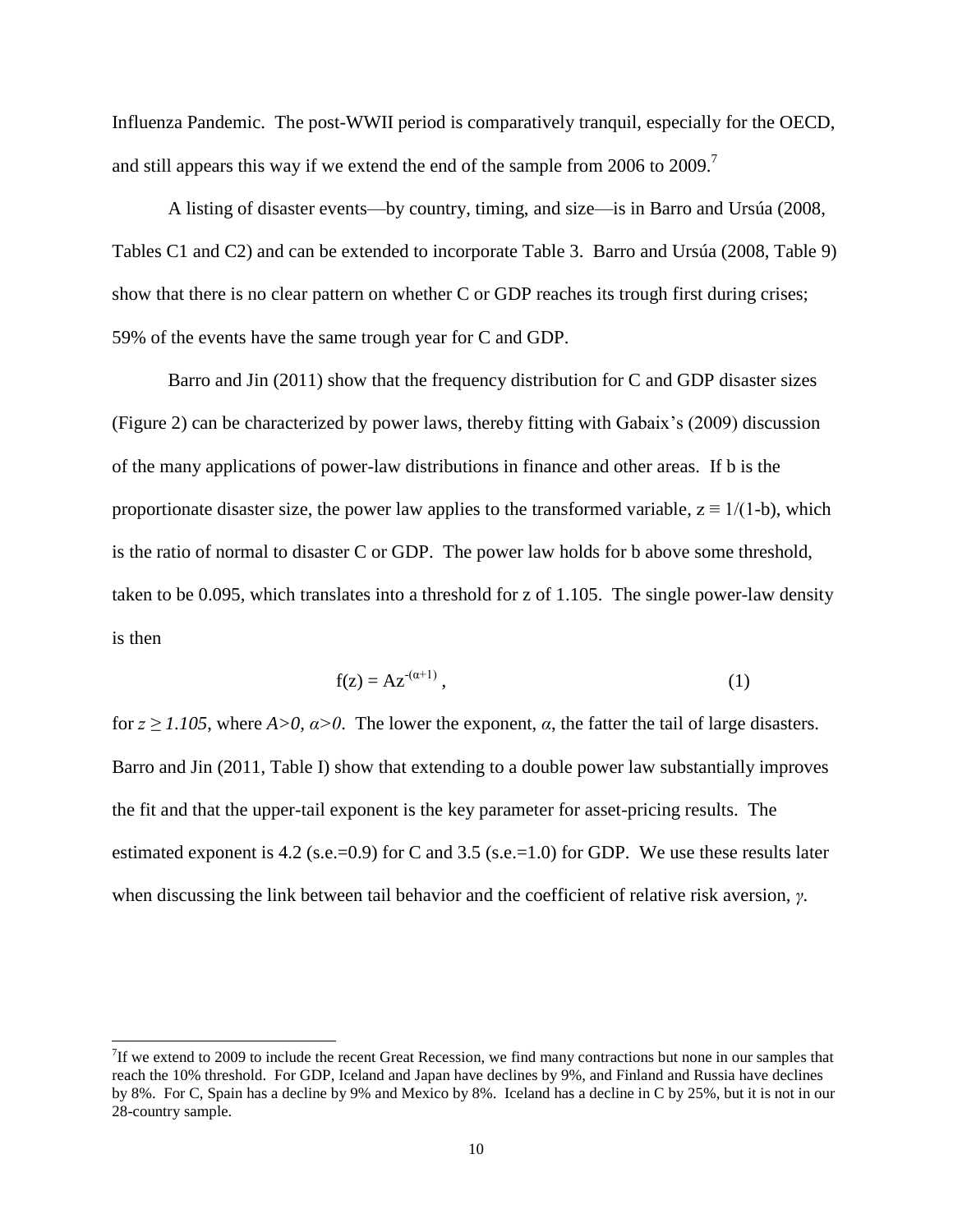#### **3. RARE DISASTERS AND MACRO-FINANCE MODELS**

Models in macro-finance with extreme events have emphasized the interplay between rare disasters and asset-pricing puzzles. The earliest example is Rietz (1988), who introduced a low-probability crash state to explain the equity-premium puzzle of Mehra and Prescott (1985). Another example is Naik and Lee (1990), who developed a continuous-time version of Lucas's (1978) endowment-economy model to study the pricing of options when random jumps affect the value of the underlying asset. During the 1990s, the literature focused on non-disaster explanations for the equity-premium puzzle, such as the heterogeneous-consumers model of Constantinides and Duffie (1996) and the habit-formation paradigm of Abel (1990) and Campbell and Cochrane (1999). Constantinides (2002) reviews advances in these directions.

In the mid 2000s, the literature returned to the asset-pricing implications of disasters. Longstaff and Piazzesi (2004) stressed the sensitivity of cash flows to large economic shocks and presented a calibrated model with substantially higher equity premia than in standard frameworks. Bansal and Yaron (2004), in an approach now known as the long-run-risks model, emphasized the persistence of changes in expected growth rates and variances of growth rates as determinants of risk premia and the volatility of asset prices. Barro (2006) focused on rare macroeconomic disasters of the short-run type, thereby reviving Rietz's insight. This model's tractability and empirical success make it a good platform for understanding how the potential for rare disasters may resolve various asset-pricing puzzles.

### **4. A BASELINE MODEL OF ASSET PRICING WITH RARE DISASTERS**

As developed in Barro (2006, 2009), the baseline model is a variant of Lucas's (1978) representative-agent, fruit-tree economy, with exogenous and stochastic production. The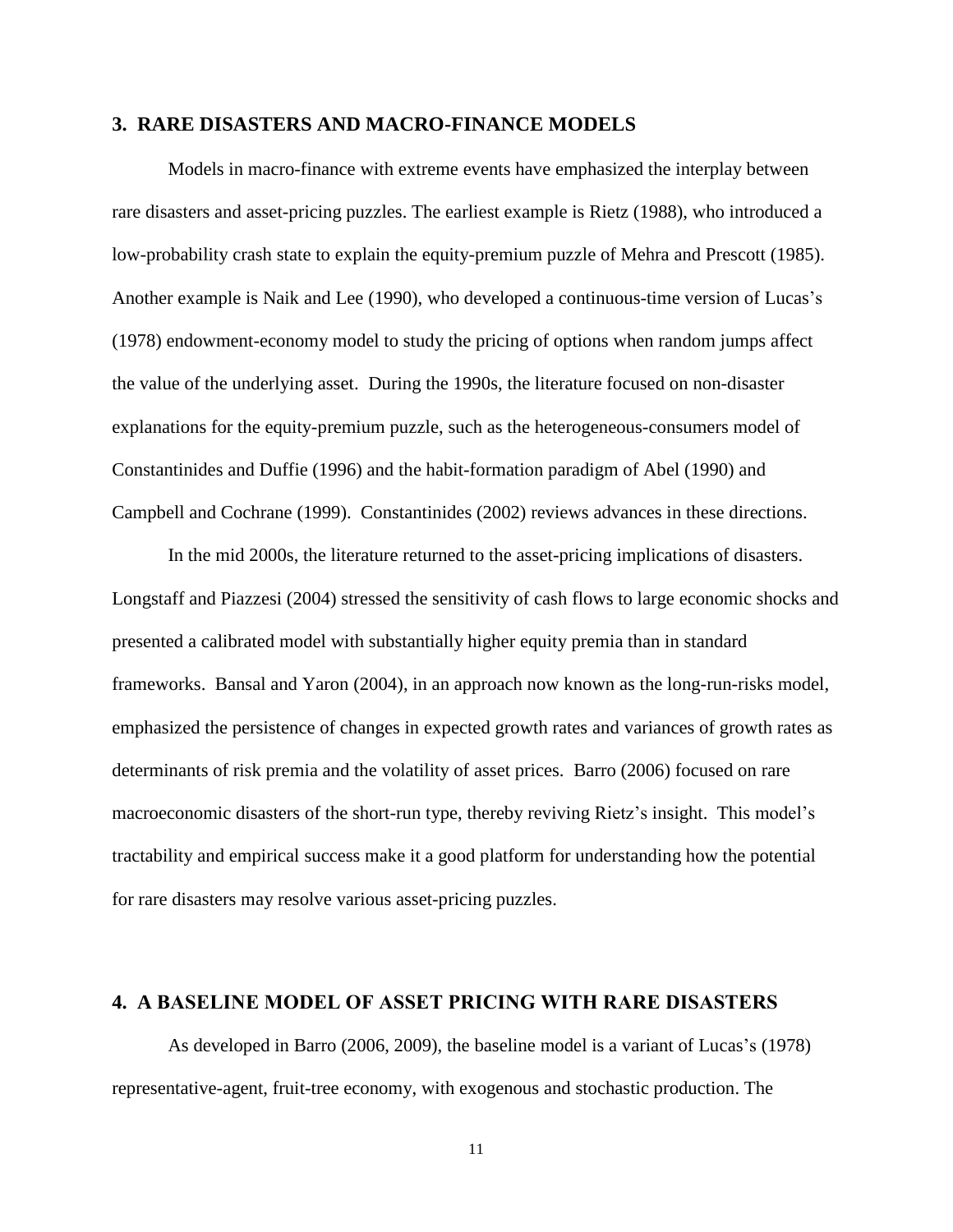economy is closed, government consumption is nil, and the number of trees is fixed. These assumptions contribute to the model's tractability but can be relaxed; for example, similar results hold for an AK model with stochastic depreciation (destruction of trees) and endogenous investment and growth.

An important assumption in the baseline model is that disasters and other disturbances amount to i.i.d. shocks to productivity. Hence, real per capita C and GDP evolve as random walks with drift:

$$
log(C_{t+1}) = log(C_t) + g + u_{t+1} + v_{t+1}.
$$
 (2)

The parameter  $g \ge 0$  represents exogenous productivity growth. The first random term,  $u_{t+1}$ , reflects "normal" macroeconomic fluctuations and is assumed to be i.i.d normal with zero mean and constant variance,  $\sigma^2$ . The second shock,  $v_{t+1}$ , picks up rare disasters—events in which output contracts over a period by a fraction b, where  $0 < b < 1$ . These events occur with constant probability  $p \geq 0$  per period; hence,

probability 
$$
1 - p
$$
:  $v_{t+1} = 0$ ,  
probability  $p$ :  $v_{t+1} = \log(1 - b)$ .

The disaster size, b, is subject to some frequency distribution, such as the power-law density discussed before. In this model, the expected growth rate of C and GDP is

$$
g^* = g + (1/2)\sigma^2 - p \cdot Eb \tag{3}
$$

The i.i.d. property implies that shocks have permanent effects on level variables. As shown in Barro (2009), this property yields closed-form solutions for asset pricing under two familiar specifications of preferences for the representative agent: power utility and the recursive preferences developed by Epstein and Zin (1989) and Weil (1990), henceforth called EZW preferences. The advantage of the more general EZW formulation is that it separates the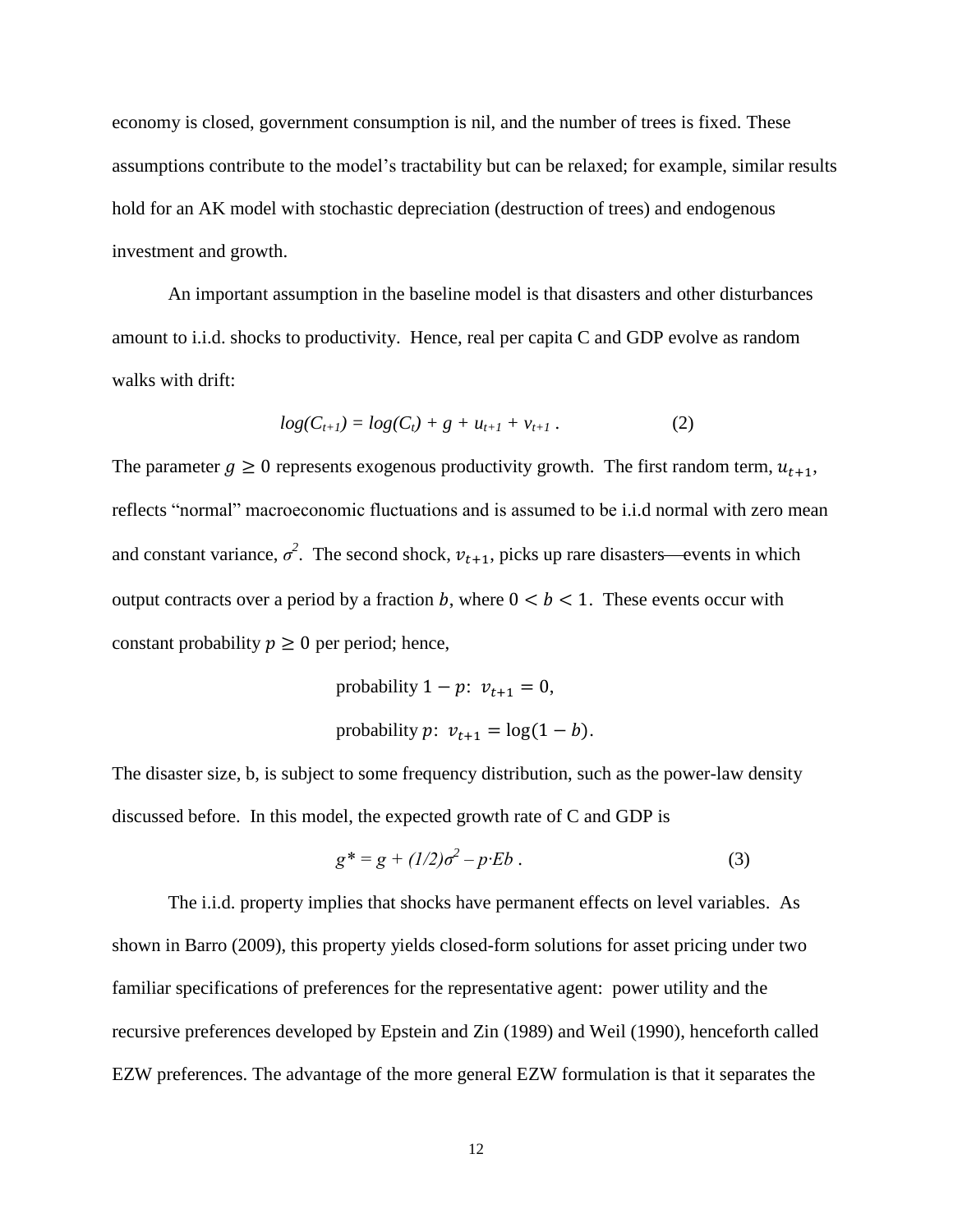coefficient of relative risk aversion, *γ*, from the reciprocal of the intertemporal elasticity of substitution (IES),  $\theta$ <sup>8</sup>. As stressed by Bansal and Yaron (2004), EZW preferences avoid counterintuitive predictions from the power-utility case,  $\gamma = \theta$ , in the context of sufficient risk aversion  $(y>1)$  for the model possibly to account for the equity premium. Power utility then implies, implausibly, that a rise in the expected growth rate, *g\** in Eq. (3), lowers the stock pricedividend ratio, whereas an increase in uncertainty (*σ* or *p* or an outward shift in the density for *b*) raises this ratio.

As mentioned, EZW preferences allow for a separation between *γ* and *θ*. Epstein and Zin (1989) and Restoy and Weil (1998, p. 4) show that the first-order optimization condition for the representative agent's choices of consumption over time is<sup>9</sup>

$$
\beta^{\frac{(1-\gamma)}{(1-\theta)}} \cdot E_t \left[ \left( \frac{C_{t+1}}{C_t} \right)^{-\theta \left( \frac{1-\gamma}{1-\theta} \right)} \cdot R_{w,t+1}^{(\theta-\gamma)/(1-\theta)} \cdot R_{t+1} \right] = 1, \tag{4}
$$

where  $\beta$  ( $0 \le \beta \le 1$ ) is the one-period discount factor,  $R_{w,t+1}$  is the gross return from *t* to *t*+1 on overall wealth (corresponding to ownership rights on trees in the Lucas-tree model), and  $R_{t+1}$  is the gross return from *t* to *t*+*l* on any asset. (The rate of time preference,  $\rho$ , equals  $[I - \beta]/\beta$ .) Power utility corresponds to  $\gamma = \theta$  and, therefore, to the familiar consumption-based asset-pricing formula:

$$
\beta \cdot E_t \left[ \left( \frac{c_{t+1}}{c_t} \right)^{-\theta} \cdot R_{t+1} \right] = 1 \tag{5}
$$

 ${}^{8}$ The formulation of Kreps and Porteus (1978) emphasized attitudes toward early versus late resolution of uncertainty, and Epstein and Zin (1989) began with this perspective. The usual EZW preferences with *γ>θ* imply that people prefer early resolution. This result is puzzling—why are risk aversion and intertemporal substitution closely linked to preferences about early versus late resolution? The situation is reminiscent of the tight link between risk aversion and intertemporal substitution under power utility. Perhaps an analogous extension can be made to the EZW framework to eliminate the constraint that there are only two degrees of freedom among three apparently distinct dimensions of preferences—risk aversion, intertemporal substitution, and early versus late resolution of uncertainty.

<sup>&</sup>lt;sup>9</sup>This analysis assumes that the representative agent's relative risk aversion,  $\gamma$ , is constant. Empirical support for this familiar specification appears in Brunnermeier and Nagel (2008) and Chiappori and Paiella (2008).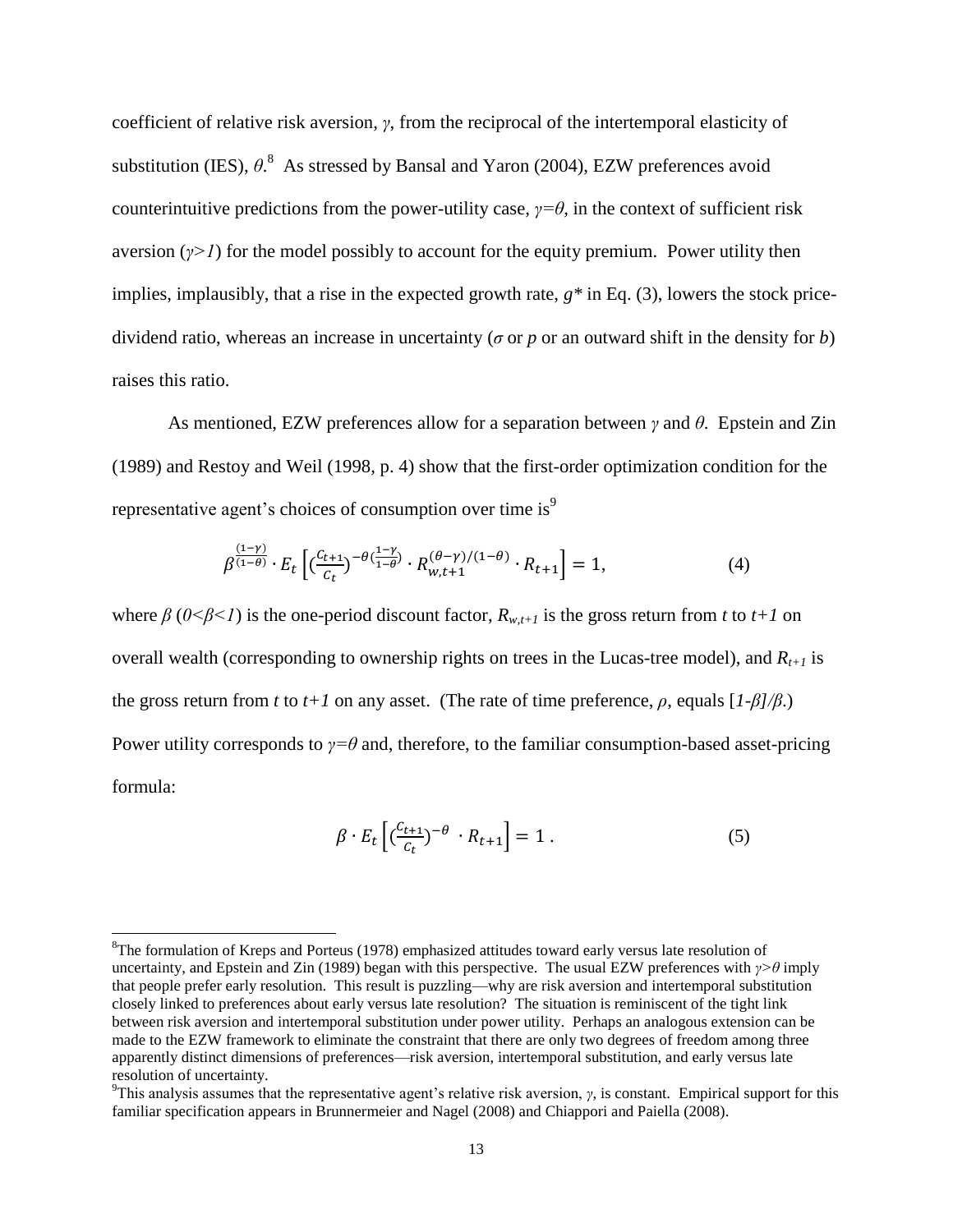Let  $P_t$  be the price of an unlevered equity claim on a Lucas tree. This asset is the only one in positive aggregate net supply in this model. The dividend is the fruit, which equals *C<sup>t</sup>* . Therefore, the gross return on wealth is

$$
R_{w,t+1} = \left(\frac{c_{t+1} + P_{t+1}}{P_t}\right) = \left(\frac{c_{t+1}}{C_t}\right) \cdot \left(\frac{1 + V_{t+1}}{V_t}\right),
$$

where  $V_t \equiv P_t / C_t$  is the price-dividend ratio. Substitution into Eq. (4) yields:

$$
\beta^{\frac{(1-\gamma)}{(1-\theta)}} \cdot E_t \left[ \left( \frac{c_{t+1}}{c_t} \right)^{-\gamma} \cdot \left( \frac{1+V_{t+1}}{V_t} \right)^{\frac{(\theta-\gamma)}{(1-\theta)}} \cdot R_{t+1} \right] = 1. \tag{6}
$$

If the shocks to  $C_{t+1}/C_t$  (including disasters) are i.i.d.,  $V_{t+1} = V_t = V$  holds in Eq. (6), and the condition again takes the usual form:

$$
\beta^* \cdot E_t \left[ \left( \frac{c_{t+1}}{c_t} \right)^{-\gamma} \cdot R_{t+1} \right] = 1 , \qquad (7)
$$

where  $\beta^*$  is a constant that depends on all the underlying parameters. The two differences from Eq. (5) are that the exponent on consumption growth is *γ*, not *θ*, and *β\**≠*β*. However, since *β\** is constant, this last difference affects levels of rates of return but not differences between rates, such as the equity premium.

Barro (2009) used Eq. (7), along with the process for  $C_t$  in Eq. (2), to generate a formula for the unlevered equity premium that applies when the period length approaches zero:

$$
r^{e} - r^{f} = \gamma \sigma^{2} + p \cdot E \{ b \cdot [(1-b)^{\gamma} - 1] \}, \qquad (8)
$$

where all terms are measured per unit of time (say per year),  $r^e$  is the expected rate of return on unlevered equity, and  $r<sup>f</sup>$  is the risk-free rate. The first term on the right-hand side is the standard one for normal business fluctuations, as in Mehra and Prescott (1985). As in their analysis, this term is negligible for reasonable values of *γ* and *σ*. The second term involves rare disasters and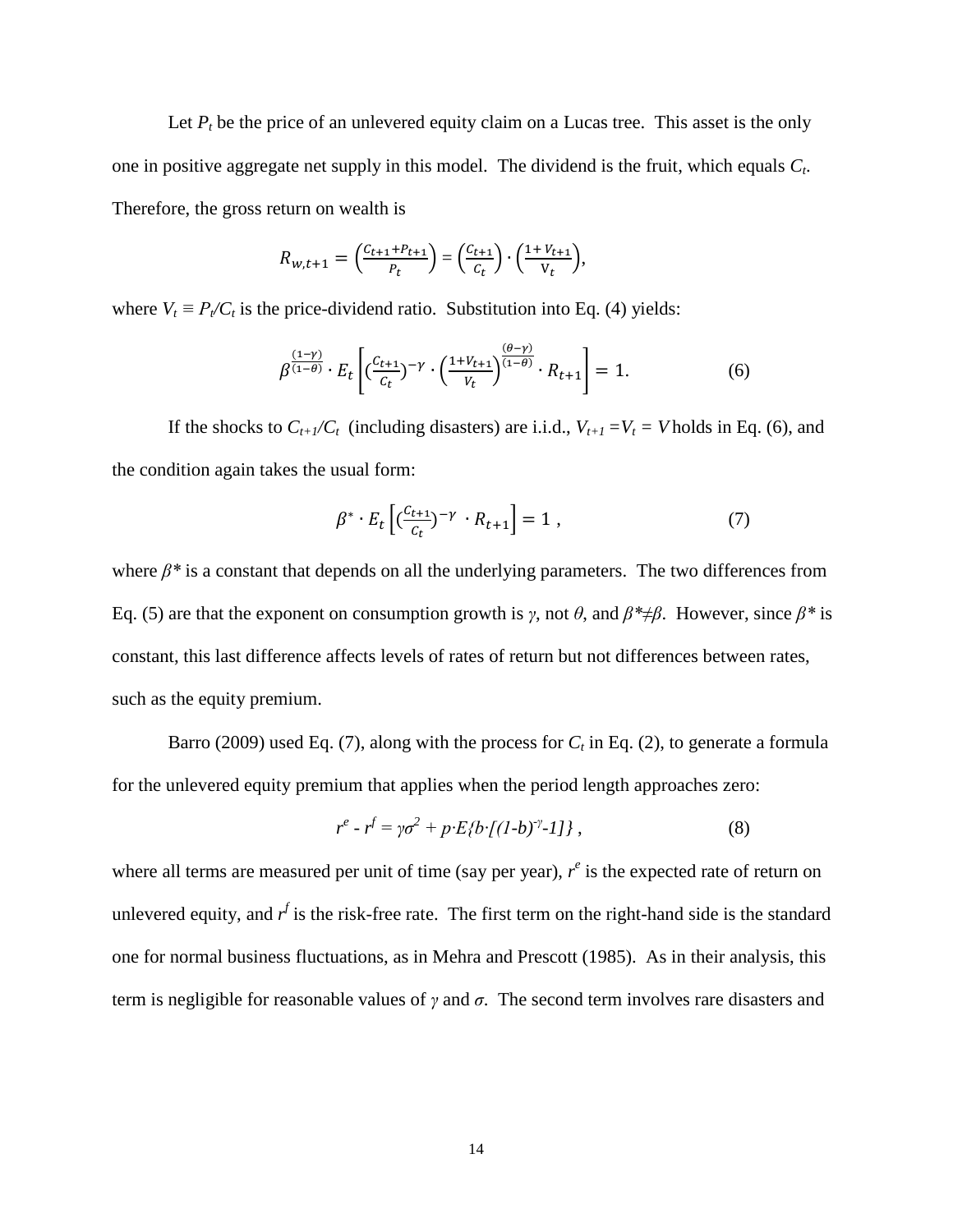enters multiplicatively with  $p$ , the disaster probability.<sup>10</sup> This disaster term ends up doing almost all the work in explaining the equity premium.

The expression in curly brackets in Eq. (8) has a straightforward interpretation under power utility, *γ*=*θ*. Then this term is the product of the proportionate decline in equity value during a disaster, *b*, and the excess of marginal utility of consumption in a disaster state over that in a normal state,  $(I-b)^{\gamma}$ -*1*. Note that, in the present (i.i.d.) setting, the proportionate fall in equity value during a disaster, *b*, equals the proportionate fall in C and GDP during the disaster. Equation (8) can be rewritten as

$$
r^{e} - r^{f} = \gamma \sigma^{2} + p \cdot [E(1-b)^{\gamma} - E(1-b)^{1-\gamma} - Eb]. \tag{9}
$$

Hence, the key properties of the distribution of *b* are the expectations of the variable *1/(1-b)* taken to the powers  $\gamma$  and  $\gamma$ -*1*. (The *Eb* term has a minor impact.)

Equation (9) is best viewed as applying to short periods, approximating continuous time. In the limit, disasters arise as downward jumps at an instant of time, and the disaster size, *b*, has no time units. In contrast, the underlying data on C and GDP are annual flows. In relating the data to the theory, there is no reason to identify disaster sizes, *b*, with large contractions in C or GDP observed particularly from one year to the next. In fact, Figure 2 and Table 4 demonstrate that the major disaster events—exemplified by the world wars and the Great Depression feature cumulative declines over several years, with durations of varying length. In Barro and Ursúa (2008), the disaster jump sizes, *b*, in the continuous-time model were approximated empirically by the peak-to-trough measures of cumulative, proportionate decline. We first

<sup>&</sup>lt;sup>10</sup>The identification of the risk-free rate,  $r_f$ , with the real return on government bills is an approximation, particularly if governments sometimes default formally or through surprise inflation. If defaults occur only during disasters, for which the probability of default is *q* and the default fraction is *b*, then *p* in Eq. (8) is replaced by *p∙(1-q)*. Therefore, a higher *q* reduces the equity premium measured as the difference between stock and bill returns.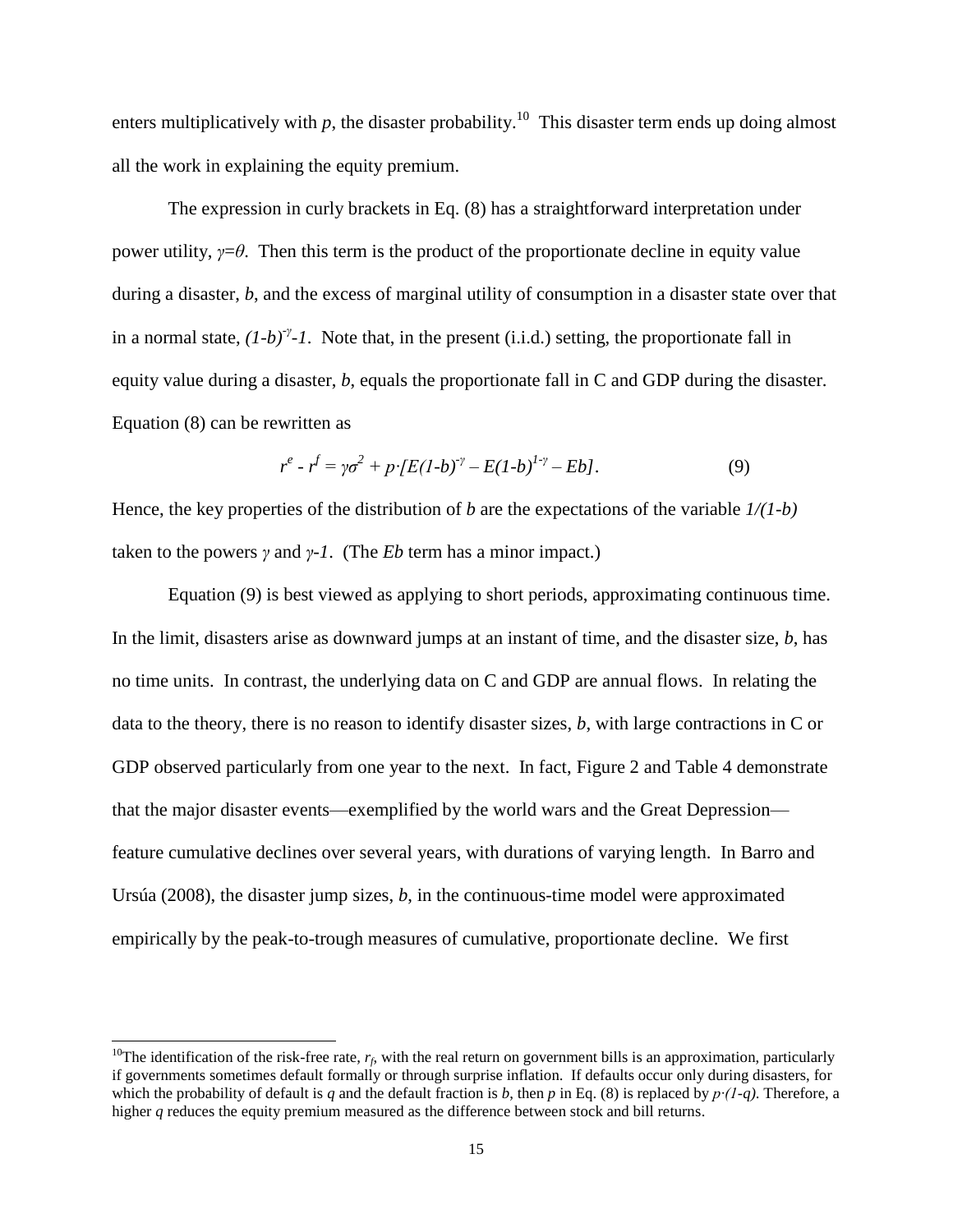consider the explanatory power of this approach and then explore ways to improve on the peakto-trough measurement.

### **5. USING HISTOGRAMS FOR PEAK-TO-TROUGH DISASTERS**

Barro and Ursúa (2008) gauged the moments involving disaster sizes, *b,* in Eq. (9) by histograms as in Figure 2, applying to disasters of size 10% or larger and using alternative values of *γ*. The disaster probability, *p*, was estimated from the empirical frequency of entry into disaster states as 3.6% per year for C and 3.7% for GDP. This methodology assumes that the same process for generating macroeconomic disasters applies within countries over time and across countries. Given this assumption—which provides enough disaster realizations to pin down the relevant parameters with high precision—it is reasonable to use a rational-expectations approach to estimate *p* and the size distribution of disasters. That is, agents' expectations are assumed to correspond to those generated by the true process (as estimated). We discuss later models in which the disaster probability varies over time.

A principal conclusion from Barro and Ursúa (2008, Tables 10 and 11) was that an unlevered equity premium around 5% accorded with the data for C and GDP if *γ* was around 3.5. Hence, the required risk aversion was substantial but not astronomical. The results were similar for C and GDP, did not change greatly when only OECD data were used, and did not depend much on whether the threshold for declaring a disaster was the assumed 10% value or something higher, such as 15%. However, the results depended on the inclusion of the largest disaster events, many of which associated with wars.

The model's equity premium in Eq. (9) does not depend on some parameters, such as the expected growth rate *g\** in Eq. (3) and the rate of time preference, *ρ* (which equals *[1-β]/β]*).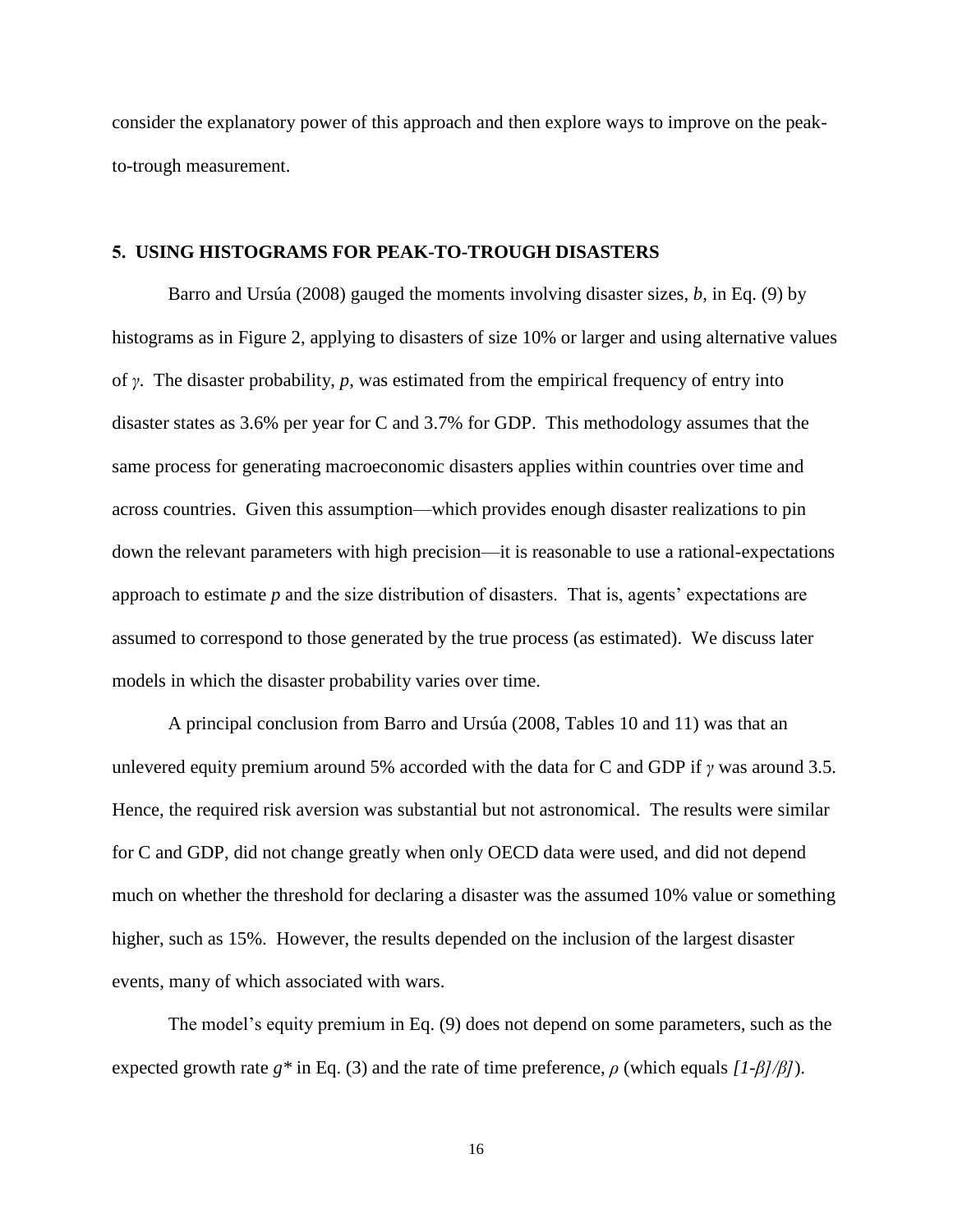However, levels of rates of return, including the risk-free rate, depend on these parameters. In the calibration of the model,  $\rho$  was chosen—given the other parameter values—to accord with a risk-free rate of  $1\%$ .<sup>11</sup> Therefore, while the fitted model is consistent with this low risk-free rate, this fit does not constitute a test of the model.

#### **6. USING POWER LAWS FOR DISASTER SIZES**

 $\overline{a}$ 

Barro and Jin (2011, Table 1) used the same underlying information on disaster events but estimated the moments involving disaster sizes, *b,* from the estimated power-law distribution discussed before, rather than histograms. The key parameter for the equity premium in this parametric form is the exponent, *α*, applicable to the upper tail of the power-law density. The form of Eq. (9) implies that the equity premium involves a race between *γ*—where a higher value implies a larger equity premium—and the fatness of the upper tail for large disasters—where a higher  $\alpha$  implies a thinner tail and, therefore, a smaller equity premium. The equity premium is finite only if *γ<*α. 12 Therefore, with a finite observed unlevered equity premium (about 5%) and an estimated  $\alpha$  around 4, the estimated  $\gamma$  (the value required to match the equity premium) has to be below 4. The results implied an estimated  $\gamma$  of 3.0 (s.e.=0.5) from the C data and 2.8  $(s.e.=0.6)$  from the GDP data.

The likely reason that the parametric approach to gauging disaster sizes (based on powerlaw distributions) produces smaller estimates of  $\gamma$  than the histogram approach is that the latter method is especially sensitive to a selection bias that screens out the worst disasters from the sample. This selection seems inevitable since economies that are nearly totally destroyed are

<sup>&</sup>lt;sup>11</sup>In Barro and Ursúa (2008, Tables 10 and 11), the required  $\rho$  was 0.045 with the C data and 0.052 with GDP. The corresponding effective rates of time preference, *ρ\**, corresponding to *β\** in Eq. (7), were 0.029 and 0.037, respectively.

 $12$ Similarly, Weitzman (2007) shows that the equity premium can be infinite when the underlying shocks are lognormally distributed with an unknown variance. In this context, the frequency distribution for asset pricing is the t-distribution, for which the tails can be sufficiently fat to generate an infinite equity premium.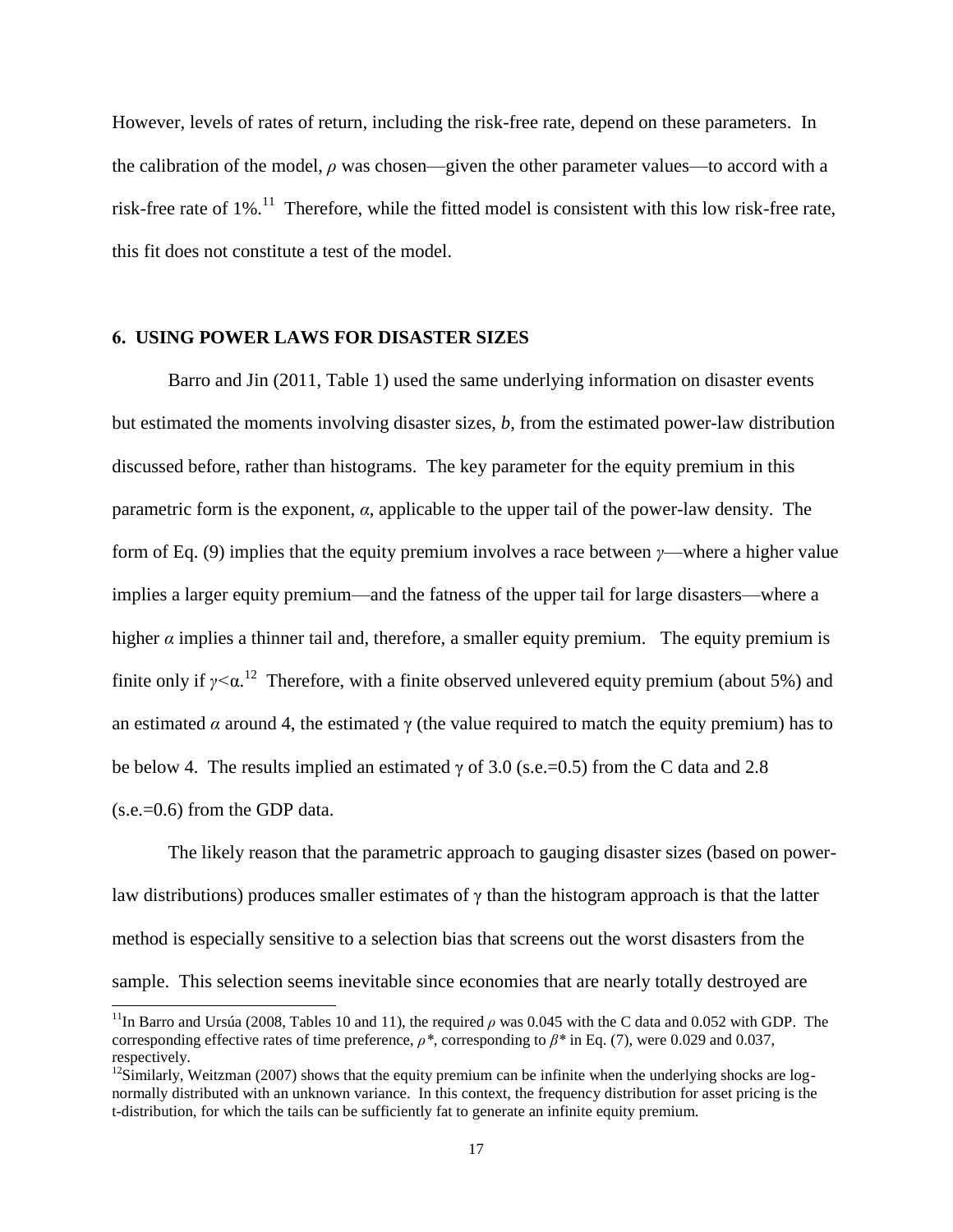unlikely to have data. However, Ursúa's (2011) recent extension to cases that had been challenging in terms of data and that also feature large disaster events (Russia, Turkey, and China) has lessened the extent of this selection bias.

### **7. STOCK-PRICE VOLATILITY**

One shortcoming of the baseline model is its failure to match the observed high volatility of stock returns. The model's standard deviation of unlevered stock returns equals that for growth rates of *C* and GDP, but Table 2 shows for the world over the full sample that the standard deviations were 6.4% for *C* growth, 6.0% for GDP growth, and 31.7% for stock returns. Allowing for leverage in corporate financial structure explains only part of this discrepancy. The basic problem is that the model implies a constant stock price-dividend ratio, *V*, whereas this ratio is volatile in the data.

In the baseline model, corresponding to Eqs. (2) and (7), the formula for the (constant) dividend-price ratio, *1/V*, is, as in Barro (2009):

$$
\frac{1}{\nu} = \rho + (\theta - 1) \cdot g * - \left(\frac{1}{2}\right) \cdot \gamma \cdot (\theta - 1) \cdot \sigma^2 - p \cdot \left(\frac{\theta - 1}{\gamma - 1}\right) \cdot \left[E(1 - b)^{1 - \gamma} - 1 - (\gamma - 1) \cdot Eb\right],\tag{10}
$$

where  $\rho$  is the rate of time preference (equal to  $\left[1-\frac{\beta}{\beta}\right]$ ) and  $g^* = g + \left(\frac{1}{2}\right)\sigma^2 - p$ *·Eb* is the expected growth rate from Eq. (3). Thus, as in Bansal and Yaron (2004), with EZW preferences, the model has "reasonable" properties for effects of one-time changes in the expected growth rate and uncertainty only if  $\theta < I$ ; that is, if the IES  $> 1$ . In this case, the price-dividend ratio, *V*, rises with an increase in  $g^*$  and falls with an increase in uncertainty ( $\sigma$ ,  $p$ , or an outward shift in the distribution of *b*).

Equation (10) suggests that volatility in *V*—and, hence, in stock returns—can be generated by variations in *g\** (the long-run risks model of Bansal and Yaron [2004]) or by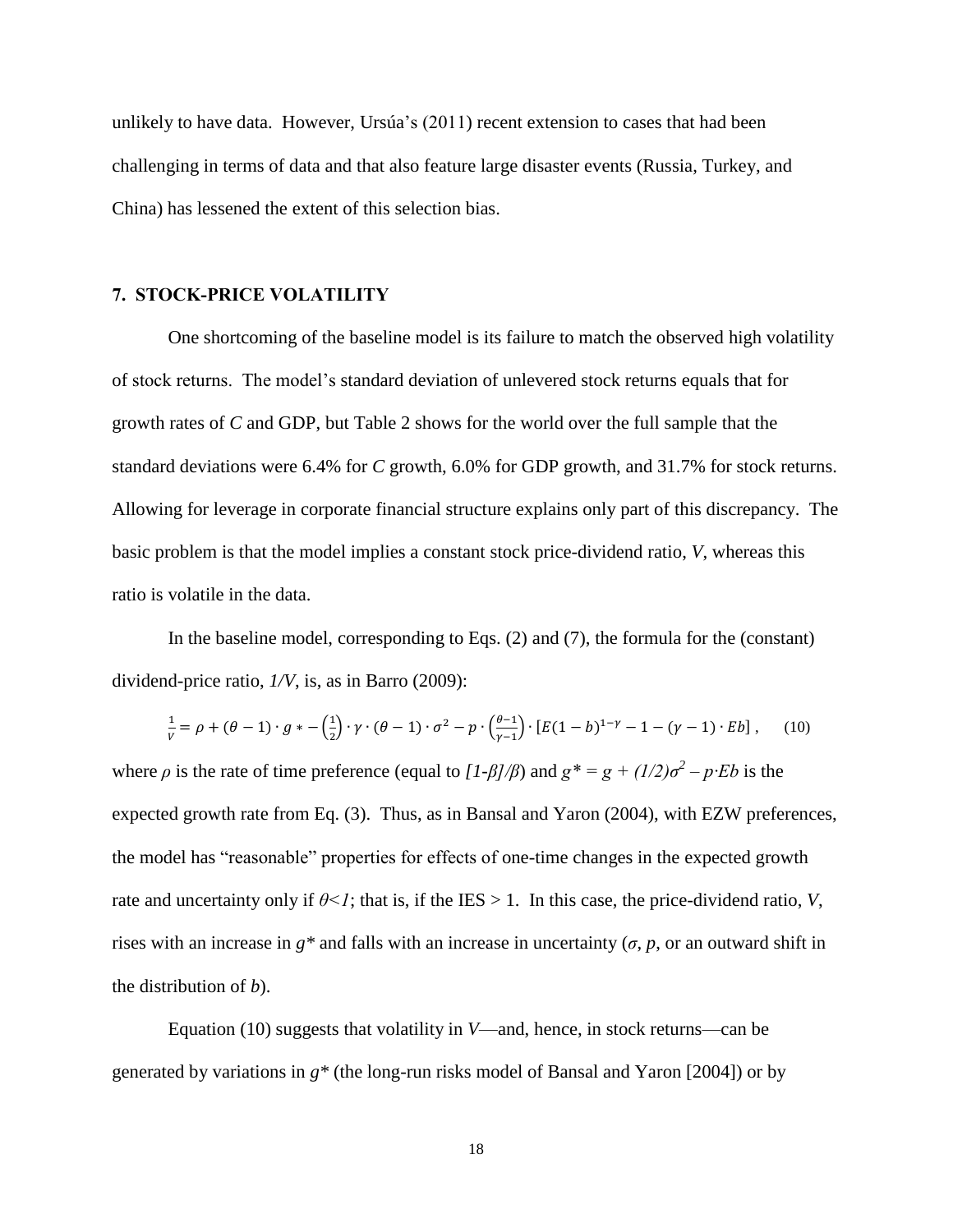variations in parameters, such as the disaster probability, *p*, that govern uncertainty (as in Gabaix [2010], Gourio [2008, 2010], and Wachter [2011]). What is less clear is whether these fixes with regard to volatility have much implication for asset returns, including the equity premium. We consider this issue in the next three sections.

#### **8. SHIFTING LONG-RUN GROWTH RATES**

 $\overline{a}$ 

Suppose that shifts to the expected growth rate, *g\**, occur independently of the other shocks in Eq. (2)—the assumption made by Bansal and Yaron (2004), henceforth BY. With the IES>1, an increase in *g\** raises the price-dividend ratio, *V*, as in Eq. (7), and leads, thereby, to a high stock return. Therefore, variability in  $g^*$  can generate volatility in stock returns. However, since the realization of  $C_{t+1}$  is independent of the shock to  $g^*$  that occurs at  $t+1$ , the movements in *g\** do not create non-zero covariance between stock returns and contemporaneous consumption growth.<sup>13</sup> If preferences for consumption were time separable, this lack of covariance implies that the variability of *g\** would not influence the equity premium.

However, in an EZW world, preferences over consumption are not time separable. Rather, if  $\gamma > \theta$  and  $\theta < 1$ , as already assumed, EZW preferences imply complementarity between  $C_{t+1}$  and anticipated later values of *C*. Because of this complementarity, an increase in  $g^*$  at date *t+1* reduces the value of the pricing kernel (through the term containing  $V_{t+1}$  in Eq. [6]) in the way that normally follows from a rise in  $C_{t+1}/C_t$ . Therefore, the covariance pattern is that marginal utility of consumption is low when stock returns are high. This channel explains why shifting long-run mean growth rates contribute to the equity premium in the BY model.

<sup>&</sup>lt;sup>13</sup>With endogenous investment, shocks to  $g^*$  can generate covariance between stock returns and consumption growth. However, with the IES $>1$ , a rise in  $g^*$  tends to reduce contemporaneous consumption, implying that stock returns covary positively with the marginal utility of consumption. Therefore, in this setting, the variability of *g\** tends to reduce the equity premium.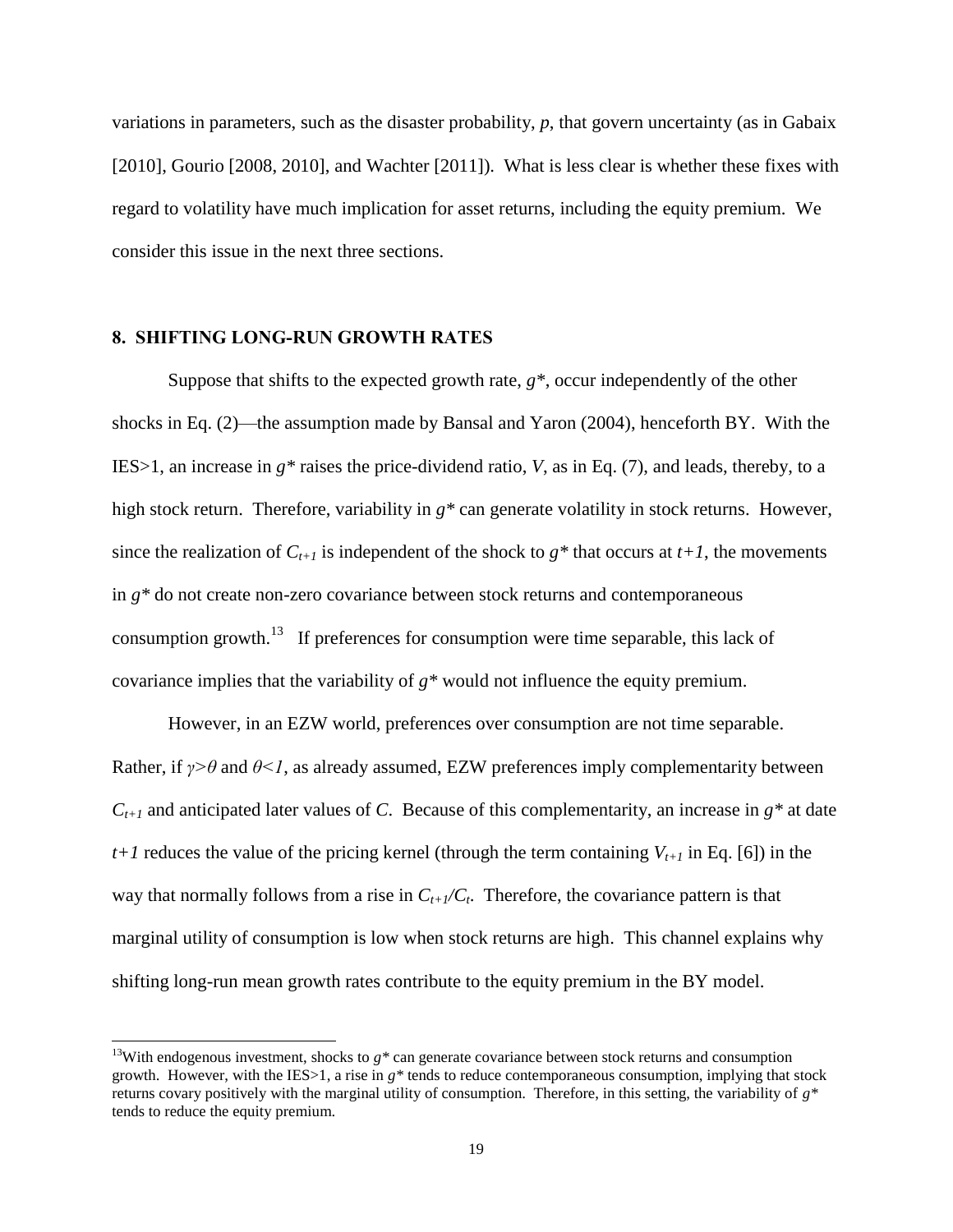The BY model also contains a time-varying variance of the long-run growth rate. An increase in this variance amounts to a rise in uncertainty. With the assumed configuration of preference parameters in the EZW setting, a rise in uncertainty at date *t+*1 lowers the pricedividend ratio,  $V_{t+1}$ —this result holds in Eq. (7) for analogous effects from shifts in the uncertainty parameters  $\sigma$  and  $p$ . Therefore, shifting uncertainty helps to explain volatility of stock prices. Effects on the equity premium depend again on the lack of time separability of consumption under EZW preferences. Specifically, Eq. (6) implies that the negative effect of a rise in uncertainty on  $V_{t+1}$  raises the value of the pricing kernel, thereby creating a covariance pattern where marginal utility of consumption is high when stock returns are low. Hence, timevarying uncertainty reinforces the effect on the equity premium from a time-varying mean growth rate.

Bansal and Yaron (2004) find by calibrating their model with U.S. data that matching the observed average equity premium depends on high risk aversion; the required  $\gamma$  is around 10.<sup>14</sup> Nakamura, Sergeyev, and Steinsson (2011) get similar results in an extended version of the BY model fit to long-run data on consumer expenditure for 16 OECD countries. The reliance on very high risk aversion is not surprising because the effects of long-run risks on the equity premium depend on complementarity between present and future consumption. Although this channel exists with EZW preferences, the linkage turns out to be too weak to explain much of the equity premium when *γ* takes on "reasonable" values. Therefore, our conclusion is that variation in long-run mean growth rates and in variances of these growth rates may usefully supplement

<sup>&</sup>lt;sup>14</sup>Bansal and Yaron (2004, p. 1492) justify a *γ* as high as 10 by saying: "Mehra and Prescott (1985) argue that a reasonable upper bound for risk aversion is around 10." However, Mehra and Prescott were actually arguing that, in the context of power utility, a *γ* of 10 was at the outer bound of what was conceivable. Nakamura, Sergeyev, and Steinsson (2011, p.3) observe that an agent with a *γ* of 10 would turn down a 50-50 gamble that raised consumption by a factor of 1 million or lowered it by 1%.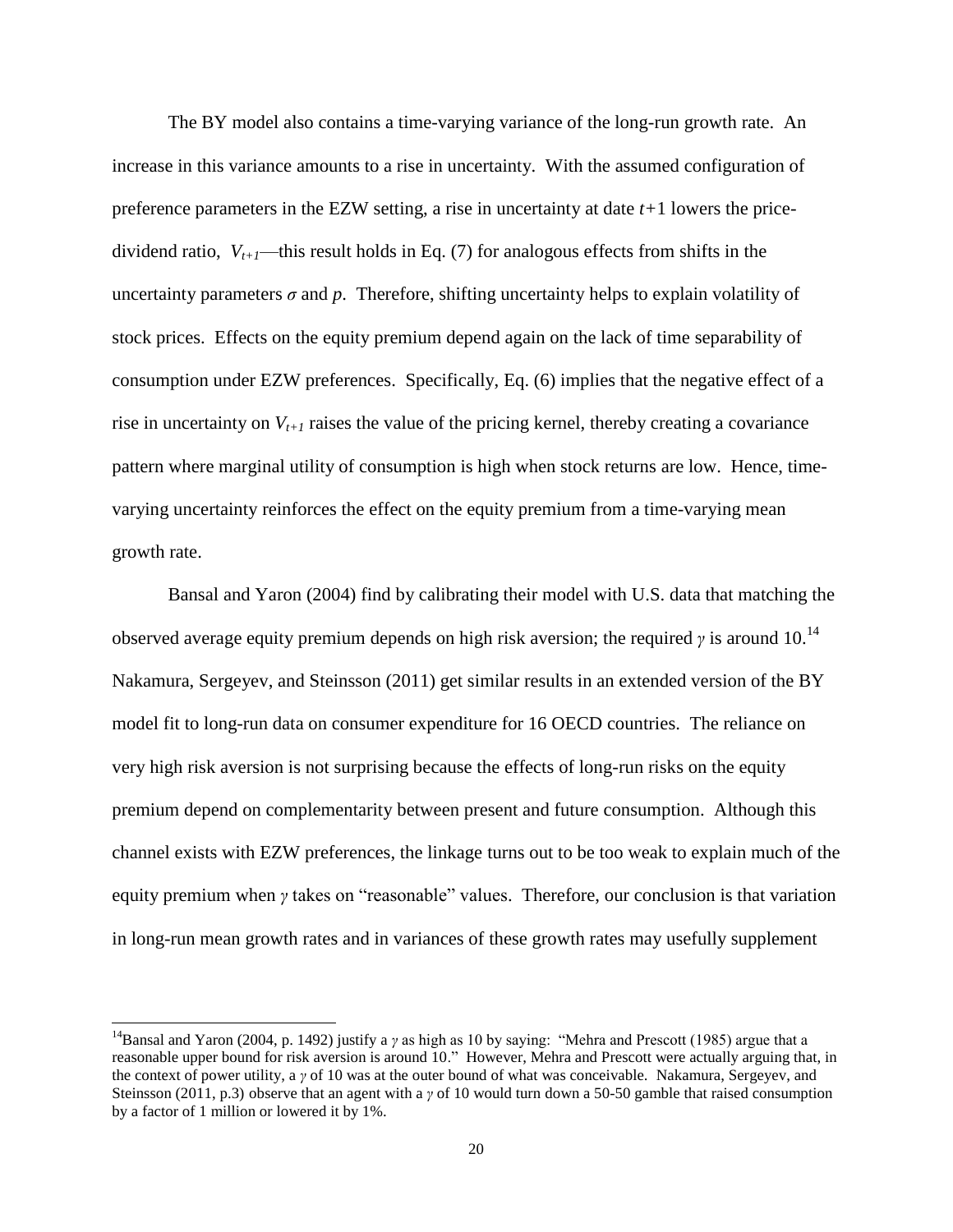analyses that include disaster risk but probably cannot be the main basis for explaining the equity premium and related asset-pricing puzzles explored by Gabaix (2010).

### **9. SHIFTING DISASTER PROBABILITIES**

Gabaix (2010) allows for time-varying probability and severity of disasters; as already noted, these features can generate volatility of price-dividend ratios. Aside from the high equity premium, low risk-free rate, and volatility of stock returns, Gabaix shows that the framework can account for a number of other asset-pricing puzzles. These puzzles include the predictability of stock returns based on price-dividend ratios, the typically upward-sloping nominal yield curve for bonds, the high price of deep out-of-the-money puts on stock-price indexes, and the high corporate-Treasury yield spread (compared with the underlying probability of corporate default). For the last result, the key point is that corporate bonds, especially the highest-rated issues, have their defaults concentrated into the worst of economic times when the marginal utility of consumption is high. The same point explains high prices of deep out-of-the-money puts on stock-price indexes.

Gourio (2010) introduces an exogenous, persistent, time-varying disaster probability into a closed-economy real business-cycle model. Realizations of this shock affect macroeconomic variables, partly through direct influences on productivity and partly through effects on capital accumulation. The shock also influences asset prices. In his preferred calibration, which features an IES>1, a rise in disaster probability leads to a decline of output, investment, stock prices, and the risk-free interest rate and to a rise in the expected rate of return on stocks. Therefore, time-varying disaster probabilities create a counter-cyclical pattern for the equity premium and a procyclical pattern for the risk-free rate.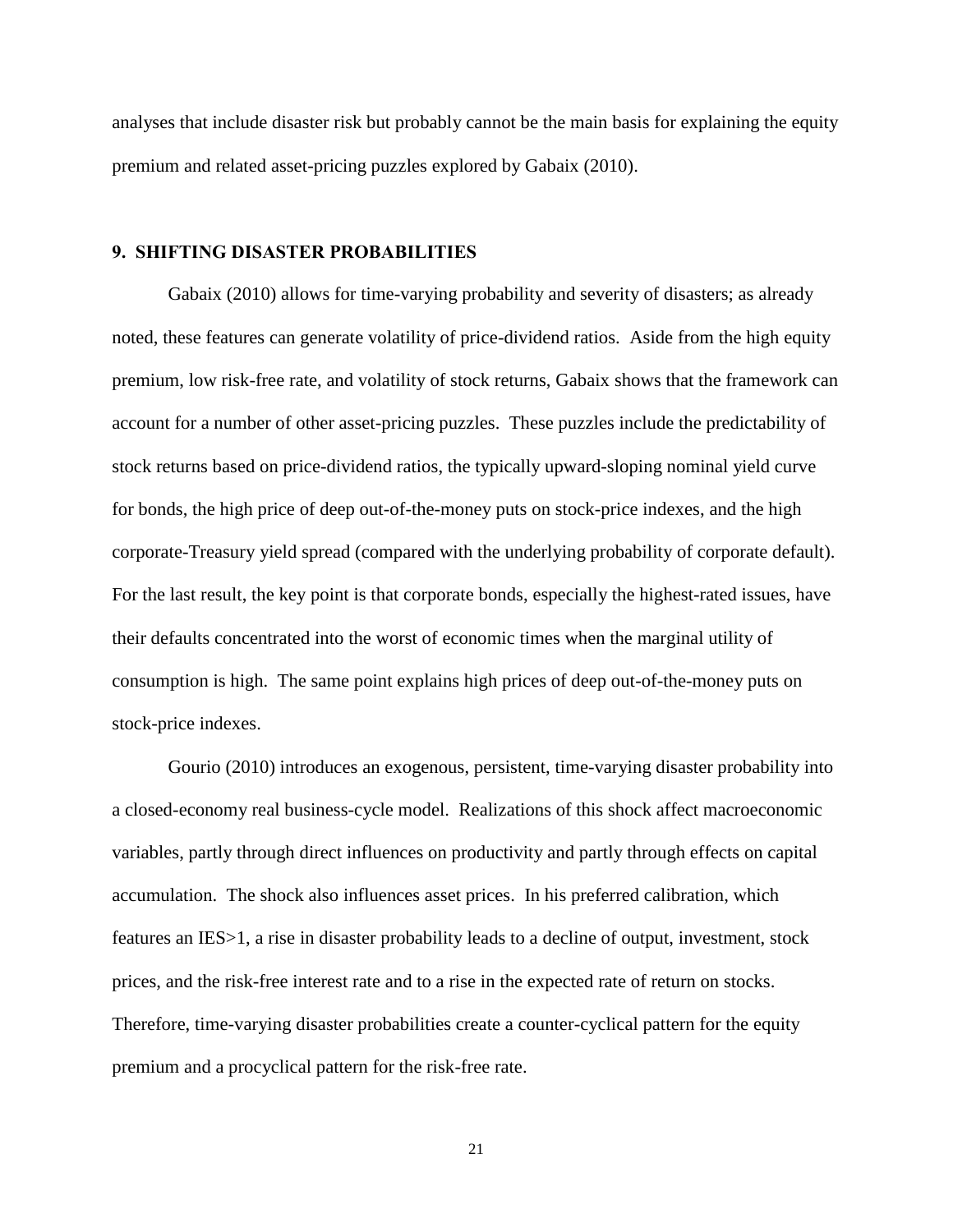Gourio (2011) extends the model to include firms' choices of financial structure, equity versus debt. An expansion of debt has tax advantages but also raises expected bankruptcy costs, and a rise in disaster probability makes the latter consideration more important. Therefore, an increase in disaster probability raises the cost of capital, featuring a rise in the spread between the corporate yield and the risk-free rate. Moreover, as in Gabaix (2010), this spread expands relative to the objective probability of corporate default—because of the larger risk weight associated with disaster-related default. The responses to a higher disaster probability include a reduction in corporate leverage and a greater cutback in investment than in the original model. To put things in reverse, a fall in perceived disaster probability up to 2006 would have raised corporate leverage and led, thereby, to greater vulnerability to a financial shock of the sort experienced in 2007-2009.

### **10. GAUGING TIME-VARYING DISASTER PROBABILITIES**

The models considered in the previous section rely on time-varying disaster probabilities. However, it is a serious empirical challenge to measure these probabilities, as assessed contemporaneously by agents. Even when the disaster probability,  $p$ , is constant across countries and over time and is computed based on rational expectations, the empirical estimation of  $p$  is difficult because disaster events are infrequent and may be absent in small samples, such as the post-WWII period for the United States and other OECD countries.<sup>15</sup> Therefore, reliable estimation required our long-term panel of national-accounts variables, which included several thousand annual data points that generated 125 rare-disaster realizations for C and 183 for GDP (Figure 2). The estimation problem is compounded if *p* is allowed to vary across countries or over time within countries, although our estimation procedure would still work if the allowable

l

<sup>&</sup>lt;sup>15</sup>See n.7 on the impact of inclusion of observations on the Great Recession up to 2009.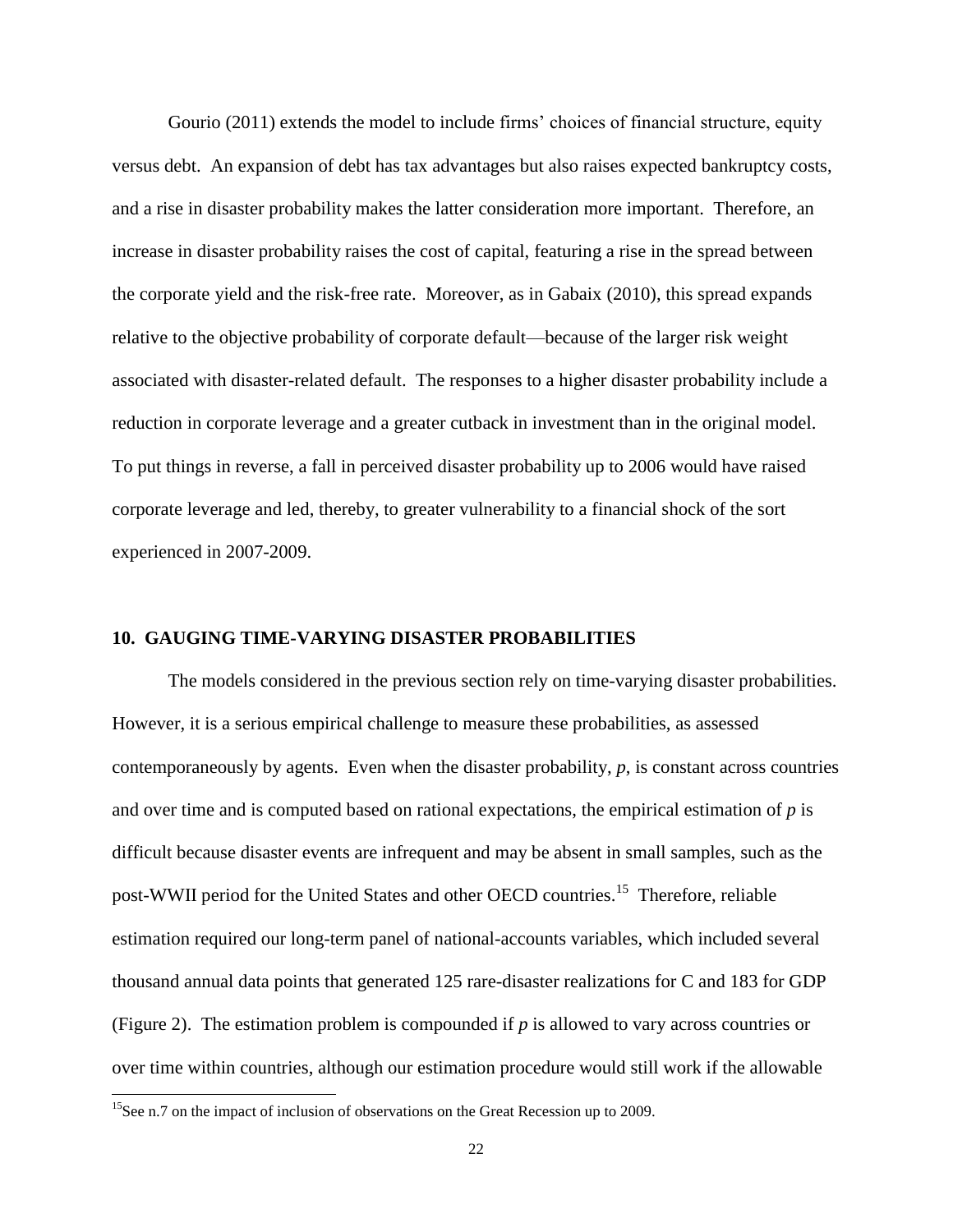variations in *p* were limited (for example, to distinguish OECD from non-OECD or to allow for occasional breaks over time for the world).

An alternative approach uses stock-price-index options to infer the disaster probability, *pt* , that agents perceive. Suppose, to begin, that agents have power utility and there is a fixed size distribution of disasters. In this case, put-option prices on a stock-price index of given maturity depend on  $p_t$ , the strike price, and the coefficient of relative risk aversion,  $\gamma$ . At any point in time, the model implies a relationship of option price to strike price (related to "smile" curves), and the conformity of the data with this prediction could be checked. Variations in  $p_t$ shift the option-price/strike-price graph, and such shifts could be used to infer changes in *p<sup>t</sup>* . However, the analysis is more complicated under EZW preferences.

Bollerslev and Todorov (2011), henceforth BT, use options prices on the S&P 500 from 1996 to 2008 to back out jump (disaster) risk in the underlying stock-price index as priced by investors. The estimation uses close-to-maturity deep out-of-the-money options, thereby relying on claims that are worthless without disaster risk. Their procedure generates "risk-neutral" probabilities" for jumps of various sizes (BT, Table 1, column 2). BT then back out equity premia by comparing these measures with objective jump probabilities derived from futures contracts on the S&P 500 (BT, Table 1, column 3).<sup>16</sup> A key conclusion (BT, p.22, n. 33) is that the median of the estimated risk premium due to rare events is 5.6% per year, a large portion of the average premium of around 7%. Hence, BT's results support our analysis in which the bulk of the explained equity premium came from disaster risk. BT's estimates (Figure 2, upper panel)

<sup>&</sup>lt;sup>16</sup>Bollerslev and Todorov (2011, Table 1) show that, for objective probabilities, large jumps are rare but reasonably symmetric for positive and negative outcomes. However, for risk-neutral probabilities, the main action reflects negative jumps; bonanzas play a minor role, consistent with our neglect of these episodes in our analysis of asset pricing.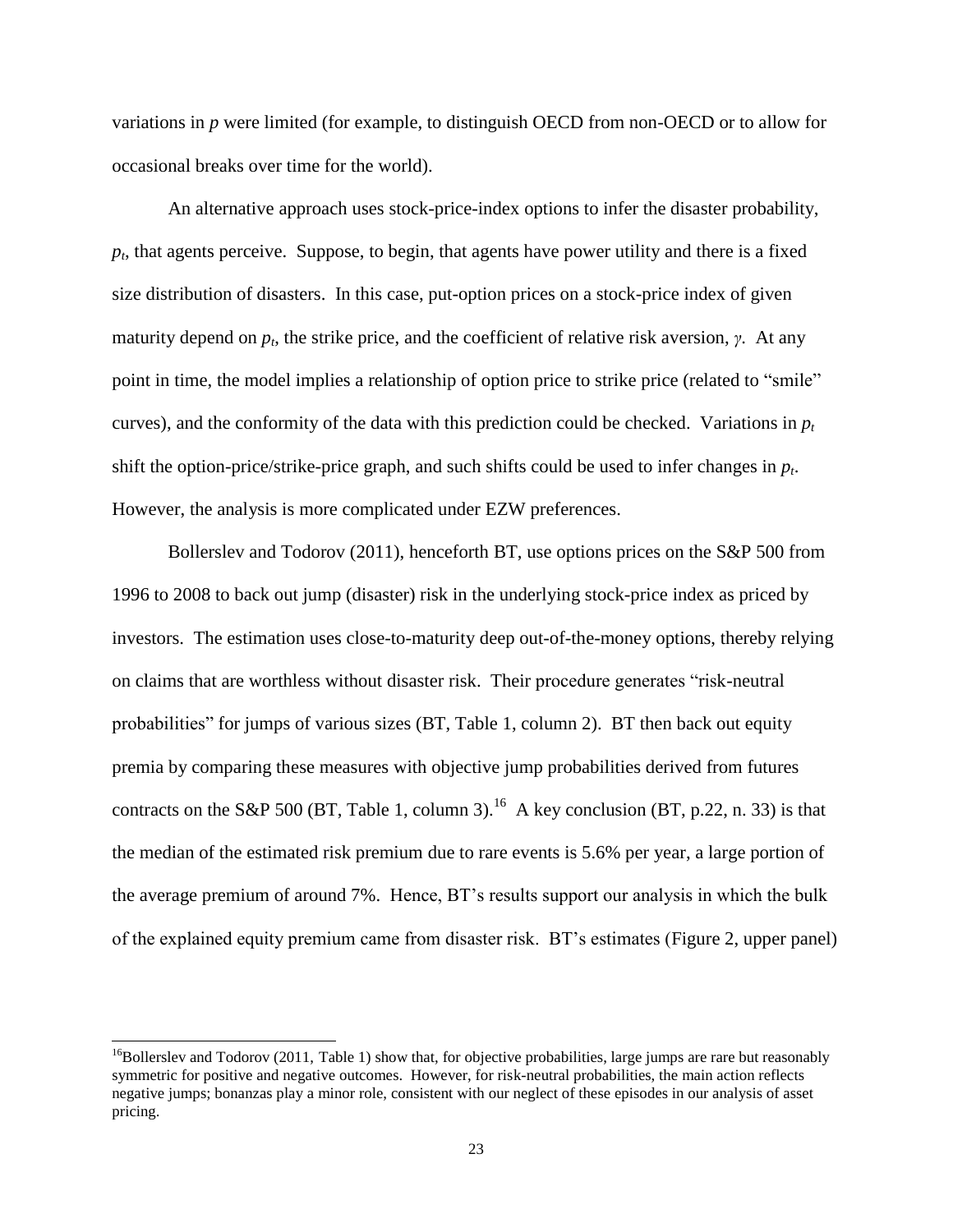also reveal substantial time variation in the equity risk premium associated with rare events. These results may be interpretable in terms of time-varying disaster probability.

Backus, Chernov, and Martin (2011), henceforth BCM, also use options prices for contracts on the S&P 500, in this case from 1987 to 2003. In contrast to the macroeconomic disasters in Figure 2—which exhibit low probability of occurrence (3.7% per year for C) and large average size (22%)— BCM (Table 3, column 4) find frequent jumps (1.4 per year) of small average size (below 1%). These jumps may reflect changing parameters that the BCM model treats as fixed—notably the perceived disaster probability—rather than realized consumption disasters. Also, the coefficient of relative risk aversion needed to match BCM's target equity premium of 4% is high, roughly 9. A useful research effort would reconcile the findings of BCM with those of Bollerslev and Todorov (2011).

Instead of looking at asset prices, such as stock-options prices, Berkman, Jacobsen, and Lee (2011), henceforth BJL, gauge time-varying disaster probability by considering the number and severity of international political crises. These political variables directly influence the likelihood of disasters, particularly wars. BJL show that time variations in their political-crisis variable measured at the world level relate to financial variables—stock returns, stock-price volatility, earnings-price ratios, and dividend yields—in ways that would be anticipated for variations in disaster probability. Hence, their world political variable might be a satisfactory proxy for time-varying world disaster probability.

#### **11. DISASTER RISK IN OPEN-ECONOMY MODELS**

Another line of research extends the rare-disasters model with time-varying disaster probability to international macroeconomics and finance. Part of this literature adds disaster risk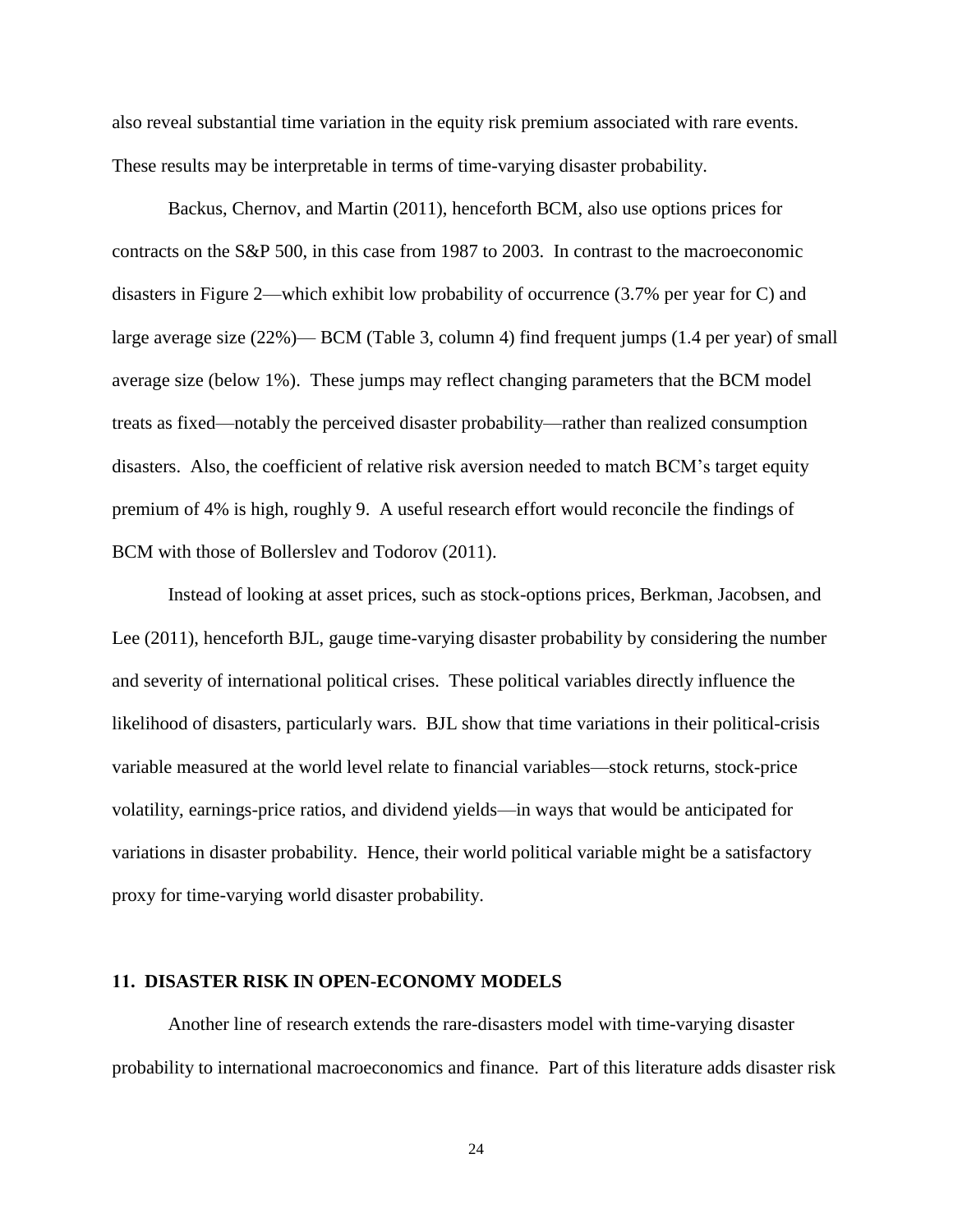to the international real-business-cycle modeling that started with Backus, Kehoe, and Kydland (1992). One target of this research is the uncovered-interest-parity (UIP) puzzle, which relates to the carry trade and refers to the disconnect between interest-rate differentials and subsequent changes in exchange rates across countries. Early applications of this idea include Guo (2011); Burnside, Eichenbaum, Kleshchelski, and Rebelo (2011); Jurek (2009); and Farhi, Fraiberger, Gabaix, Ranciere, and Verdelhan (2009). The main ideas are well explained by Farhi and Gabaix (2011).

In the Farhi-Gabaix (2011) model, agents in each country value consumption of tradables and non-tradables in a separable way. Since there is perfect risk sharing in tradables, the pricing kernel for assets depends only on the quantity of world tradables. The realization of a global disaster implies a small quantity of world tradables; hence, high marginal utility; hence, a high value of the pricing kernel.

There are also country-specific shocks, which affect a country's productivity in converting non-traded into traded goods. These shocks occur at times of world disasters, but countries differ in their sensitivity to the global shock. Comparatively safe countries (Switzerland, Japan, United States?) are relatively immune to world disasters. In the model, the degree of safety is described by a country's "resilience," which is subject to world and local shocks but tends to revert over time toward a value that may be country specific. If a disaster occurs, the real exchange rates of low-resilience countries depreciate sharply compared with high-resilience countries.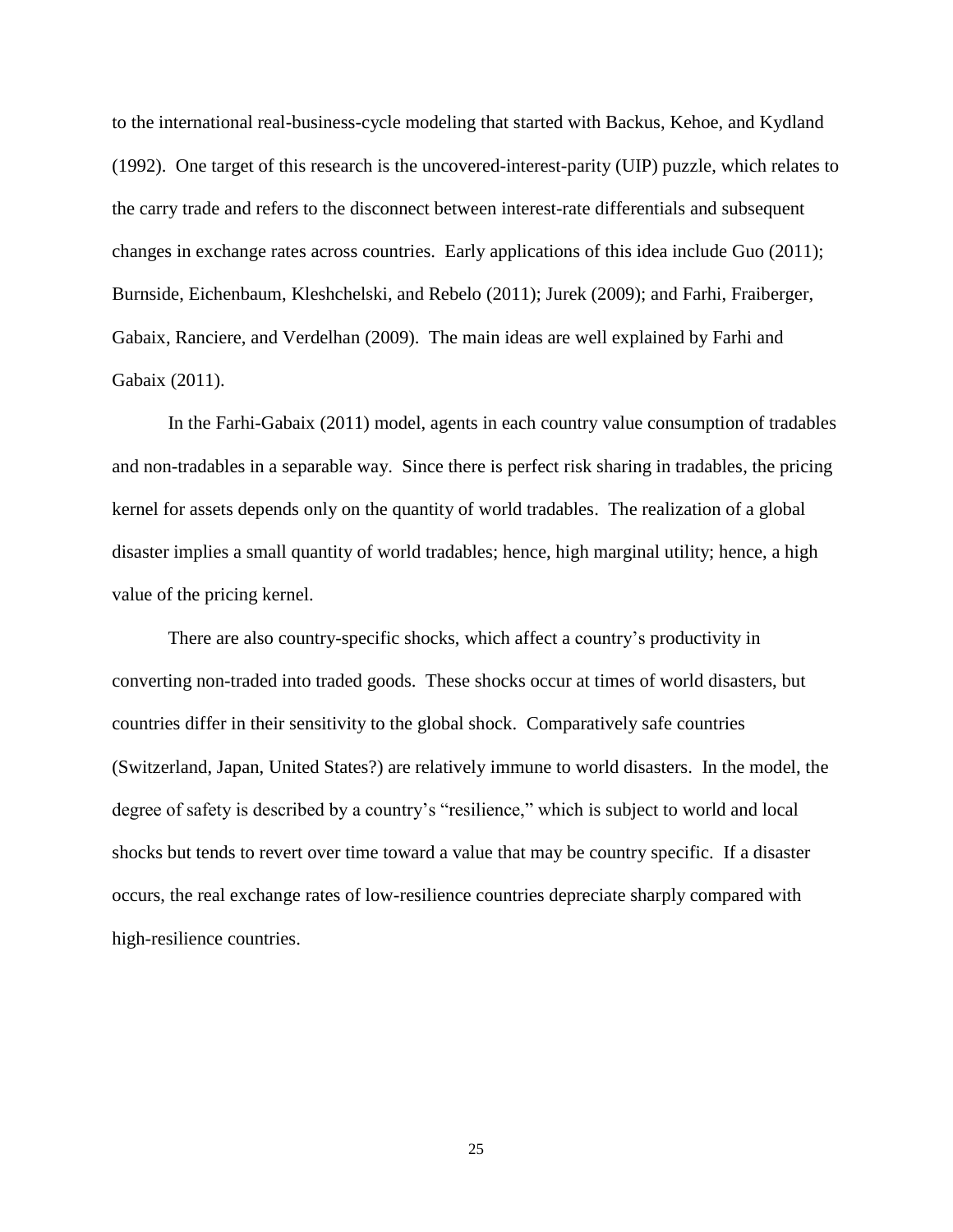When a country is risky (resilience is low), its real interest rate is high and its real exchange rate is depreciated.<sup>17</sup> If the world disaster probability,  $p_t$ , rises, risky countries see an increase in their real interest rates and a depreciation of their real exchange rates when compared to safer countries. At any point in time, the high interest rate in a risky country is compensation for risk—in the form of greater exposure to world disasters and, hence, to sharp currency depreciation should a disaster materialize. Therefore, the carry-trade strategy of borrowing in low interest-rate countries and lending in high interest-rate countries does not "beat the market" once one factors in the frequency of future disasters. The high average return—present even in samples that include the representative number of disasters—is compensation for disaster risk.

To address the UIP puzzle, Farhi and Gabaix (2011) assume that low-resilience countries tend to get more resilient over time and vice versa. This property holds for sure if all countries tend to revert toward a common resilience. In this case, a high-risk country with a high interest rate tends to get less risky over time and tends, therefore, to experience appreciation of its real exchange rate compared to a low-risk country.<sup>18</sup> Therefore, in a sample with no realizations of world disasters, Fama (1984)-style regressions of future exchange rate appreciation on current interest-rate differentials for pairs of countries tend to yield coefficients with the "wrong" sign counter to the standard UIP theory but consistent with much empirical evidence. In contrast, the sign of the coefficient is ambiguous in samples that include the representative number of disasters. If agents are risk neutral, this coefficient equals unity, as in the standard UIP theory.

 $17$ In the model, a country's real exchange rate and terms of trade depend not just on current productivity but also on the path of expected future productivity. Therefore, a fall in resilience leads immediately to a depreciation of the real exchange rate, even though no disaster has yet occurred.

<sup>&</sup>lt;sup>18</sup>This analysis can be extended to allow for dynamics from the evolution of the world disaster probability,  $p_t$ . These shifts generate negative co-movement across countries between exchange-rate appreciation and *changes* in interest rates (compared to the world average). However, this force may not have much influence on Fama-style regressions.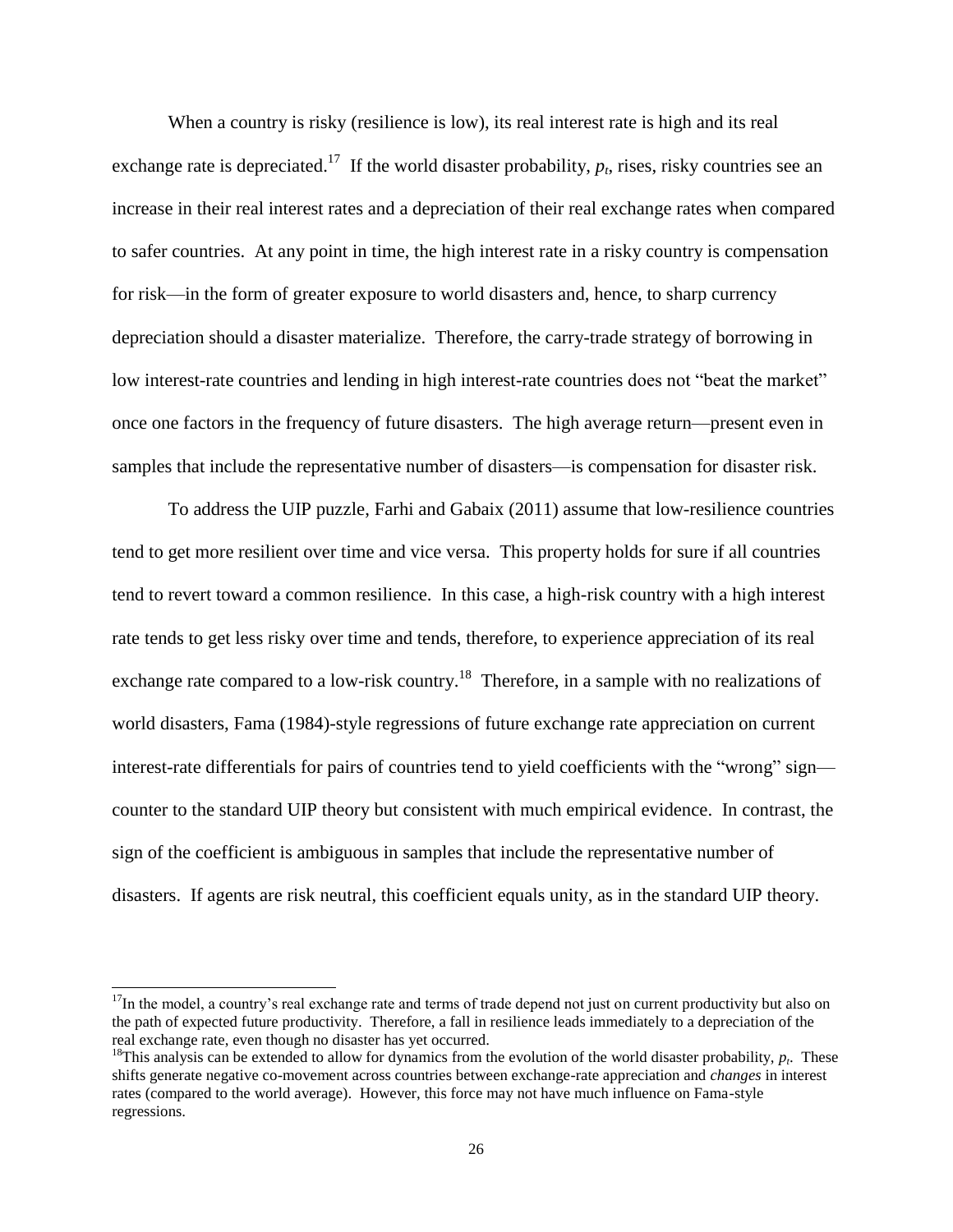More realistically, when agents are risk averse and potential disasters are nonzero, the coefficient is less than unity and may be negative.

Jurek (2009) looks empirically at disaster-based explanations of the UIP puzzle; specifically, he examines whether the high average return on carry-trade strategies can be explained by disaster risk. For equal-weighted portfolios involving carry trades between nine OECD currencies and the U.S. dollar, the average rate of return from 1999 to 2007 was positive and statistically significant: 4.7% per year with a t-statistic of 3.2 (Jurek [2009, Table IIb, Panel B]). When the portfolio is hedged for currency-crash risk by using exchange-rate options (at the  $0.25\delta$  level<sup>19</sup>), the average rate of return falls to 3.1% with a t-statistic of 2.5 (Table VII, Panel A). This result suggests that about one-third of the return to the carry trade from 1999 to 2007 represented a premium for exposure to currency-crash risk. However, when the sample is extended to 2008—the crisis year in which carry-trade portfolios experienced losses of around 20%—the average return to the carry trade from 1999 to 2008 when hedged for currency-crash risk was no longer statistically significantly different from zero: 1.7% with a t-statistic of 1.3 (Table IX, Panel A). Thus, in a sample with a disaster realization, the carry trade no longer delivers returns that significantly exceed the premium for currency-crash risk.

#### **12. THE DYNAMICS OF DISASTERS**

l

The baseline rare-disasters model involves unrealistic assumptions that go beyond the assumed constancy of long-run growth rates and disaster probabilities. First, macroeconomic contractions occur over a single period—a jump at an instant of time when the length of the period approaches zero—instead of unfolding over multiple years. Second, disasters have

<sup>&</sup>lt;sup>19</sup>The  $\delta$  is the sensitivity of a stock-option price to the price of the underlying asset. For calls,  $\delta$  is positive, near 1 if the option is very far in the money (strike price far below current asset price), close to 0.5 if the option is at the money, and close to 0 if the option is very far out of the money.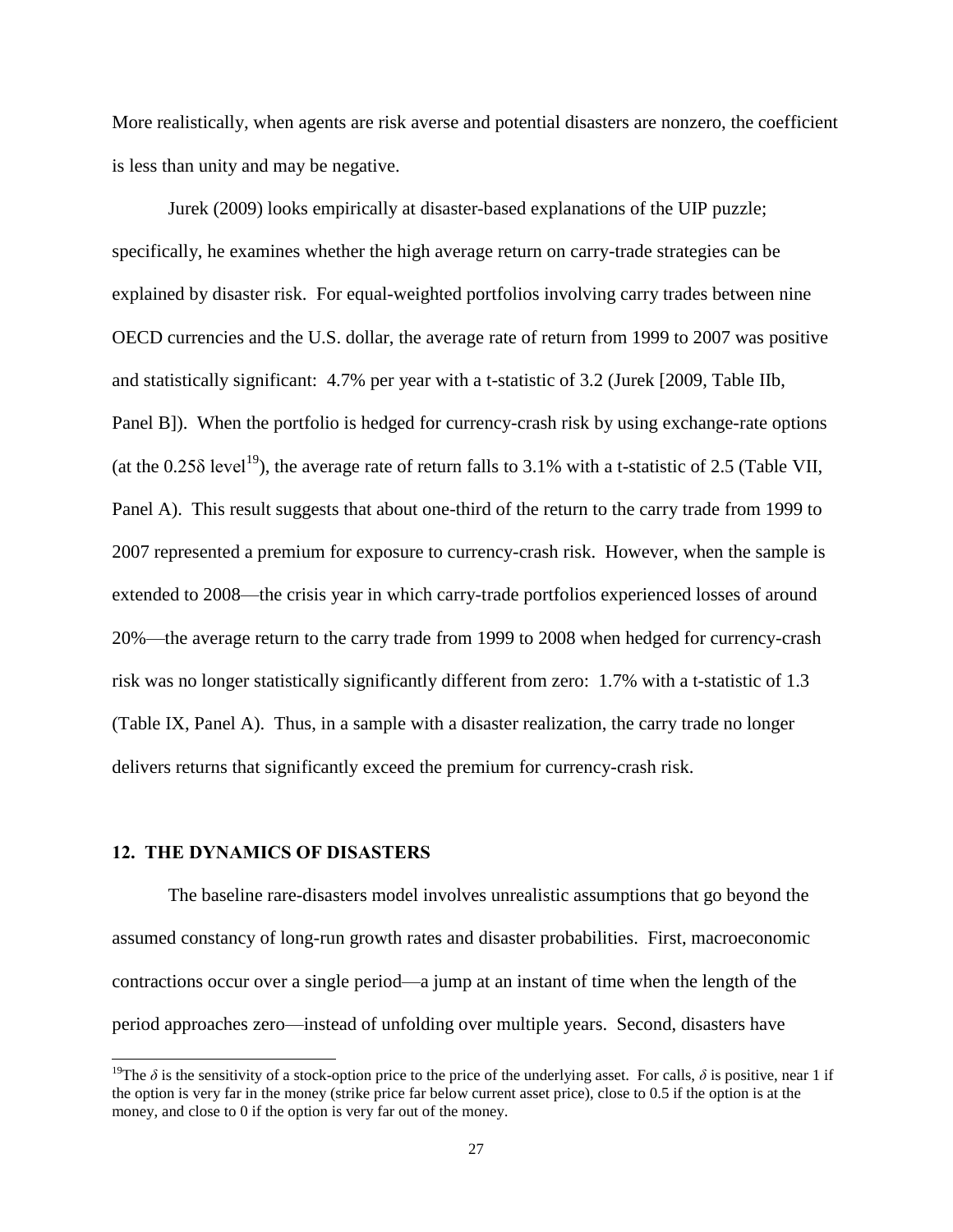permanent level effects, but, as stressed by Gourio (2008), real-world disasters are usually followed by strong recoveries. Third, the model neglects correlation in the timing of disasters across countries. These shortcomings are addressed in the study by Nakamura, Steinsson, Barro, and Ursúa (2011), henceforth NSBU. $^{20}$ 

The NSBU model divides consumption, C, into three components—"potential" consumption, a "disaster gap," and a transitory shock. The disaster gap, which tends to dissipate over time through a first-order Markov process, is the amount by which current C deviates from potential C because of current or past disasters. Potential consumption evolves during disasters and determines the level to which consumption tends to return once a disaster ends. Starting from a "normal" state, entry into a disaster state occurs with a transition probability (equal across time and countries), where the specification allows for correlation across countries in the starts of disasters. As long as the disaster state persists, C growth tends to be substantially negative but with a much larger standard deviation than in normal times. With another probability (equal across time and countries), the economy moves from the disaster state to normalcy. This specification generates disasters of varying cumulative sizes and durations, akin to the histograms shown in Figure 2.

NSBU's numerical estimation of the model's parameters uses all the annual observations on real per capita personal consumer expenditure, C, for 24 countries with continuous data from before 1914 to 2006. The estimates imply that the typical disaster reaches its trough after 6 years, with a cumulative drop in C by 30%. However, only about half the decline in C is permanent; that is, post-crisis recoveries make up about half the level of C lost during a disaster.

 $^{20}$ These extensions address criticisms of the baseline model offered by Constantinides (2008) and Julliard and Ghosh (2008).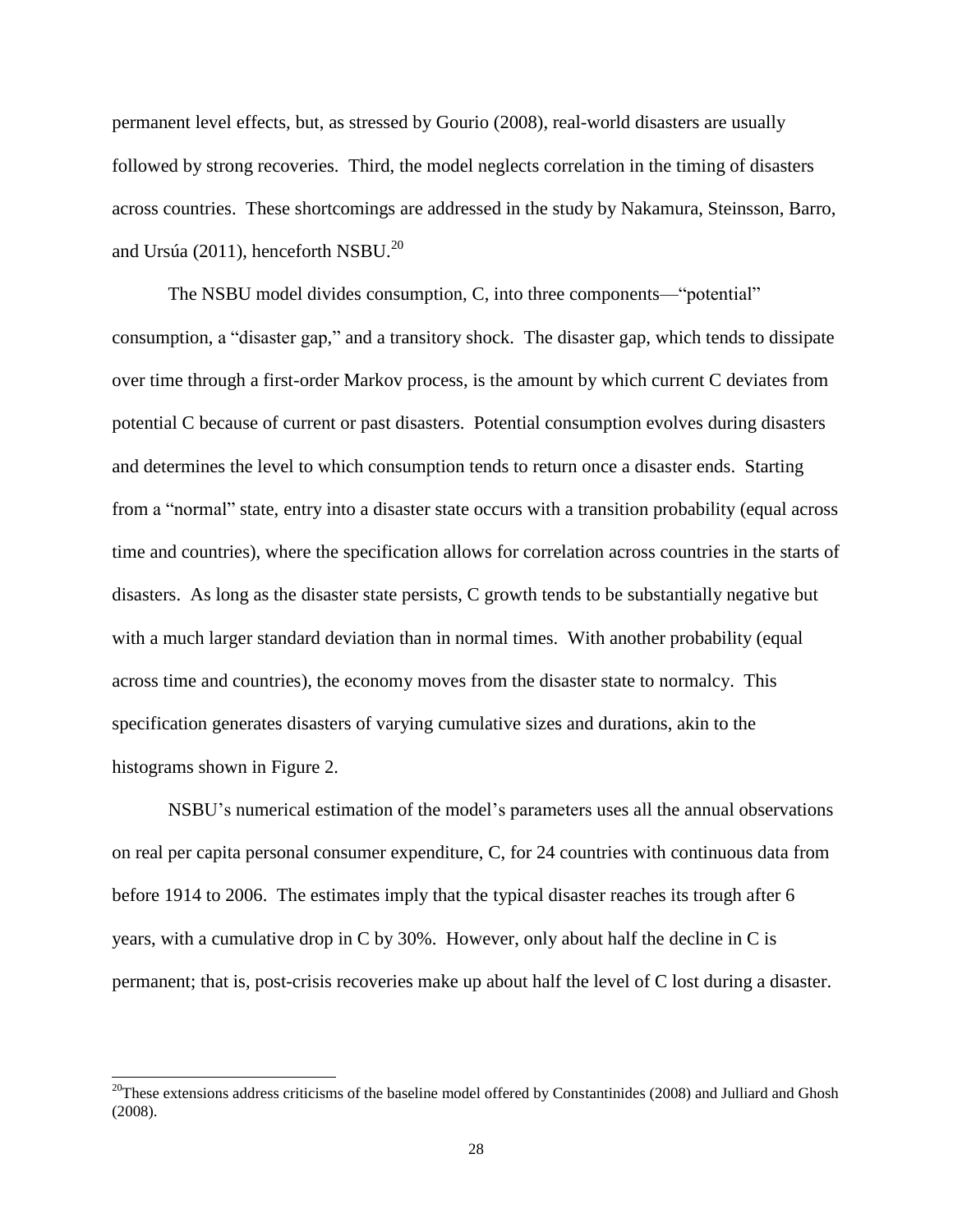The main implications of the estimated model for the equity premium concern the recoveries. Since, on average, only half the decline in consumption during a disaster is permanent, the model's predicted equity premium falls short of the value in Eq. (9). The other extensions have less influence on the equity premium, although the stochastic duration of disasters matters because of effects on the correlation between consumption growth and stock returns during disasters. The use of EZW preferences is important here because C growth deviates substantially from an i.i.d. process, especially during disasters but also in recoveries. For example, in the early stages of a disaster, such as a war, stock prices typically have already fallen a lot, whereas C has fallen only modestly. However, there is a strong belief that future C will decline much more but by a highly uncertain amount before the eventual end of the disaster tends to generate a recovery. These expectations bring in effects involving the lack of time separability in consumption under EZW preferences.

Overall, the estimated model generates a sizable equity premium from disaster risk but one that is smaller than in the baseline model, in which disasters are permanent and instantaneous. To accord with an average unlevered equity premium of 5%, the NSBU model requires a coefficient of relative risk aversion, *γ*, of 6.4, compared with the value around 3.5 in Barro and Ursúa (2008, Tables 10 and 11) and around 3.0 in Barro and Jin (2011, Table 1).<sup>21</sup>

To put the results another way, since a  $\gamma$  of 6 seems implausibly high, the NSBU model requires the addition of other features that raise the equity premium in order to get the estimated *γ* down to a plausible range. One promising extension is to allow for shocks to the mean and variance of the long-run growth rate; that is, to bring together the long-run risks model of Bansal and Yaron (2004), considered in part 8, with the dynamics of disasters considered in NSBU.

l

<sup>&</sup>lt;sup>21</sup>Nakamura, Steinsson, Barro and Ursúa (2011, Table VII) show that the required *γ* falls to 4.4 if disasters are permanent; that is, when there are no recoveries. The required *γ* declines further, to 3.0, if the disaster shocks are also instantaneous, rather than applying over periods of finite and random length.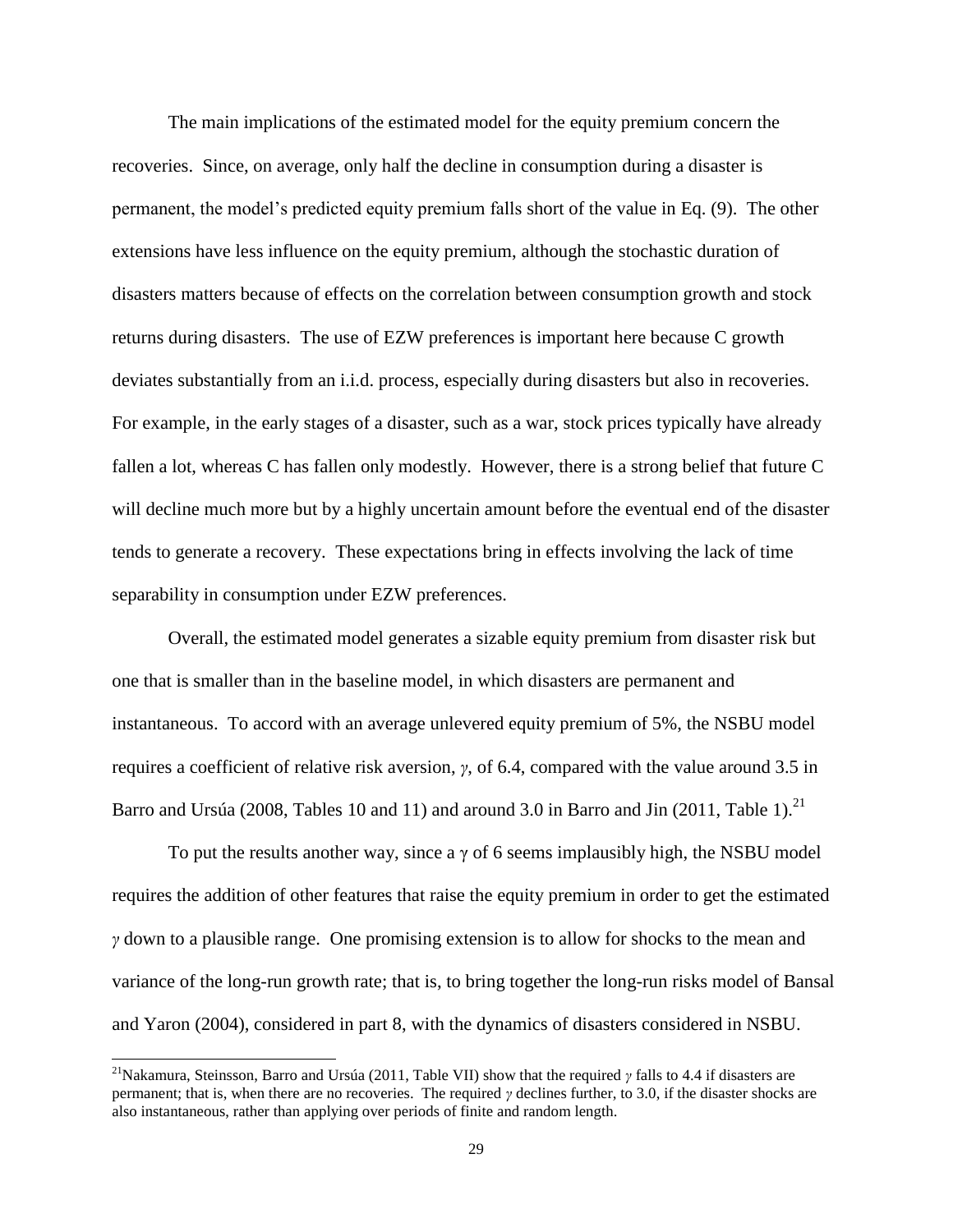Another idea is to incorporate time-varying disaster probabilities, considered in Section 9, into the NSBU setting.

#### **13. INCORPORATING THE FULL TIME SERIES OF RATES OF RETURN**

The empirical exercises described thus far seek to fit particular properties of asset returns, such as a high average equity premium, low average risk-free rate, and high volatility of stock returns. However, additional tests of the model can be carried out with the full time series on rates of return.

In the studies described before, Barro and Ursúa (2008) and Barro and Jin (2011) followed the spirit of Mehra and Prescott (1985) and Rietz (1988) by examining whether the unlevered equity premium generated from Eq. (8) matched the target of around 5%, given that stock returns behave in ways hypothesized by the model particularly during disasters. Specifically, in the term  $b$ *⋅[(1-b)<sup>-γ</sup>-1]* in Eq. (8), the first *b* represents the proportionate fall in stock prices during a disaster, whereas the second represents the proportionate fall in consumption, C. However, in the data, stock returns during disasters are not as correlated with C growth as the model assumes.

Barro and Ursúa (2009) looked directly at the first-order condition that applies, as in Eq. (8), when the underlying shocks are i.i.d. The key term is the cross-product,  $E_t\left[(\frac{C}{\epsilon}\right]$  $\left[\frac{t+1}{c_t}\right]^{-\gamma}$   $\cdot$   $R_{t+1}$ , where R is the gross real return on stocks. For a panel of countries with data on C and R, the sample average for this term depends particularly on how stock returns behave during disasters. One finding in Barro and Ursúa (2009) is that the correlation between stock returns and C growth (measured over a fixed period length, which could be one or more years) is not nearly high enough during disasters for this approach to accord with the average real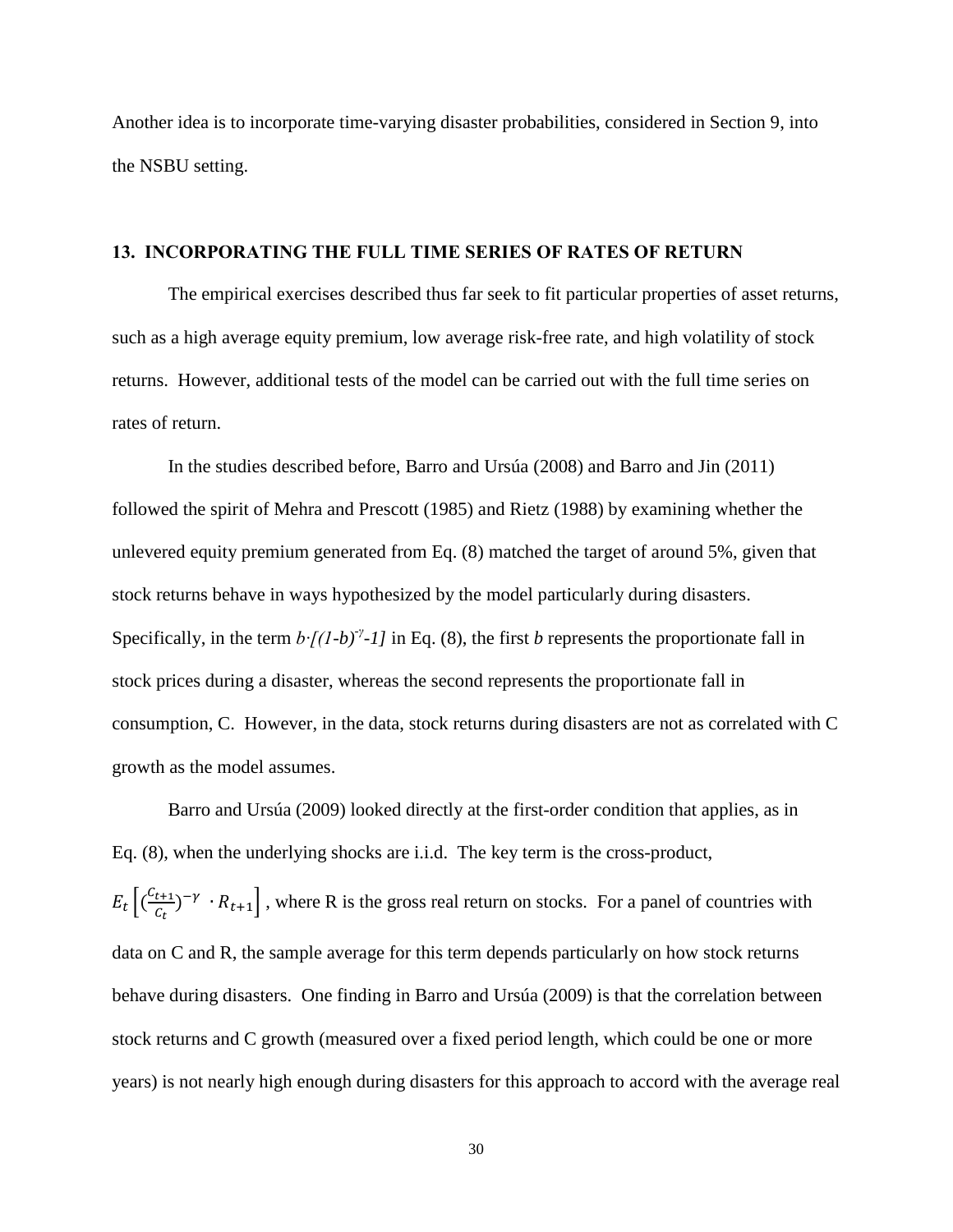rate of return on stocks observed over the full sample. Another finding is that, when the timing of stock-market crashes and depressions is interpreted "flexibly," the co-movement between C growth and stock returns during disasters is strong enough to be consistent with the observed average return on stocks. However, to be convincing, this approach requires a disciplined model in which the timing between low C growth and low stock returns is not coincident during disasters.

As noted before, when preferences are of the EZW type and shocks are not i.i.d., the model does not require stock returns to co-move precisely with C growth during disasters. The key term from Eq. (6) is the cross product,  $E_t\left[\frac{C}{C}\right]$  $\frac{t+1}{C_t}$ )<sup>- $\gamma$ </sup> ·  $\left(\frac{1}{C_t}\right)$  $\frac{V_{t+1}}{V_t}\Big)$  $(\theta - \gamma)$  $R_{t+1}$ , where *V* is the ratio of wealth to consumption, corresponding in a simple model to the ratio of stock prices to dividends.<sup>22</sup> It is an open question whether an analysis extended to allow for this influence from stock-price changes will perform satisfactorily when implemented with the full panel of data on C growth, price-dividend ratios, and stock returns.<sup>23</sup> A serious empirical challenge for this implementation is that data on real stock returns tend systematically to be missing during the worst disasters, particularly due to closed markets during wartime.<sup>24</sup> Moreover, even when

<sup>&</sup>lt;sup>22</sup>Note that EZW preferences imply a particular form of time non-separability for consumption. It would be possible to modify the form of this non-separability by including, for example, the habit-formation idea of Abel (1990) and Campbell and Cochrane (1999) into a model with EZW preferences.

<sup>&</sup>lt;sup>23</sup>Nakamura, Steinsson, Barro and Ursúa (2011, p. 20) incorporate these effects from stock-price changes during disasters without using the full time series of stock prices and returns: "When the news arrives that a disaster has struck, the stock market crashes. This crash … coincides with a sizable drop in consumption. The fact that stocks pay off poorly at the onset of disasters, when consumption is low and the marginal utility of consumption is high, implies that stocks must yield a considerable return-premium over bills in normal times. … [However,] the consumption decline in any given year of a disaster is substantially smaller than the peak-to-trough declines used to calibrate simpler disaster models … How, then do our estimates generate a sizable disaster premium? The key point is that the current short-run decline in consumption is paired with news about future declines in consumption and a large increase in uncertainty about future consumption, … [which] contribute … to the premium households are willing to pay for assets that insure against disaster events."

 $^{24}$ Examples are Belgium 1914-1918 and 1944-1946, France 1940-1941, Greece 1941-1952, Mexico 1915-1918 (revolution and civil war), Netherlands 1944-1946, Portugal 1974-1977 ("Carnation Revolution"), Spain 1936-1940 (Spanish Civil War), and Switzerland 1914-1916. The data in these cases do allow for reasonable measurement of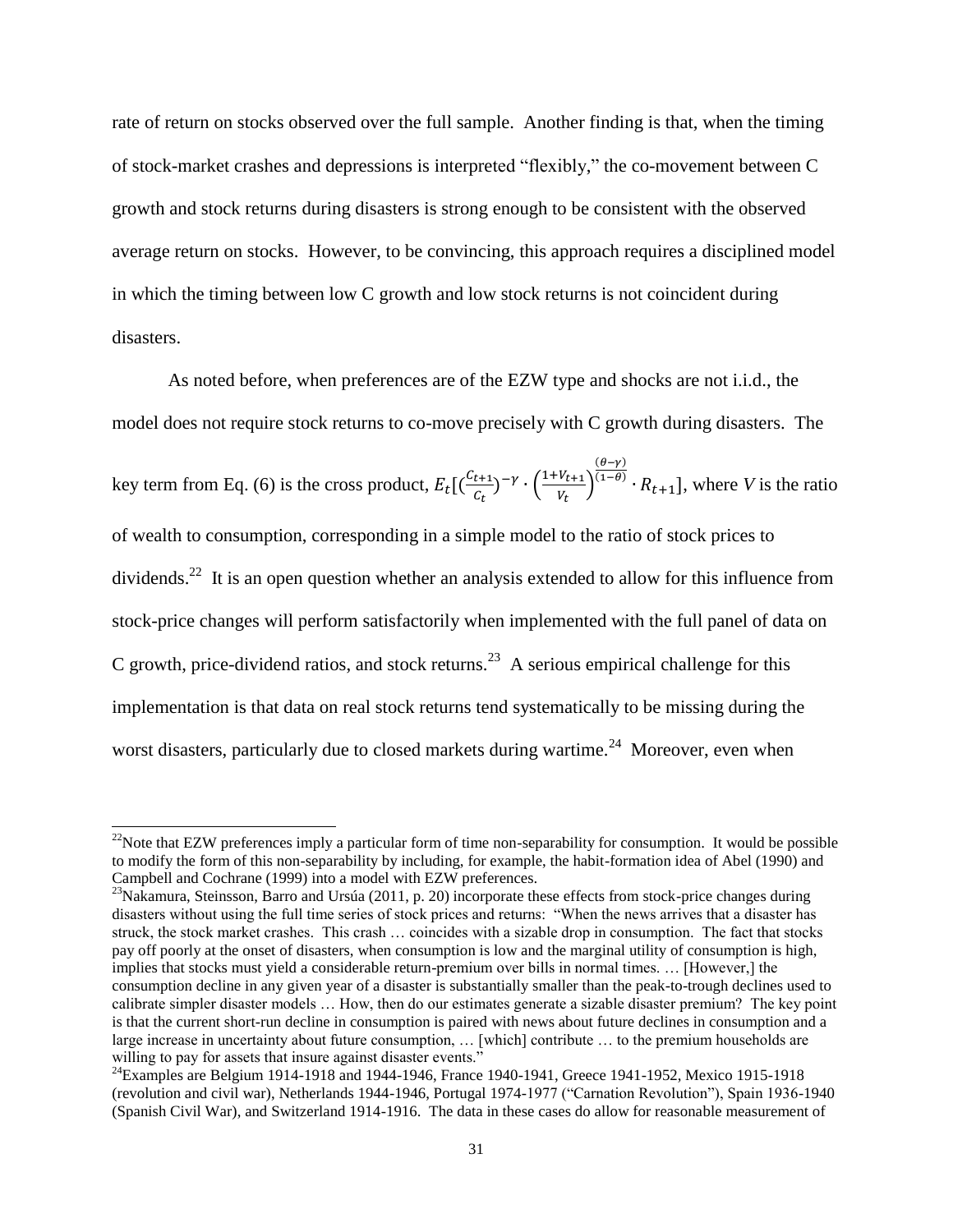financial markets remained open, the data on real stock prices and real stock returns were often substantially mis-measured during wartime because of controls on prices, sometimes extended to prices of financial assets. $25$ 

### **14. CONCLUDING THOUGHTS AND FUTURE RESEARCH**

The rare-disasters perspective provides an important bridge between macroeconomics and finance and helps to explain an array of asset-pricing puzzles, including the high equity premium. From the perspective of macroeconomic fluctuations, shocks to the perceived probability of disaster provide a potentially important supplement to existing closed- and openeconomy real business-cycle models.

We conclude with a list of promising extensions of research on rare disasters.

1. Rare disasters of uncertain timing and magnitude can be incorporated into models of long-run economic growth.

2. In the environmental-economics literature related to climate change (Nordhaus [2007], Weitzman [2009]), a key issue is the appropriate discount rate for highly uncertain flows that arise in the distant future. This uncertainty applies to effects of climate change on the economy, effects of policies on climate change, and future real GDP. The standard, deterministic neoclassical growth model used in parts of the existing literature is not helpful for this kind of analysis. An appropriate treatment requires an explicit modeling of uncertainty, along the lines of the disaster models that we discussed.

real stock returns over periods long enough to bridge the period of missing data; for example, from 1914 to 1919 for Mexico.

 $^{25}$ An extreme example is Germany during WWII, where controls—which held down reported consumer prices starting in 1936 and propped up reported stock prices starting in 1943—lapsed only in 1948. During the war and through 1947, the underestimation of true inflation and the propping up of reported stock prices led to a substantial overstatement of real stock returns. Then the measured real stock return of –0.89 when controls were lifted in 1948 is misleadingly low. However, the data in this and other cases allow for reasonable measurement of real stock returns over periods long enough to bridge the interval of controls; for example, from 1935 to 1948 in Germany.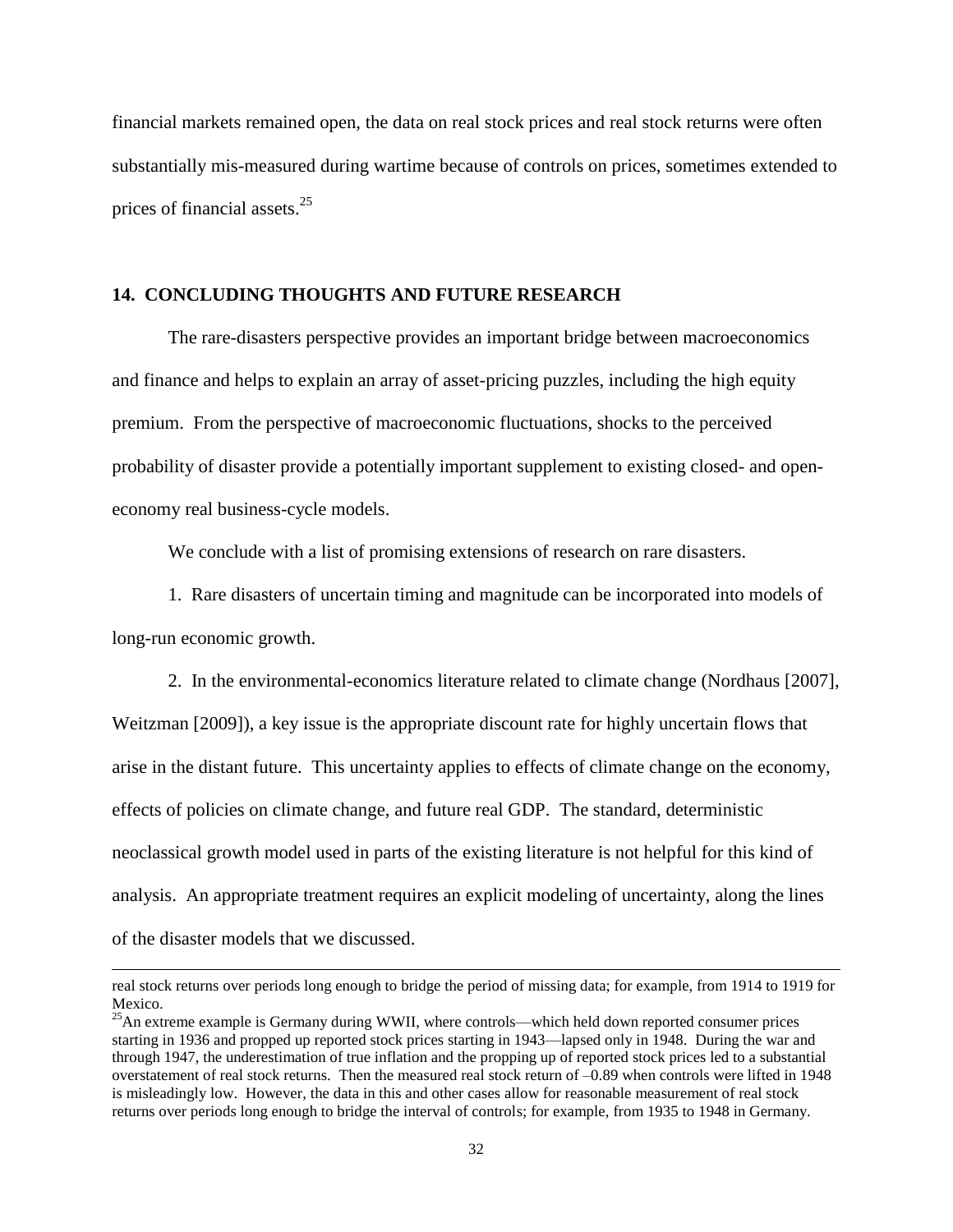3. The framework developed by Nakamura, Steinsson, Barro and Ursúa (2011) can be extended to incorporate the long-run risk ideas of Bansal and Yaron (2004).

4. Stock-price index options, available for the United States and possibly other countries, can be used to gauge shifting disaster probabilities, *p<sup>t</sup>* . These results would be important for asset-pricing research and for assessing time-varying disaster probabilities as an input into business-cycle models. Exchange-rate options can be used in a similar way to measure changes in country "resiliences," which appear in international business-cycle models and in studies of the uncovered interest-parity condition.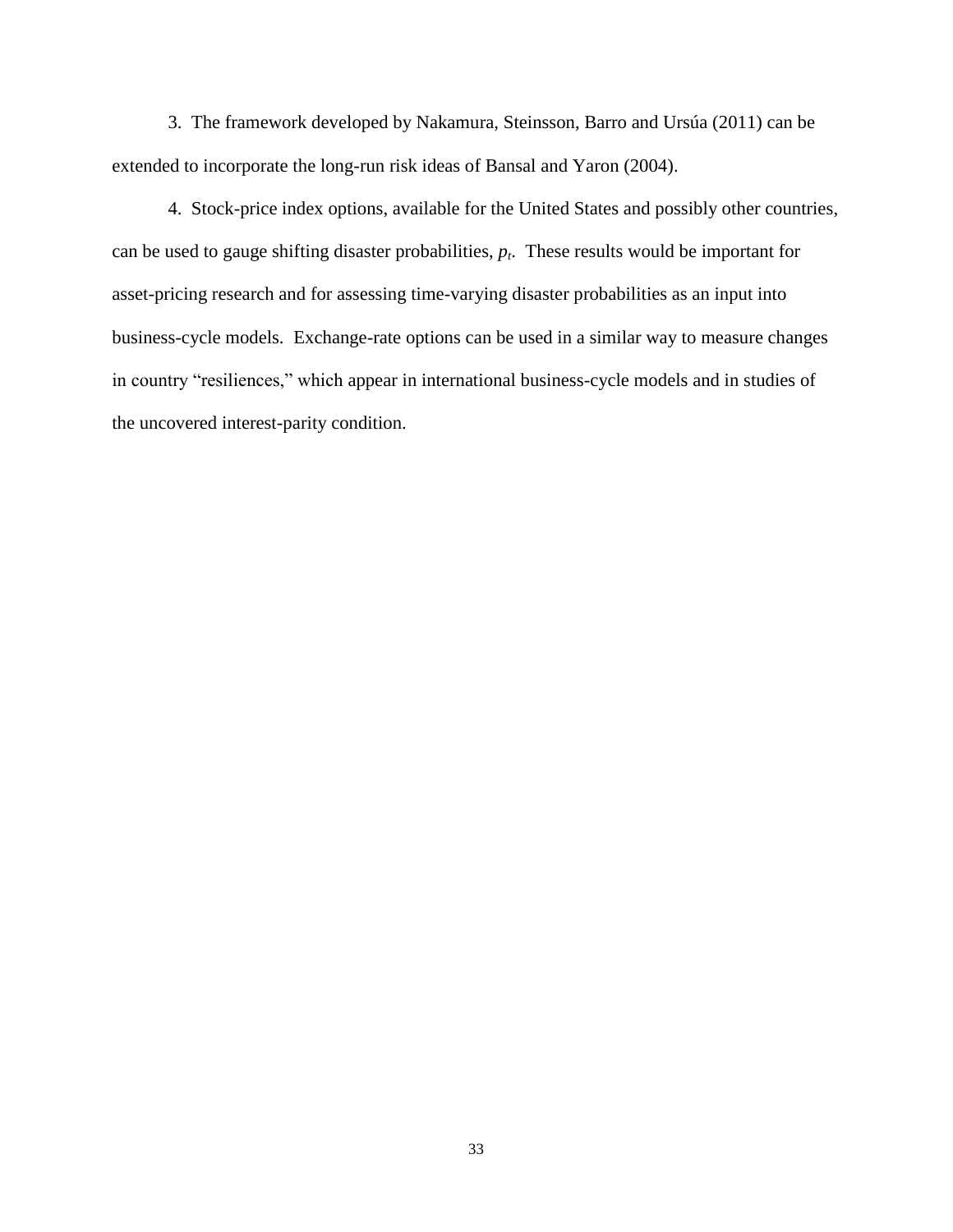# **ACKNOWLEDGEMENTS**

This research is supported by grant SES-0949496 from the National Science Foundation. We appreciate helpful comments from David Backus, Xavier Gabaix, Tao Jin, Ian Martin, Emi Nakamura, and Jón Steinsson.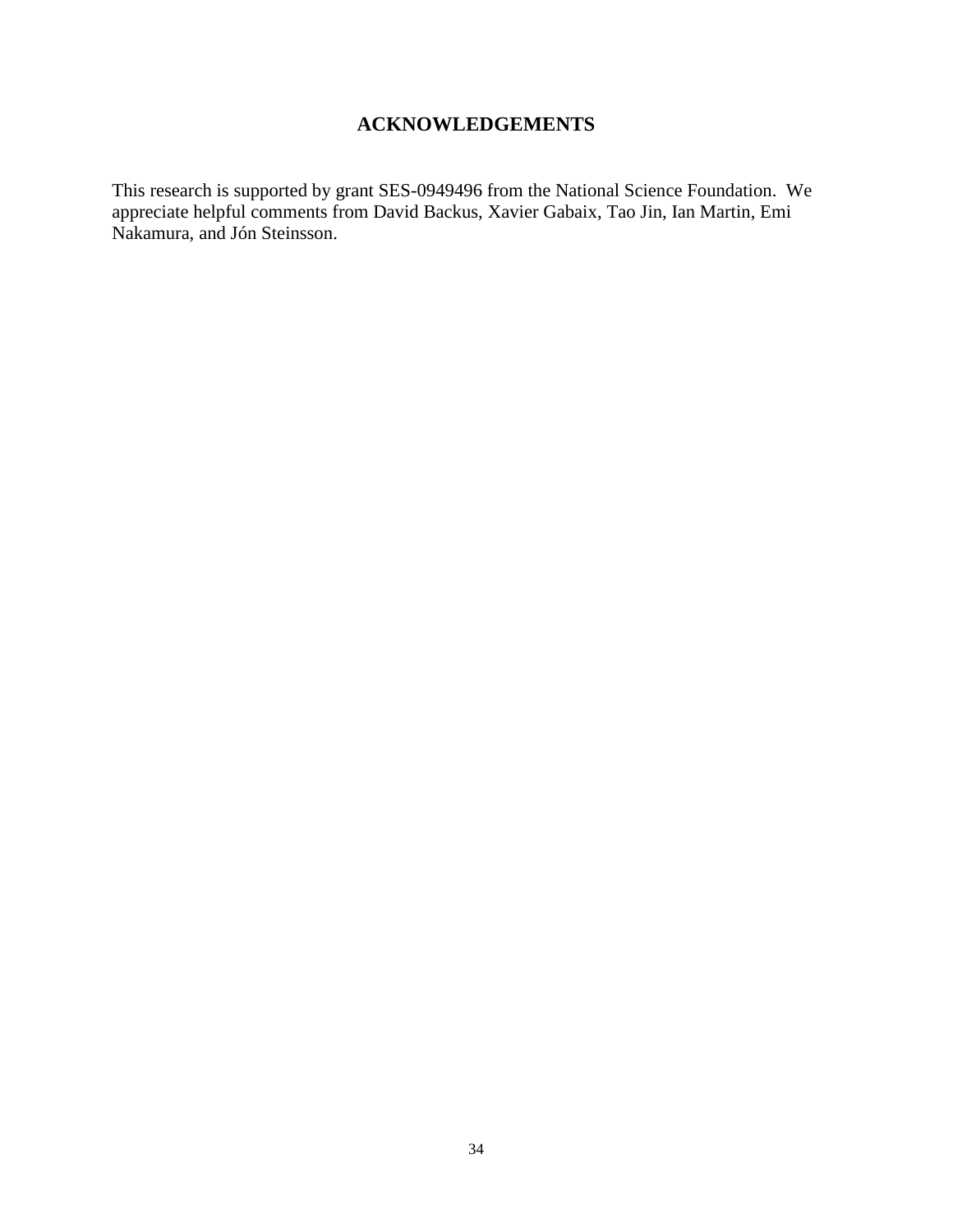### **LITERATURE CITED**

- Abel, Andrew B. 1990. "Asset Prices under Habit Formation and Catching up with the Joneses." *American Economic Review Papers and Proceedings*, 80(2): 38–42.
- Backus, David, Mikhail Chernov and Ian Martin. 2011. "Disasters Implied by Equity Index Options.‖ *Journal of Finance*, forthcoming.
- Backus, David K., Patrick J. Kehoe, and Finn E. Kydland. 1992. "International Real Business Cycles." *Journal of Political Economy*, 100 (4): 745-775.
- Bansal, Ravi and Amir Yaron. 2004. "Risks for the Long Run: A Potential Resolution of Asset Pricing Puzzles.‖ *Journal of Finance*, 59(4): 1481–1509.
- Barro, Robert J. 2006. "Rare Disasters and Asset Markets in the Twentieth Century." *Quarterly Journal of Economics*, 121(3): 823–866.
- Barro, Robert J. 2009. "Rare Disasters, Asset Prices, and Welfare Costs." *American Economic Review*, 99(1): 243–264.
- Barro, Robert J. and José F. Ursúa. 2008. "Macroeconomic Crises since 1870." *Brookings Papers on Economic Activity*, (1): 255–350.
- Barro, Robert J. and José F. Ursúa. 2009. "Stock-Market Crashes and Depressions." National Bureau of Economic Research, working paper no. 14760, February.
- Barro, Robert J. and Tao Jin. 2011. "On the Size Distribution of Macroeconomic Disasters."  *Econometrica*, forthcoming.
- Berkman, Henk, Ben Jacobsen, and John B. Lee (2011). "Time Varying Rare Disaster Risk and Stock Returns.‖ *Journal of Financial Economics*, 101: 313-332.
- Bollerslev, Tim and Viktor Todorov (2011). "Tails, Fears and Risk Premia." Unpublished, Duke University, January.
- Bordo, Michael, Barry Eichengreen, Daniela Klingebiel and Maria Soledad Martinez-Peria. 2001. ―Is the Crisis Problem Growing More Severe?‖ *Economic Policy*, 16 (32): 53–82.
- Brunnermeier, Marcus K. and Stefan Nagel. (2008). "Do Wealth Fluctuations Generate Time- Varying Risk Aversion? Micro-Evidence on Individuals' Asset Allocation. *American Economic Review*, 98: 713-736.
- Burnside, A. Craig, Martin Eichenbaum, Isaac Kleshchelski, and Sergio Rebelo (2011). "Do Peso Problems Explain the Returns to the Carry Trade?" *Review of Financial Studies*, 24(3): 853-891.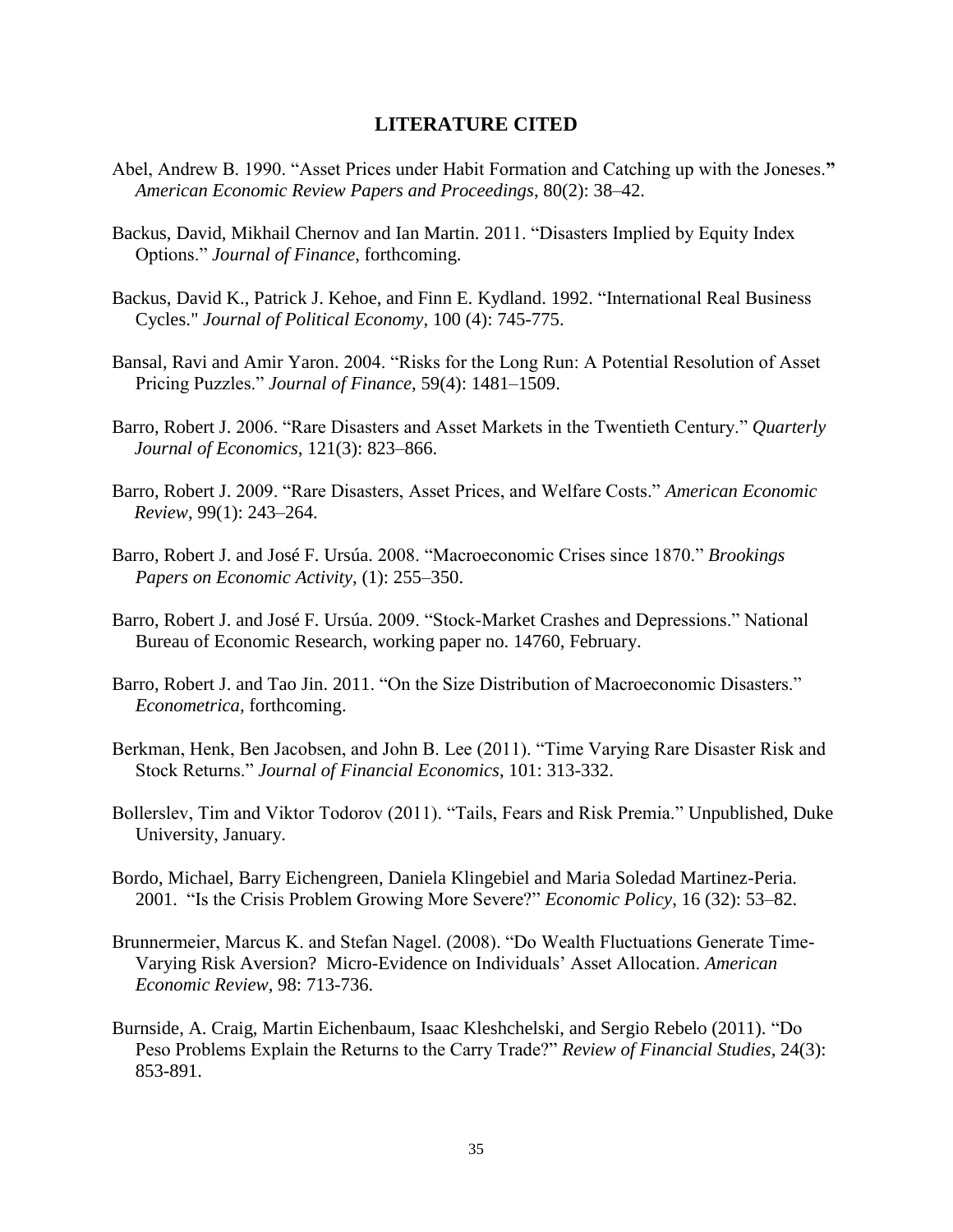- Campbell, John Y. and John H. Cochrane. 1999. "By Force of Habit: A Consumption-Based Explanation of Aggregate Stock Market Behavior.‖ *Journal of Political Economy*, 107(2): 205-251.
- Campbell, John Y. and Angus Deaton. 1989. "Why is Consumption So Smooth?" The Review of *Economic Studies*, 56(3): 357-373.
- Chiappori, Pierre Andre and Monica Paiella. (2008). "Relative Risk Aversion Is Constant: Evidence from Panel Data." Unpublished Manuscript, Columbia University, May.

Constantinides, George M. 2002. "Rational Asset Pricing." *Journal of Finance*, 57: 1567–1592.

- Constantinides, George M. 2008. "Macroeconomic Crises since 1870: Comments and Discussion.‖ *Brookings Papers on Economic Activity*, (1): 341–349.
- Constantinides, George M. and Darrell Duffie. 1996. "Asset Pricing with Heterogeneous Consumers.‖ *Journal of Political Economy*, 104(2): 219–240.
- Epstein, Larry G. and Stanley E. Zin. 1989. "Substitution, Risk Aversion, and the Temporal Behavior of Consumption and Asset Returns: A Theoretical Framework." *Econometrica*, 57(4): 937–69.
- Fama, Eugene F. 1984. "Forward and Spot Exchange Rates." *Journal of Monetary Economics*, 14: 319-338.
- Farhi, Emmanuel and Xavier Gabaix. 2011. "Rare Disasters and Exchange Rates." Unpublished, New York University, February.
- Farhi, Emmanuel, Samuel P. Fraiberger, Xavier Gabaix, Romain Ranciere, and Adrien Verdelhan. 2009. "Crash Risk in Currency Markets." Unpublished, Harvard University, May.
- Gabaix, Xavier. 2009. "Power Laws in Economics and Finance." *Annual Review of Economics*, 1: 255–93.
- Gabaix, Xavier. 2010. "Variable Rare Disasters: An Exactly Solved Framework for Ten Puzzles in Macro-Finance." Unpublished, New York University, March.
- Gourio, François. 2008. "Disasters and Recoveries." *American Economic Review Papers and Proceedings*, 98: 68–73.
- Gourio, François. 2010. "Disaster Risk and Business Cycles." Unpublished, Boston University, June.

Gourio, Francois 2011. "Credit Risk and Disaster Risk." Unpublished, Boston University, June.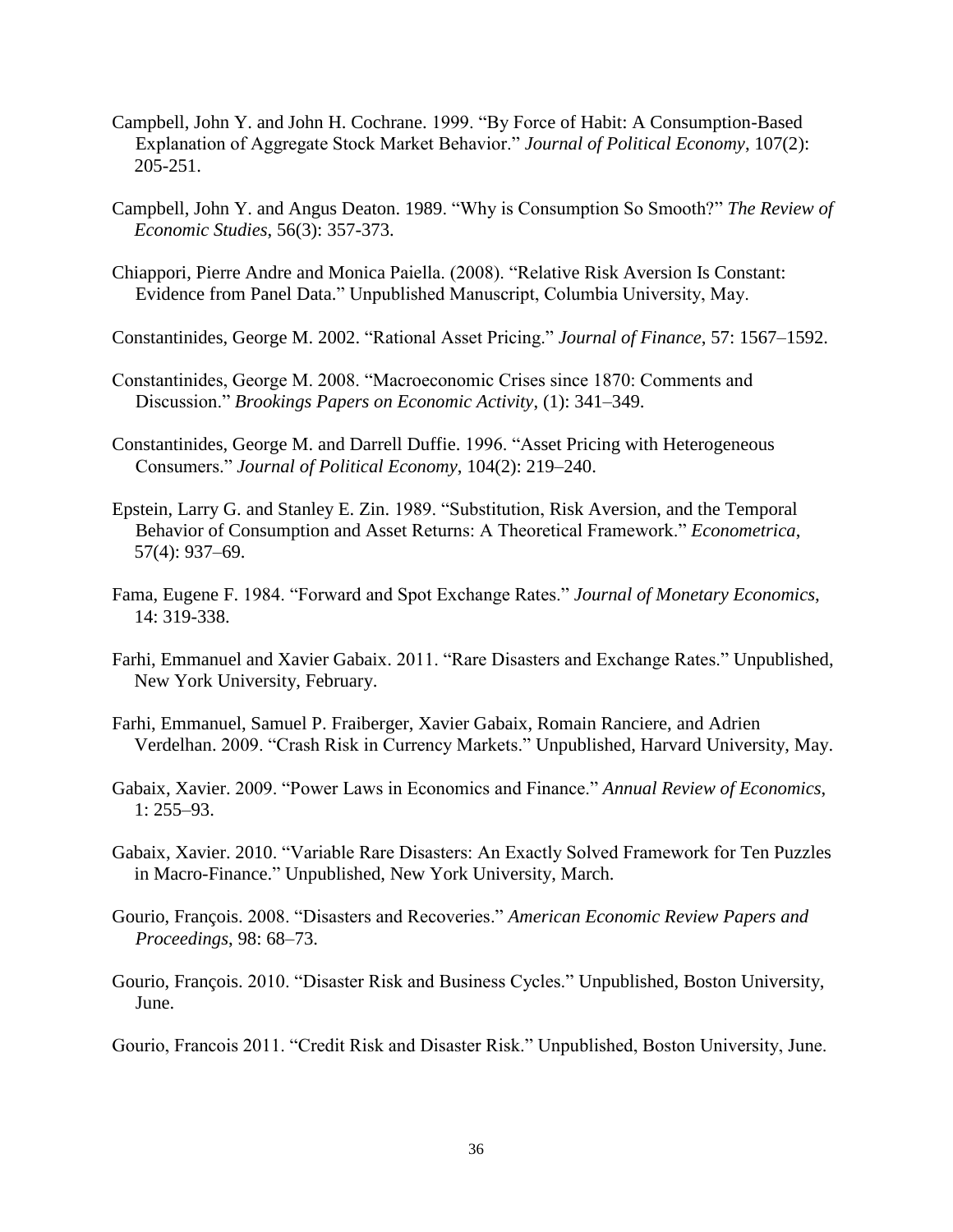- Guo, Kai. 2011. "Exchange Rates and Asset Prices in an Open Economy with Rare Disasters." Unpublished, International Monetary Fund, January.
- Julliard, Christian, and Anisha Ghosh. 2008. "Can Rare Events Explain the Equity Premium Puzzle?" Unpublished, London School of Economics, March.
- Jurek, Jakub W. 2009. "Crash-Neutral Currency Carry Trades." Unpublished, Princeton University, May.
- Kreps, David M. and Evan L. Porteus. 1978. "Temporal Resolution of Uncertainty and Dynamic Choice Theory." *Econometrica*, 46: 185-200.
- Longstaff, Francis A. and Monika Piazzesi. 2004. "Corporate Earnings and the Equity Premium." *Journal of Financial Economics*, 74: 401–421.
- Lucas, Robert E., Jr. 1978. "Asset Prices in an Exchange Economy." *Econometrica*, 46(6): 1429–1445.
- Maddison, Angus. 2003. *The World Economy: Historical Statistics*. Paris: OECD. http:/[/www.ggdc.net/maddison.](http://www.ggdc.net/maddison)
- Mehra, Rajnish and Edward C. Prescott. 1985. "The Equity Premium: A Puzzle." *Journal of Monetary Economics*, 15(2): 145–61.
- Mehra, Rajnish and Edward C. Prescott. 1988. "The Equity Risk Premium: A Solution?" *Journal of Monetary Economics*, 22: 133–136.
- Naik, Vasanttilak and Moon Lee. 1990. "General Equilibrium Pricing of Options on the Market Portfolio with Discontinuous Returns.‖ *Review of Financial Studies*, 3(4): 493–521.
- Nakamura, Emi, Dmitriy Sergeyev, and Jón Steinsson. 2011. "Uncertainty Shocks and Long-Run Risk: Evidence from a Long-Term Consumption Panel." Unpublished, Columbia University, May.
- Nakamura, Emi, Jón Steinsson, Robert Barro and José F. Ursúa. 2011. "Crises and Recoveries in an Empirical Model of Consumption Disasters." Unpublished, Columbia University, January.
- Nordhaus, William D. (2007). "The Stern Report on the Economics of Climate Change." *Journal of Economic Literature*, 45 (3): 686-702.
- Reinhart, Carmen M. and Kenneth Rogoff. 2009. *This Time is Different: Eight Centuries of Financial Folly*. New Jersey: Princeton University Press.
- Restoy, Fernando and Philippe Weil. (1998). "Approximate Equilibrium Asset Prices." National Bureau of Economic Research, working paper no. 6611, June.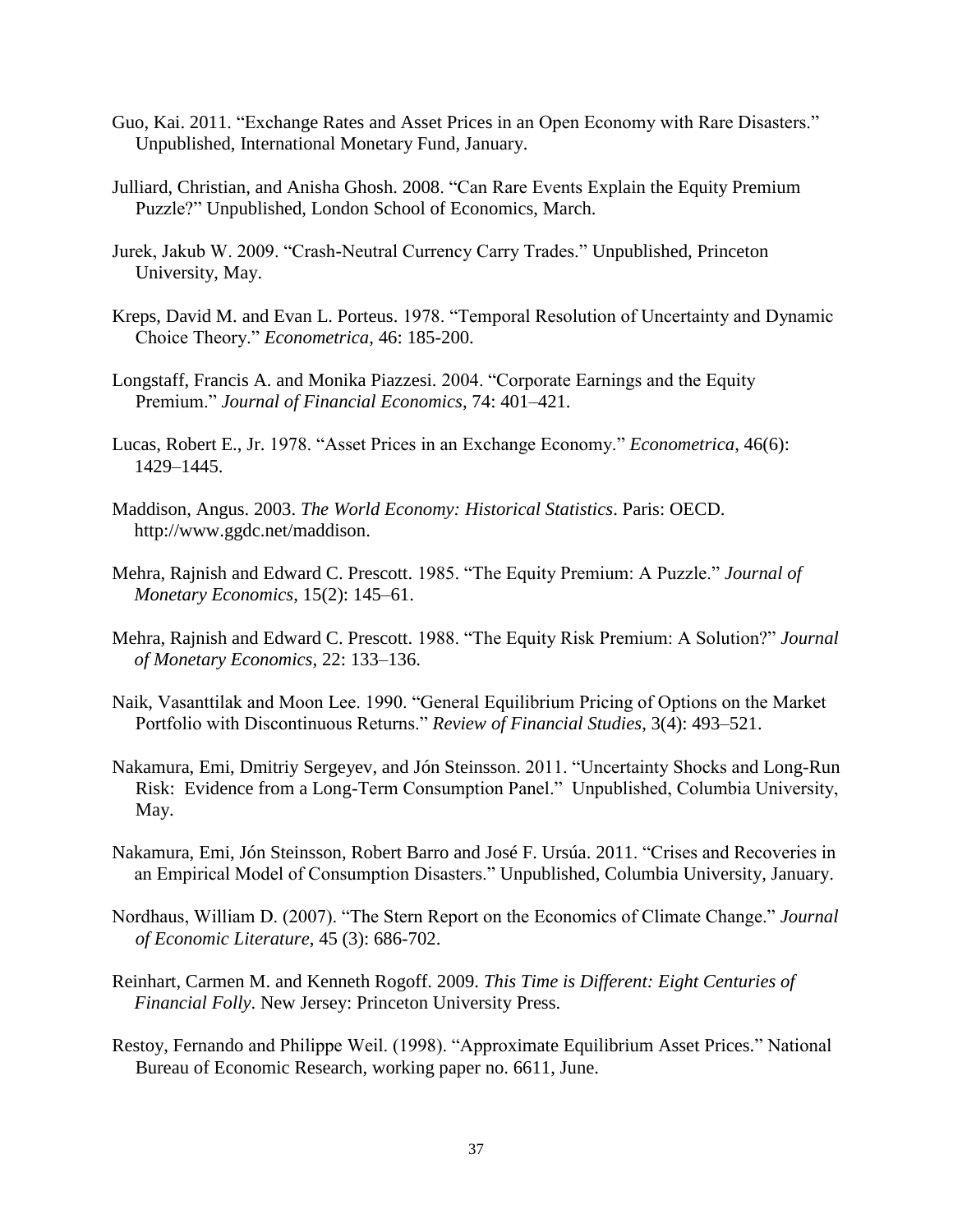- Rietz, Thomas A. 1988. "The Equity Risk Premium: A Solution." *Journal of Monetary Economics*, 22: 117–131.
- Taylor, Bryan. 2005. "GFD Guide to Total Returns on Stocks, Bonds and Bills." Los Angeles CA: Global Financial Data, [www.globalfinancialdata.com.](http://www.globalfinancialdata.com/)
- Ursúa, José F. 2010. "Long-Run Volatility." Unpublished, Harvard University, November.
- Ursúa, José F. 2011. "Macroeconomic Archaeology: Unearthing Risk, Disasters, and Trends." Unpublished, Harvard University, April.
- Wachter, Jessica A. 2011. "Can Time-Varying Risk of Rare Disasters Explain Aggregate Stock Market Volatility?" Unpublished, University of Pennsylvania, May.
- Weil, Philippe. 1990. "Nonexpected Utility in Macroeconomics." *Quarterly Journal of Economics*, 105(1): 29–42.
- Weitzman, Martin L. 2007. "Subjective Expectations and Asset-Return Puzzles." *American Economic Review*, 97(4): 1102-1130.
- Weitzman, Martin L. 2009. "On Modeling and Interpreting the Economics of Climate Change." *Review of Economics & Statistics*, 91 (1): 1-19.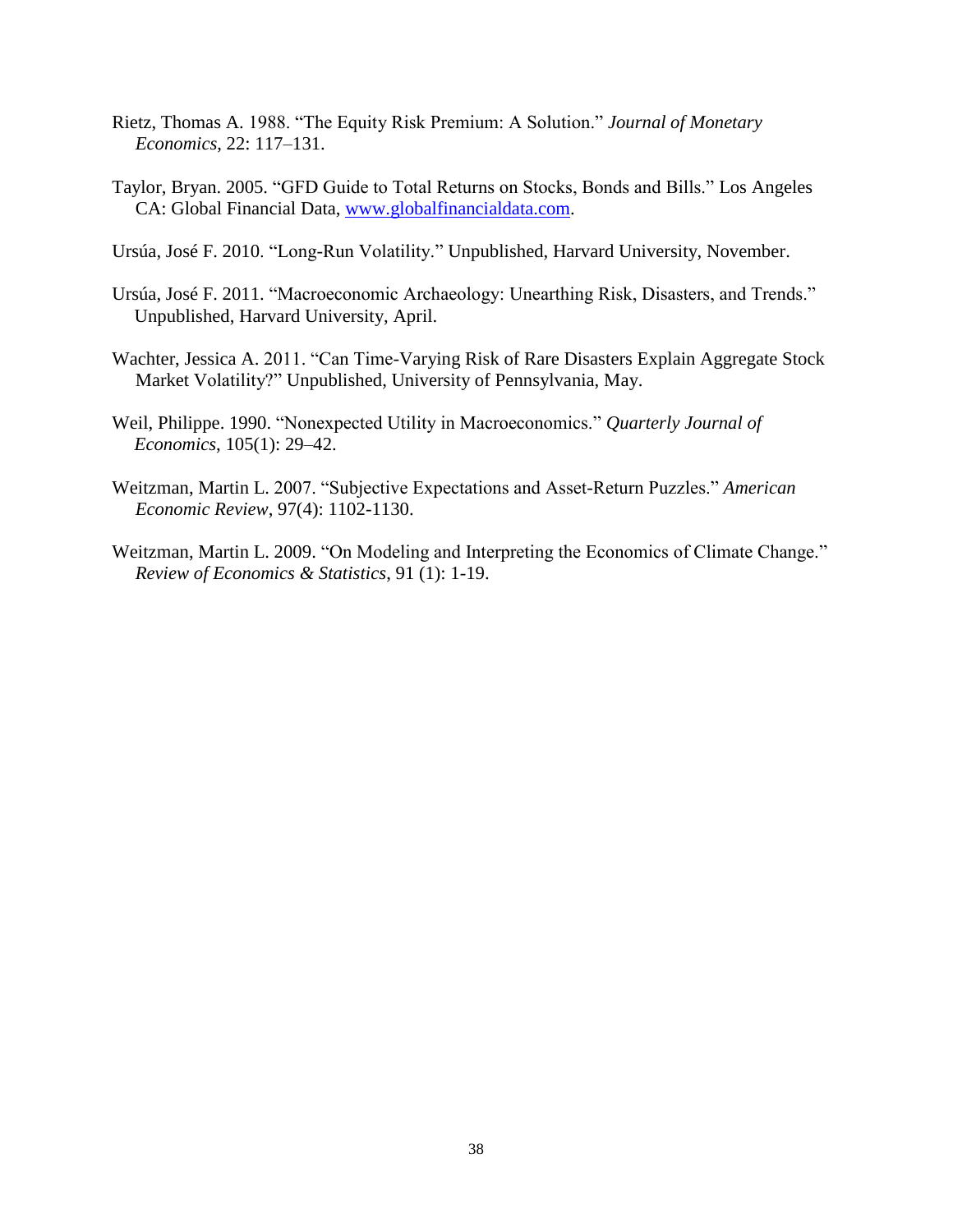### **TABLES AND FIGURES**

### **Table 1 Available Macroeconomic Growth and Financial-Returns Data by Regional Group**

<span id="page-40-0"></span>

|      | <b>Southeast Asia</b>  | <b>Latin America</b>    | <b>Western Europe</b>           |                                            | <b>Western Offshoots</b>               | <b>Other</b>                 |
|------|------------------------|-------------------------|---------------------------------|--------------------------------------------|----------------------------------------|------------------------------|
|      | China                  | Argentina <sub>rp</sub> | Austria $_{r,p}^{\circ}$        | Italy $_{\text{rtbp}}$                     | Australia $_{\text{rtbp}}^{\circ}$     | Egypt $_{\rm p}$             |
| GDP: | 1890                   | 1875                    | 1870                            | 1861                                       | 1820                                   | 1894                         |
| C:   | 1952                   | 1875                    | $1913*$                         | 1861                                       | 1901                                   | 1894                         |
|      | Japan $_{\text{rtbp}}$ | Brazil $_{rp}$          | Belgium $_{\text{rtbp}}$        | Netherlands $\circ$ <sub>rtbp</sub>        | Canada $_{rbp}^{\circ}$                | India $_{r \text{tbp}}$      |
| GDP: | 1870                   | 1850                    | 1846                            | 1807                                       | 1870                                   | 1872                         |
| C:   | 1874                   | 1901                    | 1913                            | 1814                                       | 1871                                   | 1919                         |
|      | Indonesia,             | Chile $_{\text{rtp}}$   | Denmark $_{\rm rtbp}$           | Norway $_{\text{rtbp}}^{\circ}$            | New Zealand $\degree$ <sub>rtbp</sub>  | Russia                       |
| GDP: | 1880                   | 1860                    | 1818                            | 1830                                       | 1860                                   | 1860                         |
| C:   | 1960                   | 1900                    | 1844                            | 1830                                       | 1878                                   | 1885                         |
|      | Malaysia               | Colombia $_{r,p}$       | Finland $_{rtp}^{\circ}$        | Portugal $\frac{6}{r}$                     | United States $_{\text{rtbp}}^{\circ}$ | South Africa $_{\text{rbp}}$ |
| GDP: | $1900*$                | 1905                    | 1860                            | 1865                                       | 1790                                   | 1911                         |
| C:   | $1900*$                | 1925                    | 1860                            | 1910                                       | 1834                                   | 1946                         |
|      | Philippines            | Mexico $_{\rm rp}$      | France $_{\text{rtbp}}^{\circ}$ | Spain $_{rtp}^{\circ}$                     |                                        | Sri Lanka                    |
| GDP: | $1902*$                | 1895                    | 1820                            | 1850                                       |                                        | 1870                         |
| C:   | 1946                   | 1900                    | 1824                            | 1850                                       |                                        | 1960                         |
|      | Singapore              | Peru $_{rp}$            | Germany ° <sub>rtbp</sub>       | Sweden $_{r \text{tbp}}^{\circ}$           |                                        | Turkey <sub>p</sub>          |
| GDP: | $1900*$                | 1896                    | 1851                            | 1800                                       |                                        | 1875                         |
| C:   | $1900*$                | 1896                    | 1851                            | 1800                                       |                                        | 1875                         |
|      | South Korea            | Uruguay <sub>p</sub>    | Greece $_{rtp}^{\circ}$         | Switzerland $\int_{rtbp}^r$                |                                        |                              |
| GDP: | 1911                   | 1870                    | 1833*                           | 1851                                       |                                        |                              |
| C:   | 1911                   | 1960                    | 1938                            | 1851                                       |                                        |                              |
|      | Taiwan <sub>p</sub>    | Venezuela <sub>rp</sub> | Iceland $\degree$ <sub>p</sub>  | United Kingdom $\degree$ <sub>rt b p</sub> |                                        |                              |
| GDP: | 1901                   | 1883                    | 1870                            | 1830                                       |                                        |                              |
| C:   | 1901                   | 1923                    | 1945                            | 1830                                       |                                        |                              |

Note: Starting dates are in first rows for GDP and second rows for C. Symbol \* means that series has missing years: for GDP, these are Greece (1944), Malaysia (1943-46), Singapore (1940-49), and Philippines (1941-45); for C, these are Austria (1919-23), Malaysia (1940-46), and Singapore (1940-47). Italics for starting year means that series lacks continuous data since at least 1913. End year in all cases is 2009. Superscript ° indicates inclusion in "OECD" sample. Subscripts [r t b p] indicate that country has long-term information on stock returns, bill returns (usually 3-month government bills), bond returns (usually 10-year government bonds), and consumer price inflation, respectively.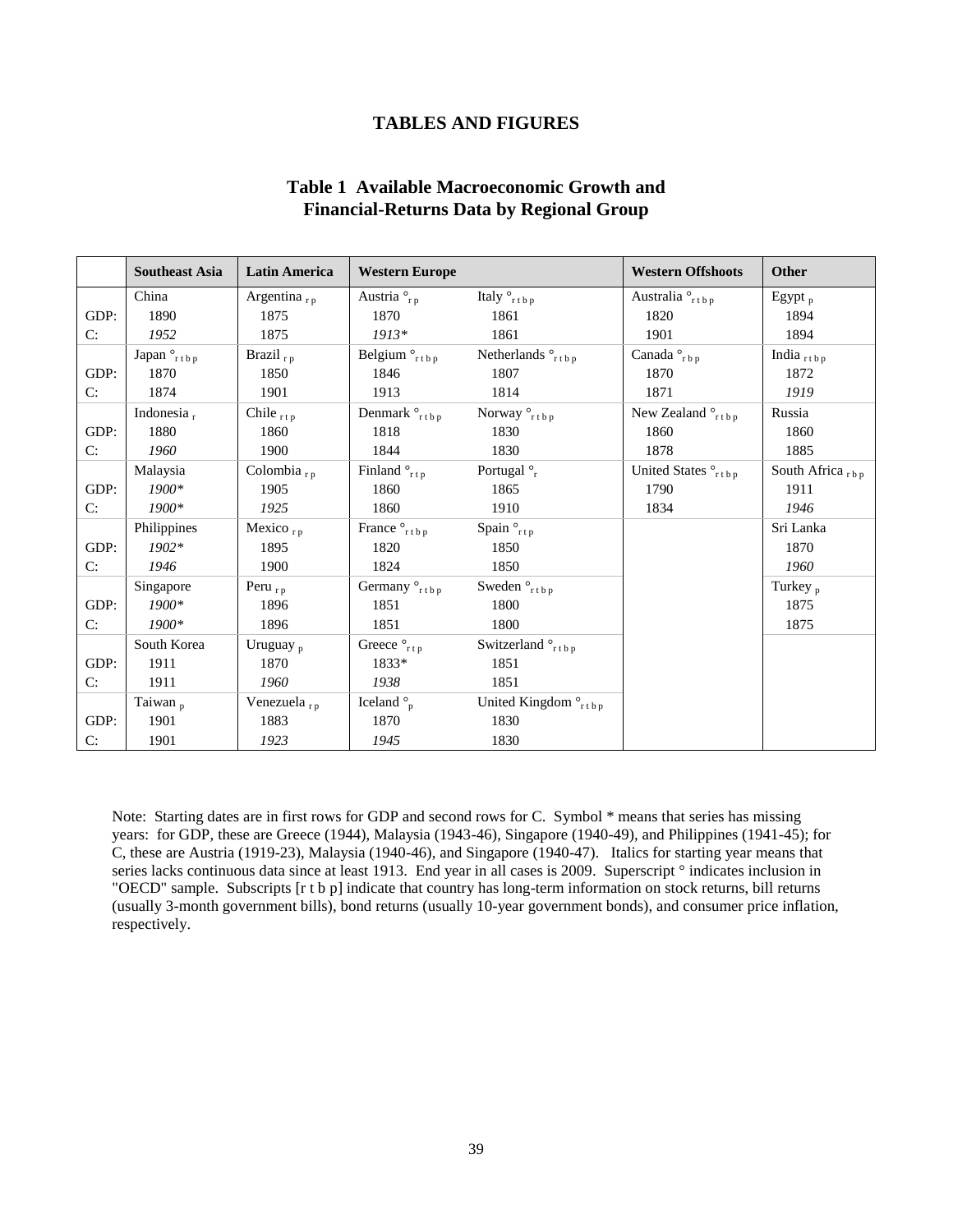| <b>Table 2</b>                                             |             |             |                           |             |                        |             |  |
|------------------------------------------------------------|-------------|-------------|---------------------------|-------------|------------------------|-------------|--|
| <b>Sample Moments for Growth Rates and Rates of Return</b> |             |             |                           |             |                        |             |  |
|                                                            | <b>Mean</b> |             | <b>Standard Deviation</b> |             | <b>Excess Kurtosis</b> |             |  |
|                                                            | full        | post-       | full                      | post-       | full                   | post-       |  |
|                                                            | sample      | <b>WWII</b> | sample                    | <b>WWII</b> | sample                 | <b>WWII</b> |  |
| World:                                                     |             |             |                           |             |                        |             |  |
| <b>GDP</b> growth                                          | 0.020       | 0.028       | 0.060                     | 0.039       | 13.7                   | 4.1         |  |
| C growth                                                   | 0.018       | 0.026       | 0.064                     | 0.041       | 9.8                    | 5.7         |  |
| <b>Stock return</b>                                        | 0.084       | 0.108       | 0.317                     | 0.380       | 41.8                   | 33.5        |  |
| <b>Bill return</b>                                         | 0.013       | 0.011       | 0.106                     | 0.071       | 35.0                   | 50.5        |  |
| <b>Bond return</b>                                         | 0.030       | 0.025       | 0.126                     | 0.103       | 11.8                   | 9.8         |  |
| <b>OECD:</b>                                               |             |             |                           |             |                        |             |  |
| <b>GDP</b> growth                                          | 0.019       | 0.027       | 0.057                     | 0.031       | 22.5                   | 5.4         |  |
| C growth                                                   | 0.017       | 0.025       | 0.057                     | 0.029       | 12.8                   | 2.2         |  |
| <b>Stock return</b>                                        | 0.077       | 0.094       | 0.254                     | 0.283       | 8.1                    | 5.5         |  |
| <b>Bill return</b>                                         | 0.013       | 0.013       | 0.103                     | 0.051       | 41.1                   | 108.1       |  |
| <b>Bond return</b>                                         | 0.031       | 0.028       | 0.127                     | 0.103       | 12.5                   | 11.1        |  |
| non-OECD:                                                  |             |             |                           |             |                        |             |  |
| <b>GDP</b> growth                                          | 0.021       | 0.028       | 0.063                     | 0.047       | 4.4                    | 2.6         |  |
| C growth                                                   | 0.022       | 0.028       | 0.077                     | 0.056       | 5.7                    | 3.2         |  |
| <b>Stock return</b>                                        | 0.102       | 0.139       | 0.438                     | 0.530       | 36.7                   | 24.9        |  |
| <b>Bill return</b>                                         | 0.014       | $-0.010$    | 0.129                     | 0.159       | 8.6                    | 6.6         |  |
| <b>Bond return</b>                                         | 0.022       | 0.007       | 0.114                     | 0.101       | 2.5                    | 0.5         |  |

Note: Data run as far back as 1870 to 2009 (see Table 1). World samples have 39 countries (21 OECD) for GDP (not including Malaysia, Philippines, and Singapore because of breaks in data during WWII), 28 countries (18 OECD) for C, 30 countries (20 OECD) for stock returns, 19 countries (17 OECD) for bill returns, and 17 countries (15 OECD) for bond returns.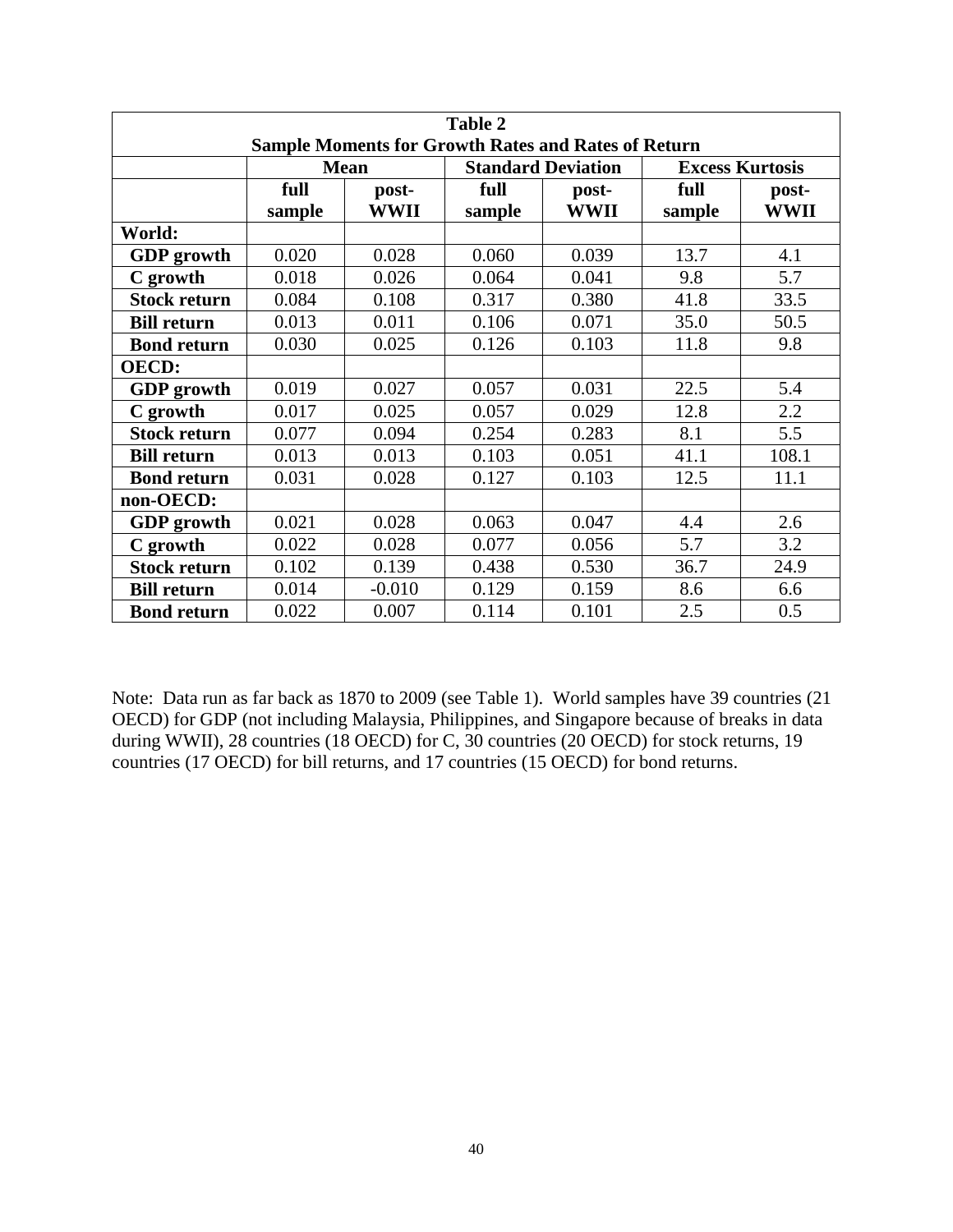| Table 3 Macroeconomic Disasters for Four Countries Added to Data Set |                         |                                    |                                                |  |  |  |
|----------------------------------------------------------------------|-------------------------|------------------------------------|------------------------------------------------|--|--|--|
| (China, Egypt, Russia, Turkey)                                       |                         |                                    |                                                |  |  |  |
| Country                                                              | <b>GDP</b> Disaster     | <b>C</b> Disaster                  | <b>Comment</b>                                 |  |  |  |
| <b>China</b>                                                         | C data start 1952       |                                    |                                                |  |  |  |
|                                                                      | 1892-1895: -0.25        |                                    | Sino-Japanese War I, 1894-1895                 |  |  |  |
|                                                                      | 1929-1934: -0.11        |                                    | Japanese invasion, 1931-1932                   |  |  |  |
|                                                                      | 1936-1946: -0.50        |                                    | Sino-Japanese War II, WWII, 1937-1945          |  |  |  |
|                                                                      | 1958-1962: -0.25        | 1958-1962: -0.19                   | Great Leap Forward, 1958-1960                  |  |  |  |
|                                                                      | 1966-1968: -0.14        | 1966-1968: -0.14                   | Cultural Revolution, militant phase, 1966-1968 |  |  |  |
| Egypt                                                                | Data start 1894         |                                    |                                                |  |  |  |
|                                                                      | 1899-1908: -0.12        | 1899-1908: -0.13                   |                                                |  |  |  |
|                                                                      | 1912-1918: -0.13        | 1912-1918: -0.10                   | WWI, Egypt separated from Ottoman Empire       |  |  |  |
|                                                                      | 1919-1921: -0.17        | 1919-1921: -0.23                   | 1919 revolution, 1922 independent kingdom      |  |  |  |
|                                                                      | 1922-1926: -0.11        | 1922-1926: -0.14                   |                                                |  |  |  |
|                                                                      | 1938-1943: -0.18        | 1939-1941: -0.20                   | WWII, U.K. used as base                        |  |  |  |
|                                                                      |                         | 1951-1953: -0.17                   | Revolution, 1952-1953                          |  |  |  |
| <b>Russia</b>                                                        | C data start 1885       |                                    |                                                |  |  |  |
|                                                                      | 1878-1880: -0.13        |                                    | Russo-Turkish War, 1877-1878                   |  |  |  |
|                                                                      | 1882-1886: -0.12        |                                    |                                                |  |  |  |
|                                                                      | 1887-1891: -0.18        | 1887-1891: -0.16                   |                                                |  |  |  |
|                                                                      | 1904-1907: -0.19        | 1904-1906: -0.13                   | Russo-Japanese War, 1904-1905                  |  |  |  |
|                                                                      | 1913-1921: -0.62        | 1913-1921: -0.71                   | WWI, Revolution/Civil War, 1913-1921           |  |  |  |
|                                                                      |                         | 1929-1932: -0.16                   | <b>Great Depression</b>                        |  |  |  |
|                                                                      | 1939-1942: -0.30        | 1937-1943: -0.58                   | <b>WWII</b>                                    |  |  |  |
|                                                                      | 1989-1998: -0.48        | 1990-1996: -0.16                   | Transition economy                             |  |  |  |
| <b>Turkey</b>                                                        |                         | Data start 1875                    |                                                |  |  |  |
|                                                                      | 1876-1880: -0.40        | 1876-1880: -0.38                   | Russo-Turkish War, 1877-1878                   |  |  |  |
|                                                                      | 1885-1888: -0.20        | 1885-1888: -0.18                   |                                                |  |  |  |
|                                                                      | 1892-1895: -0.10        |                                    |                                                |  |  |  |
|                                                                      | 1913-1920: -0.45        | 1913-1919: -0.49                   | WWI, breakup of Ottoman Empire                 |  |  |  |
|                                                                      | 1926-1927: -0.14        |                                    |                                                |  |  |  |
|                                                                      | 1931-1932: -0.12        | 1929-1932: -0.12                   | <b>Great Depression</b>                        |  |  |  |
|                                                                      | 1939-1945: -0.40        | 1938-1946: -0.30                   | <b>WWII</b> neutrality                         |  |  |  |
|                                                                      | $1999 - 2001$ : $-0.10$ | $1997 - 2001$ : $-\overline{0.12}$ |                                                |  |  |  |

Note: Underlying data on real per capita personal consumer expenditure, C, and GDP for these countries are graphed in Figure 1. The proportionate declines in GDP or C are those of 0.095 or greater when computed from a peak-to-trough approach over multiple years.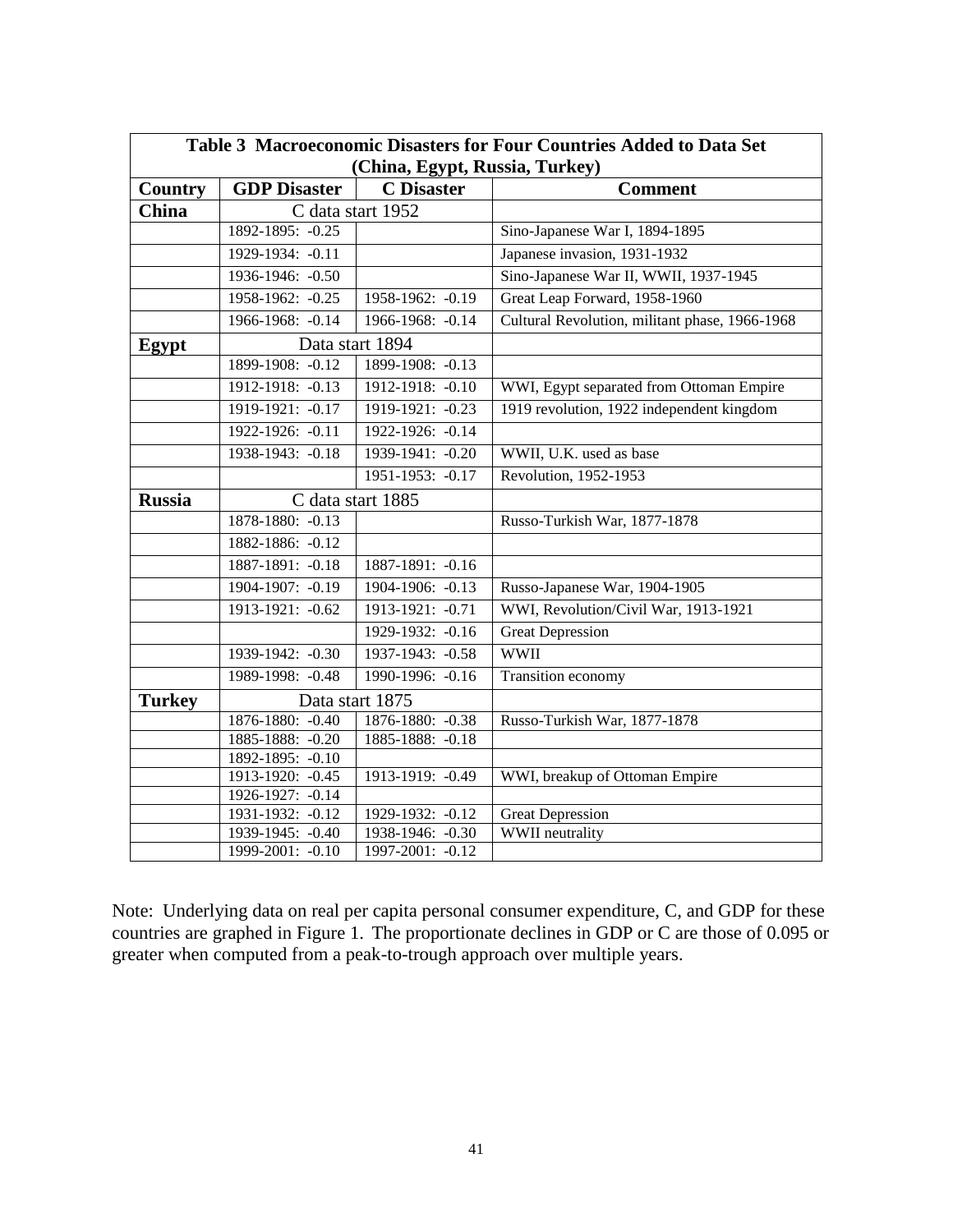| Table 4 Breakdown of Macroeconomic Crises, 1870-2006 |                         |                  |                         |                  |  |  |
|------------------------------------------------------|-------------------------|------------------|-------------------------|------------------|--|--|
|                                                      | $C(28$ countries)       |                  | GDP (40 countries)      |                  |  |  |
| <b>Episode/Period</b>                                | <b>Number of Events</b> | <b>Mean Fall</b> | <b>Number of Events</b> | <b>Mean Fall</b> |  |  |
| Pre-1914                                             | 31                      | 0.16             | 51                      | 0.17             |  |  |
| World War I                                          | 20                      | 0.24             | 31                      | 0.21             |  |  |
| <b>Early 1920s (Flu?)</b>                            | 10                      | 0.24             | 8                       | 0.22             |  |  |
| <b>Great Depression</b>                              | 14                      | 0.20             | 23                      | 0.20             |  |  |
| <b>World War II</b>                                  | 21                      | 0.33             | 25                      | 0.37             |  |  |
| Post-World War II                                    | 24                      | 0.18             | 35                      | 0.17             |  |  |
| <b>OECD</b>                                          | 6                       | 0.12             | 6                       | 0.13             |  |  |
| Non-OECD                                             | 18                      | 0.19             | 29                      | 0.17             |  |  |
| <b>Other</b>                                         | 5                       | 0.19             | 10                      | 0.15             |  |  |
| <b>Overall</b>                                       | 125                     | 0.22             | 183                     | 0.21             |  |  |

Note: These results update Barro and Ursúa (2008, Table 7) to include the four countries with newly constructed data as shown in Table 3. (China is not included for C. New Zealand is included for C but was not in Barro and Ursúa [2008].) Declines in real per capita personal consumer expenditure, C, and GDP are those of 0.095 or greater when computed from a peak-totrough approach over multiple years.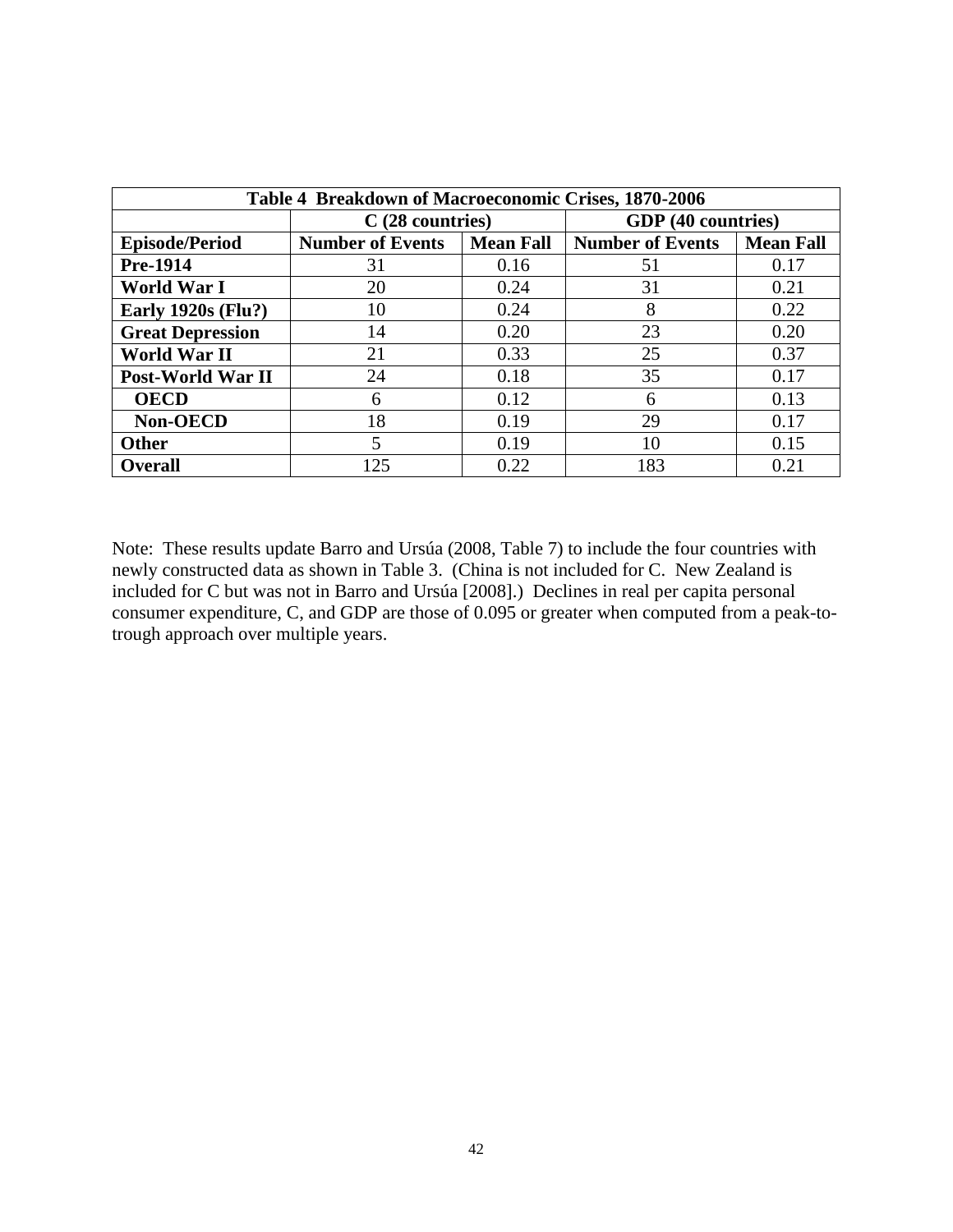

**Figure 1a: C and GDP for Four Major Countries**

Note: The data, ending in 2009, are for real per capita personal consumer expenditure, C , and real per capita GDP. Levels of series were anchored at 2005 values of series on PPP-adjusted, constant-dollar aggregates from *World Development Indicators*. Scales are in natural logs.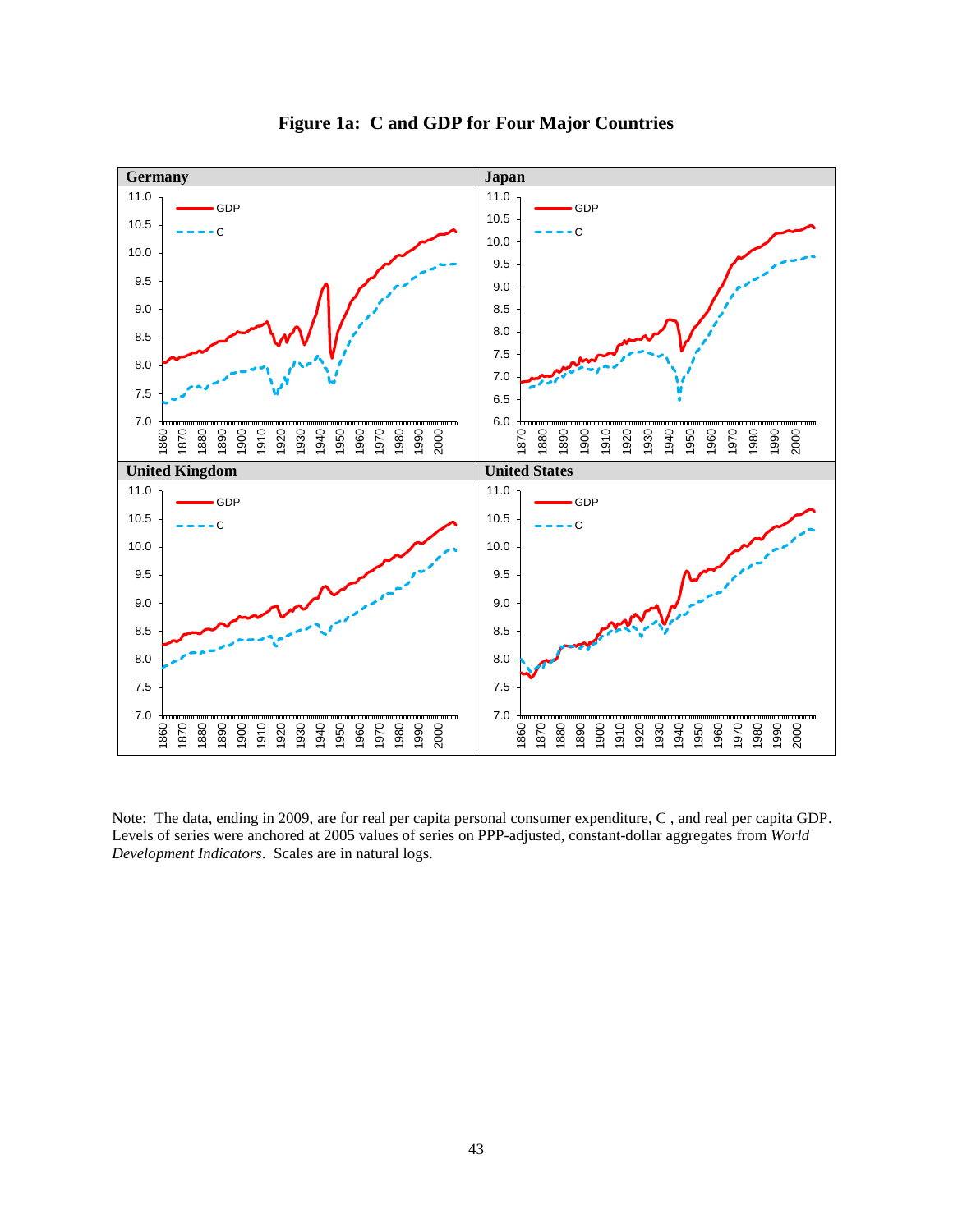

**Figure 1b: C and GDP for Four Countries with Newly Available Macroeconomic Data**

Note: See note to Figure 1a.